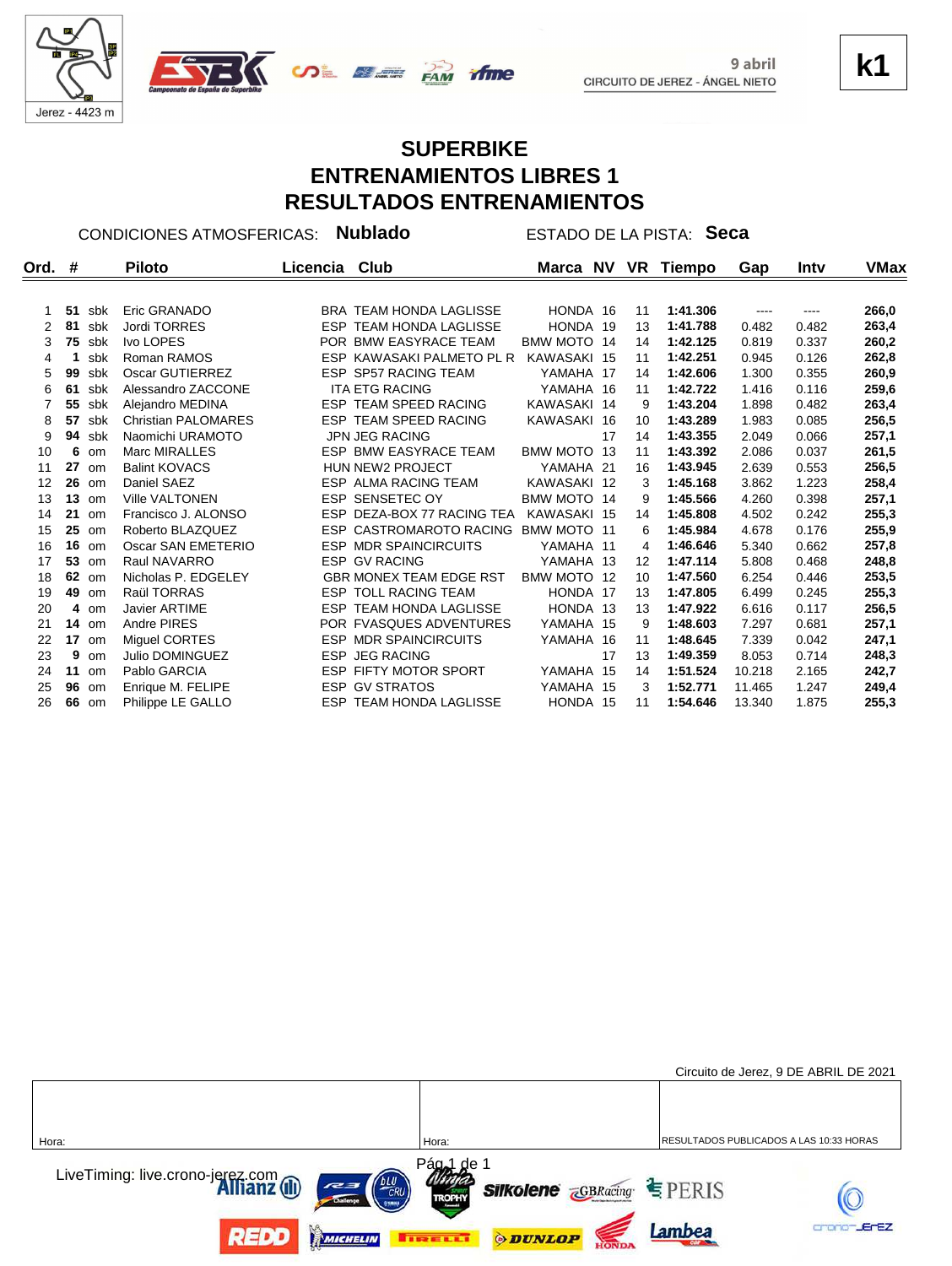



9 abril

# **VUELTA A VUELTA ENTRENAMIENTOS LIBRES 1 SUPERBIKE**

*ifme* 

| <b>Vuelta</b>           | 1                    | $\boldsymbol{4}$ | $6\phantom{a}$ | $\boldsymbol{9}$ | 11          | 13        | 14        | 16        | 17        | 21          | 25                   | 26        |
|-------------------------|----------------------|------------------|----------------|------------------|-------------|-----------|-----------|-----------|-----------|-------------|----------------------|-----------|
| 1                       | 1:51.785             | 2:09.355         | 1:59.252       | 1:59.609         | 2:08.938    | 2:08.836  | 2:13.220  | 1:59.192  | 2:00.287  | 1:54.729    | 1:57.761             | 1:55.718  |
| $\mathbf 2$             | 1:43.449             | 1:50.078         | 1:46.396       | 1:50.576         | 1:55.460    | 1:48.317  | 1:52.766  | 1:48.098  | 1:55.133  | 1:48.769    | 1:47.320             | 1:46.239  |
| 3                       | 1:42.417             | 1:48.761         | 1:45.475       | 1:50.083         | 1:53.438    | 1:45.705  | 1:51.183  | 1:50.660  | 1:55.234  | 1:48.029    | 1:47.654             | 1:45.168* |
| 4                       | 1:42.482             | 1:49.430         | 1:44.322       | 1:49.638         | 1:52.652    | 1:45.748  | 1:50.353  | 1:46.646* | 1:55.926  | 1:47.025    | 1:47.230             | 1:45.208  |
| 5                       | PIT EXIT             | 1:49.392         | 1:44.783       | 1:49.823         | 1:52.411    | 1:45.843  | 1:54.293  | 1:47.200  | 1:50.676  | 1:48.330    | 1:46.610             | PIT EXIT  |
| 6                       | 1:51.504             | PIT EXIT         | 1:44.539       | 1:50.365         | 1:52.841    | 1:48.730  | PIT EXIT  | PIT EXIT  | 1:51.352  | 1:48.309    | 1:45.984*            | 1:53.566  |
| $\overline{7}$          | 1:43.567             | 2:11.156         | 1:46.230       | 1:51.814         | 1:53.216    | PIT EXIT  | 1:56.084  | 2:06.295  | 1:50.302  | 1:47.544    | PIT EXIT             | 1:45.272  |
| 8                       | 1:43.539             | 1:52.093         | 1:44.039       | PIT EXIT         | 1:51.942    | 2:13.211  | 1:48.727  | 1:47.463  | 1:49.943  | 1:47.099    | 1:55.804             | 1:47.239  |
| $\boldsymbol{9}$        | PIT EXIT             | 1:52.869         | PIT EXIT       | 1:57.682         | PIT EXIT    | 1:45.566* | 1:48.603* | 1:47.752  | PIT EXIT  | PIT EXIT    | PIT EXIT             | 1:45.402  |
| 10                      | 1:49.875             | PIT EXIT         | 1:50.906       | 1:49.599         | 1:59.929    | 1:46.028  | 1:49.627  | 1:49.056  | 1:57.666  | 1:51.208    | 1:54.697             | PIT EXIT  |
| 11                      | $1:42.251*$          | 2:00.623         | 1:43.392*      | 1:49.783         | 1:52.257    | 1:51.644  | 1:49.867  | 1:50.987  | 1:48.645* | 1:46.464    | 1:47.659             | 1:53.045  |
| 12                      | 1:42.512             | 1:49.742         | 1:43.430       | 1:50.235         | 1:52.144    | 1:48.130  | PIT EXIT  |           | 1:49.408  | 1:45.926    |                      | 1:45.703  |
| 13                      | PIT EXIT             | 1:47.922*        | 1:43.455       | 1:49.359*        | 1:52.217    | 1:47.344  | 1:59.018  |           | 1:50.264  | 1:45.999    |                      |           |
| 14                      | 1:50.377             |                  |                | PIT EXIT         | 1:51.524*   | 1:46.545  | 1:49.917  |           | 1:58.743  | 1:45.808*   |                      |           |
| 15                      | 1:42.650             |                  |                | 1:57.309         | 1:52.314    |           | 1:52.162  |           | 1:51.036  | 1:46.565    |                      |           |
| 16                      |                      |                  |                | 1:50.450         |             |           |           |           | 1:49.963  |             |                      |           |
| 17                      |                      |                  |                | 1:50.872         |             |           |           |           |           |             |                      |           |
|                         |                      |                  |                |                  |             |           |           |           |           |             |                      |           |
| <b>Vuelta</b>           | 27                   | 49               | 51             | 53               | 55          | 57        | 61        | 62        | 66        | 75          | 81                   | 94        |
| 1                       | 1:56.580             | 2:05.051         | 2:08.226       | 1:57.054         | 2:01.125    | 1:51.760  | 1:55.386  | 1:58.967  | 2:05.980  | 1:50.503    | 2:05.779             | 1:54.024  |
| $\overline{2}$          | 1:45.002             | 1:49.878         | 1:45.510       | 1:49.559         | 1:45.063    | 1:45.453  | 1:44.431  | 1:50.114  | 1:56.073  | 1:43.167    | 1:43.843             | 1:46.333  |
| 3                       | 1:44.934             | 1:48.899         | 1:44.839       | 1:49.417         | 1:43.972    | 1:44.867  | 1:43.980  | 1:49.212  | 1:56.601  | 1:42.751    | 1:43.168             | 1:45.583  |
| 4                       | 1:46.400             | 1:48.972         | 1:43.061       | 1:49.722         | 1:43.805    | 1:44.799  | 2:41.777  | 1:51.048  | 1:58.165  | 1:42.791    | 1:43.594             | 1:45.902  |
| $\overline{\mathbf{5}}$ | 1:44.626             | 1:49.112         | 1:42.989       | PIT EXIT         | 1:43.957    | 1:44.334  | 1:44.268  | 1:52.045  | PIT EXIT  | 1:42.333    | 1:44.999             | 1:45.205  |
| 6                       | 1:49.267             | 1:48.846         | 1:42.628       | 2:00.482         | PIT EXIT    | 1:44.063  |           |           |           |             |                      | 1:44.685  |
| $\overline{7}$          |                      |                  |                |                  |             |           | PIT EXIT  | 1:50.569  | 2:05.743  | PIT EXIT    | 1:42.695             |           |
|                         | 1:44.466             | PIT EXIT         | 1:42.511       | PIT EXIT         | 1:50.829    | PIT EXIT  | 1:55.410  | PIT EXIT  | 1:56.251  | 1:49.341    | PIT EXIT             | PIT EXIT  |
| 8                       | PIT EXIT             | 1:56.961         | PIT EXIT       | 1:57.273         | 1:43.337    | 1:57.527  | 1:44.093  | 1:58.169  | 1:57.109  | 1:42.240    | 2:00.454             | 2:15.836  |
| 9                       | 1:50.880             | 1:48.635         | 2:01.463       | 1:47.928         | $1:43.204*$ | 1:43.586  | 1:43.699  | 1:53.066  | 2:02.315  | 1:47.155    | 1:42.470             | 1:43.889  |
| 10                      | 1:44.122             | 1:48.045         | 1:42.748       | 1:47.816         | PIT EXIT    | 1:43.289* | 1:42.976  | 1:47.560* | 1:58.795  | PIT EXIT    | 1:41.871             | 1:43.935  |
| 11                      | 1:44.399             | 1:48.777         | 1:41.306*      | 1:47.500         | 1:51.619    | PIT EXIT  | 1:42.722* | PIT EXIT  | 1:54.646* | 1:48.937    | 1:42.056             | PIT EXIT  |
| 12                      | 1:46.385             | 1:48.965         | 1:46.850       | $1:47.114*$      | 1:43.565    | 2:10.386  | 1:46.293  | 2:17.721  | PIT EXIT  | 1:42.168    | 1:41.884             | 1:52.169  |
| 13                      | 1:44.643             | 1:47.805*        | 1:41.503       | 1:47.143         | 1:43.732    | 1:47.152  | 1:44.203  |           | 2:10.032  | 1:44.303    | 1:41.788*            | 1:43.825  |
| 14                      | 1:51.330             | 2:03.199         | 1:42.048       |                  | 1:45.676    | 1:44.040  | 1:54.035  |           | 1:55.533  | $1:42.125*$ | 1:46.452             | 1:43.355* |
| 15                      | 1:47.365             | 1:48.688         | 1:42.867       |                  |             | 1:43.626  | 1:43.516  |           | 1:55.302  |             | 1:48.347             | 1:43.486  |
| 16                      | 1:43.945*            | 1:47.807         | 1:42.025       |                  |             | 1:43.423  | 1:43.790  |           |           |             | 1:42.143             | 1:43.654  |
| 17                      | 1:44.353<br>PIT EXIT | 1:47.836         |                |                  |             |           |           |           |           |             | 1:42.595<br>1:42.702 | 1:46.450  |
| <u>18</u>               | 2:05.893             |                  |                |                  |             |           |           |           |           |             | 1:43.392             |           |
| 19                      | 1:46.231             |                  |                |                  |             |           |           |           |           |             |                      |           |
| 20<br>21                | 1:45.724             |                  |                |                  |             |           |           |           |           |             |                      |           |

| Vuelta | 96          | 99       |  |  |  |  |  |
|--------|-------------|----------|--|--|--|--|--|
|        | 1:58.934    | 1:59.723 |  |  |  |  |  |
|        | 1:53.645    | 1:46.473 |  |  |  |  |  |
|        | $1:52.771*$ | 1:43.633 |  |  |  |  |  |
|        | 1:53.774    | 1:42.984 |  |  |  |  |  |

e 2

LiveTiming: live.crono-jerez.com

**REDD** 









Lambea



crono-JErEZ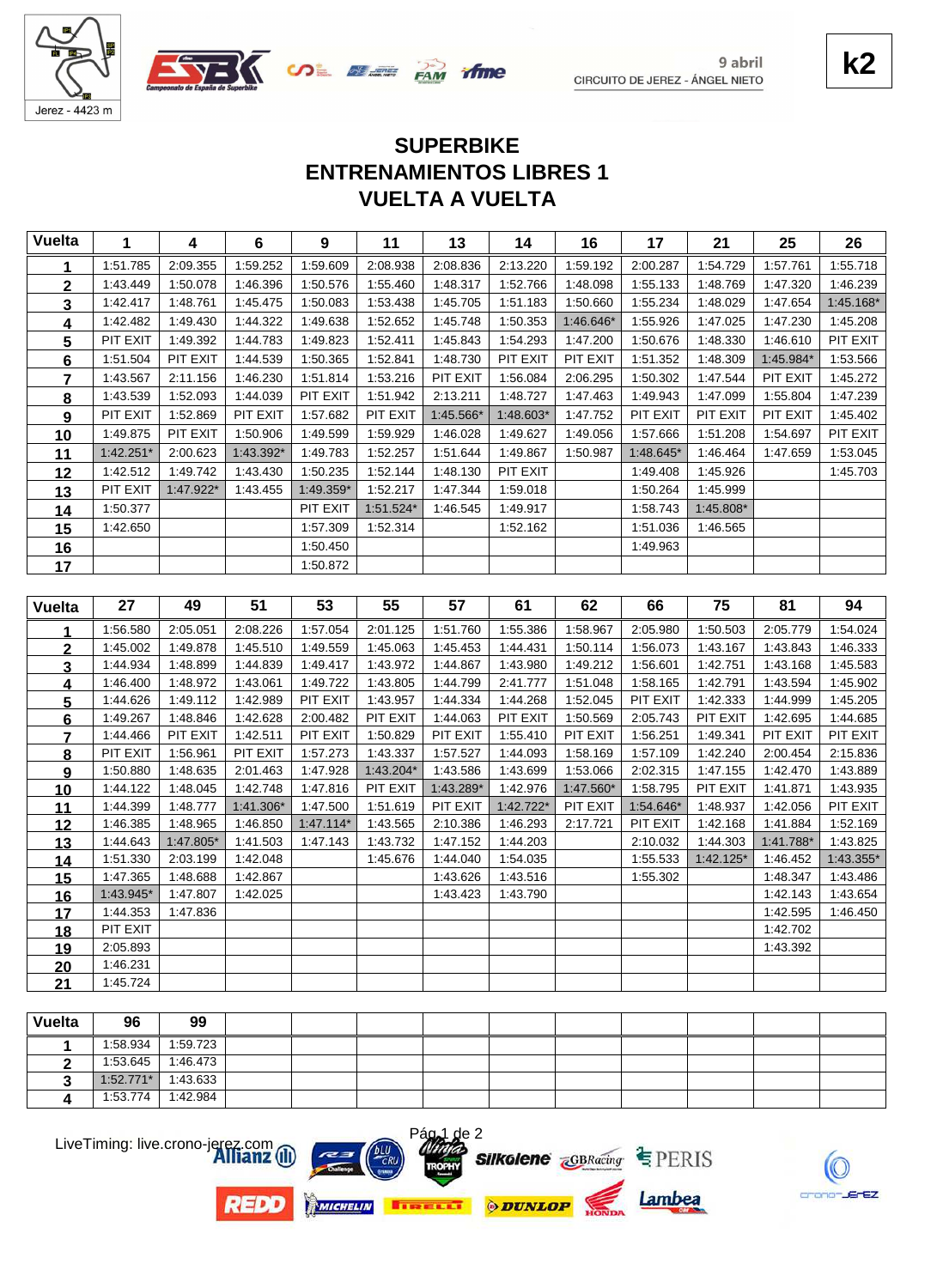

 $\sqrt{}$   $\omega$   $\approx$   $\approx$   $\frac{1}{\sqrt{2}}$   $\frac{1}{\sqrt{2}}$ 

## **VUELTA A VUELTA ENTRENAMIENTOS LIBRES 1 SUPERBIKE**

| <b>Vuelta</b>  | 96       | 99        |  |  |  |  |  |
|----------------|----------|-----------|--|--|--|--|--|
| 5              | PIT EXIT | 1:42.817  |  |  |  |  |  |
| 6              | 2:17.097 | 1:42.856  |  |  |  |  |  |
| $\overline{7}$ | 1:53.012 | 1:45.691  |  |  |  |  |  |
| 8              | 1:53.525 | 1:43.203  |  |  |  |  |  |
| 9              | 1:55.609 | PIT EXIT  |  |  |  |  |  |
| 10             | PIT EXIT | 1:51.467  |  |  |  |  |  |
| 11             |          | 1:45.399  |  |  |  |  |  |
| 12             | PIT EXIT | 1:42.683  |  |  |  |  |  |
| 13             | 2:04.865 | 1:47.698  |  |  |  |  |  |
| 14             | 1:53.809 | 1:42.606* |  |  |  |  |  |
| 15             | 1:54.234 | 1:42.788  |  |  |  |  |  |
| 16             |          | 1:42.983  |  |  |  |  |  |
| 17             |          | 1:43.979  |  |  |  |  |  |

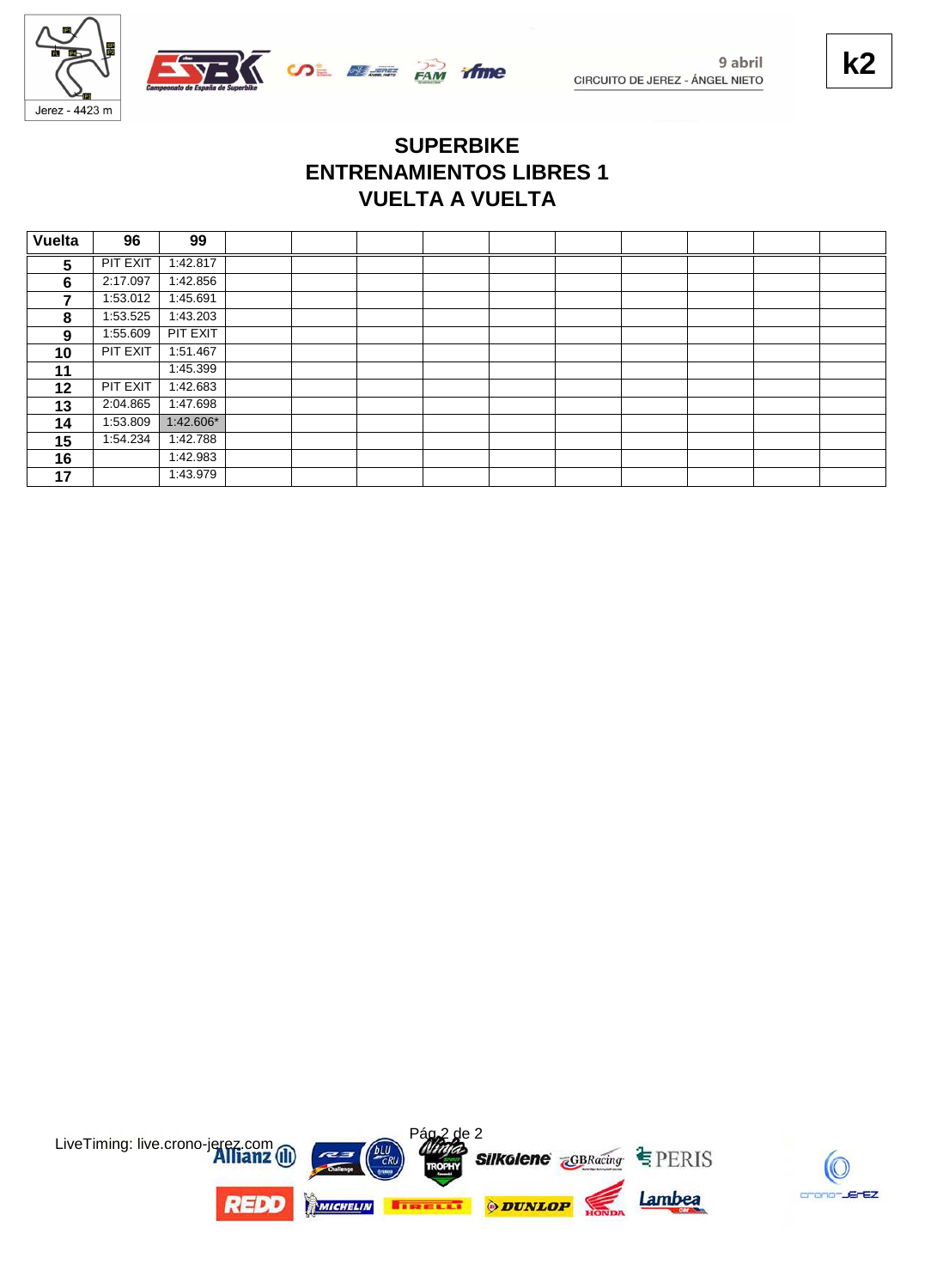

Jerez - 4423 m

CIRCUITO DE JEREZ - ÁNGEL NIETO

**k3** 1

EZ.

9 abril

## **SUPERBIKE ENTRENAMIENTOS LIBRES 1 ANALISIS**

| Número       |                                    |                  | 1                             |                  | 4                                  |                  | 6                         |                  | 9                               |                  | 11                        |                  | 13                           |                  | 14                          |
|--------------|------------------------------------|------------------|-------------------------------|------------------|------------------------------------|------------------|---------------------------|------------------|---------------------------------|------------------|---------------------------|------------------|------------------------------|------------------|-----------------------------|
| Vta          |                                    | Sector           | Vuelta                        | Sector           | Vuelta                             |                  | Sector Vuelta             | Sector           | Vuelta                          |                  | Sector Vuelta             |                  | Sector Vuelta                | Sector           | Vuelta                      |
|              |                                    |                  |                               |                  |                                    |                  |                           |                  |                                 |                  |                           |                  |                              |                  |                             |
|              | IP <sub>1</sub>                    | 32.163           | 32.163                        | 44.544           | 44.544                             | 37.168           | 37.168                    | 33.861           | 33.861                          | 35.795           | 35.795                    | 44.270           | 44.270                       | 42.998           | 42.998                      |
| $\mathbf 1$  | IP <sub>2</sub>                    | 15.702           | 47.865                        | 16.729           | 1:01.273                           | 16.435           | 53.603                    | 16.887           | 50.748                          | 17.506           | 53.301                    | 17.650           | 1:01.920                     | 17.756           | 1:00.754                    |
|              | IP <sub>3</sub>                    | 31.338           | 1:19.203                      | 34.022           | 1:35.295                           | 32.669           | 1:26.272                  | 34.433           | 1:25.181                        | 35.722           | 1:29.023                  | 33.762           | 1:35.682                     | 36.798           | 1:37.552                    |
|              | IP4<br>FL                          | 19.554<br>13.028 | 1:38.757<br>1:51.785          | 20.841           | 1:56.136<br>13.219 2:09.355        | 20.008           | 1:46.280<br>1:59.252      | 20.859           | 1:46.040<br>1:59.609            | 25.246           | 1:54.269<br>2:08.938      | 20.067           | 1:55.749<br>2:08.836         | 21.676           | 1:59.228<br>2:13.220        |
|              | IP <sub>1</sub>                    | 26.360           | 26.360                        | 27.555           | 27.555                             | 12.972<br>26.812 | 26.812                    | 13.569<br>27.667 | 27.667                          | 14.669<br>29.166 | 29.166                    | 13.087<br>28.249 | 28.249                       | 13.992<br>29.009 | 29.009                      |
|              | IP <sub>2</sub>                    | 15.028           | 41.388                        | 15.827           | 43.382                             | 15.555           | 42.367                    | 16.071           | 43.738                          | 16.720           | 45.886                    | 15.659           | 43.908                       | 16.137           | 45.146                      |
| $\mathbf{2}$ | IP <sub>3</sub>                    | 30.718           | 1:12.106                      |                  | 33.463 1:16.845                    | 31.463           | 1:13.830                  | 33.017           | 1:16.755                        | 34.453           | 1:20.339                  | 31.969           | 1:15.877                     | 33.559           | 1:18.705                    |
|              | IP4                                | 18.913           | 1:31.019                      |                  | 20.202 1:37.047                    | 19.735           | 1:33.565                  | 20.289           | 1:37.044                        | 21.172           | 1:41.511                  | 19.699           | 1:35.576                     | 20.594           | 1:39.299                    |
|              | <b>FL</b>                          | 12.430           | 1:43.449                      | 13.031           | 1:50.078                           | 12.831           | 1:46.396                  | 13.532           | 1:50.576                        | 13.949           | 1:55.460                  | 12.741           | 1:48.317                     | 13.467           | 1:52.766                    |
|              | IP1                                | 25.522           | 25.522                        | 27.303           | 27.303                             | 26.299           | 26.299                    | 27.561           | 27.561                          | 28.632           | 28.632                    | 26.304           | 26.304                       | 28.049           | 28.049                      |
|              | IP <sub>2</sub>                    | 15.075           | 40.597                        | 15.629           | 42.932                             | 15.482           | 41.781                    | 16.028           | 43.589                          | 16.405           | 45.037                    | 15.349           | 41.653                       | 15.963           | 44.012                      |
| $\mathbf{3}$ | IP3                                |                  | 30.525 1:11.122               |                  | 32.586 1:15.518                    | 31.466           | 1:13.247                  | 33.063           | 1:16.652                        | 33.788           | 1:18.825                  | 31.826           | 1:13.479                     | 33.471           | 1:17.483                    |
|              | IP4                                | 18.901           | 1:30.023                      | 20.107           | 1:35.625                           | 19.547           | 1:32.794                  | 20.094           | 1:36.746                        | 20.786           | 1:39.611                  | 19.430           | 1:32.909                     | 20.238           | 1:37.721                    |
|              | FL                                 |                  | 12.394 1:42.417               |                  | 13.136 1:48.761                    | 12.681           | 1:45.475                  | 13.337           | 1:50.083                        | 13.827           | 1:53.438                  | 12.796           | 1:45.705                     |                  | 13.462 1:51.183             |
|              | IP1                                | 25.411           | 25.411                        | 27.582           | 27.582                             | 26.025           | 26.025                    | 27.449           | 27.449                          | 28.554           | 28.554                    | 26.385           | 26.385                       | 28.043           | 28.043                      |
|              | IP <sub>2</sub>                    | 15.046           | 40.457                        | 15.710           | 43.292                             | 15.331           | 41.356                    | 16.010           | 43.459                          | 16.437           | 44.991                    | 15.442           | 41.827                       | 15.889           | 43.932                      |
| 4            | IP3                                | 30.549           | 1:11.006                      |                  | 32.927 1:16.219                    | 31.050           | 1:12.406                  | 32.857           | 1:16.316                        | 33.350           | 1:18.341                  |                  | 31.663 1:13.490              |                  | 33.224 1:17.156             |
|              | IP4                                | 19.010           | 1:30.016                      |                  | 20.200 1:36.419                    | 19.275           | 1:31.681                  | 20.059           | 1:36.375                        | 20.726           | 1:39.067                  | 19.514           | 1:33.004                     | 20.128           | 1:37.284                    |
|              | FL                                 | 12.466           | 1:42.482                      |                  | 13.011 1:49.430                    | 12.641           | 1:44.322                  | 13.263           | 1:49.638                        |                  | 13.585 1:52.652           |                  | 12.744 1:45.748              |                  | 13.069 1:50.353             |
|              | IP <sub>1</sub><br>IP <sub>2</sub> | 25.934<br>15.381 | 25.934<br>41.315              | 27.753<br>15.669 | 27.753<br>43.422                   | 26.123<br>15.371 | 26.123<br>41.494          | 27.425<br>15.965 | 27.425<br>43.390                | 28.117<br>16.290 | 28.117<br>44.407          | 26.277<br>15.517 | 26.277<br>41.794             | 29.628<br>16.015 | 29.628<br>45.643            |
| 5            | IP <sub>3</sub>                    |                  | 30.817 1:12.132               |                  | 32.609 1:16.031                    | 31.306           | 1:12.800                  | 32.887           | 1:16.277                        | 33.730           | 1:18.137                  | 31.753           | 1:13.547                     |                  | 33.867 1:19.510             |
|              | IP4                                | 19.520           | 1:31.652                      | 20.144           | 1:36.175                           | 19.282           | 1:32.082                  | 19.985           | 1:36.262                        | 20.557           | 1:38.694                  | 19.502           | 1:33.049                     | 21.390           | 1:40.900                    |
|              | FL                                 |                  | 6:56.27 PIT EXIT              |                  | 13.217 1:49.392                    | 12.701           | 1:44.783                  | 13.561           | 1:49.823                        |                  | 13.717 1:52.411           |                  | 12.794 1:45.843              |                  | 13.393 1:54.293             |
|              | IP1                                | 32.541           | 32.541                        | 35.440           | 35.440                             | 26.102           | 26.102                    | 27.584           | 27.584                          | 28.080           | 28.080                    | 27.562           | 27.562                       | 28.238           | 28.238                      |
|              | IP <sub>2</sub>                    | 15.433           | 47.974                        | 18.809           | 54.249                             | 15.320           | 41.422                    | 16.192           | 43.776                          | 16.492           | 44.572                    | 15.806           | 43.368                       | 15.756           | 43.994                      |
| 6            | IP <sub>3</sub>                    | 31.691           | 1:19.665                      |                  | 41.321 1:35.570                    | 31.210           | 1:12.632                  | 32.936           | 1:16.712                        | 33.709           | 1:18.281                  | 32.967           | 1:16.335                     |                  | 34.097 1:18.091             |
|              | IP4                                | 19.310           | 1:38.975                      |                  | 27.897 2:03.467                    | 19.262           | 1:31.894                  | 20.187           | 1:36.899                        | 20.954           | 1:39.235                  | 19.667           | 1:36.002                     | 22.083           | 1:40.174                    |
|              | FL                                 | 12.529           | 1:51.504                      |                  | 10:26.7 PIT EXIT                   | 12.645           | 1:44.539                  | 13.466           | 1:50.365                        | 13.606           | 1:52.841                  | 12.728           | 1:48.730                     |                  | 5:27.87 PIT EXIT            |
|              | IP1                                | 25.777           | 25.777                        | 46.967           | 46.967                             | 27.245           | 27.245                    | 27.974           | 27.974                          | 28.812           | 28.812                    | 26.344           | 26.344                       | 33.278           | 33.278                      |
|              | IP <sub>2</sub>                    | 15.225           | 41.002                        | 16.304           | 1:03.271                           | 15.758           | 43.003                    | 16.171           | 44.145                          | 16.313           | 45.125                    | 15.477           | 41.821                       | 15.955           | 49.233                      |
| 7            | IP <sub>3</sub>                    | 30.792           | 1:11.794                      |                  | 33.983 1:37.254                    | 31.356           | 1:14.359                  | 33.676           | 1:17.821                        | 33.511           | 1:18.636                  | 31.414           | 1:13.235                     | 33.004           | 1:22.237                    |
|              | IP4<br>FL                          | 19.188<br>12.585 | 1:30.982<br>1:43.567          |                  | 20.618 1:57.872<br>13.284 2:11.156 | 19.195<br>12.676 | 1:33.554<br>1:46.230      | 20.619<br>13.374 | 1:38.440<br>1:51.814            | 20.895<br>13.685 | 1:39.531<br>1:53.216      | 20.556           | 1:33.791<br>13:06.7 PIT EXIT | 20.304           | 1:42.541<br>13.543 1:56.084 |
|              | IP1                                | 25.729           | 25.729                        | 28.486           | 28.486                             | 26.108           | 26.108                    | 27.659           | 27.659                          | 28.150           | 28.150                    | 52.176           | 52.176                       | 27.491           | 27.491                      |
|              | IP <sub>2</sub>                    | 15.202           | 40.931                        | 16.446           | 44.932                             | 15.245           | 41.353                    | 16.152           | 43.811                          | 16.238           | 44.388                    | 15.981           | 1:08.157                     | 15.629           | 43.120                      |
| 8            | IP <sub>3</sub>                    | 30.875           | 1:11.806                      | 33.256           | 1:18.188                           | 30.925           | 1:12.278                  | 33.437           | 1:17.248                        | <u>33.181</u>    | 1:17.569                  | 32.386           | 1:40.543                     | 32.443           | 1:15.563                    |
|              | IP4                                | 19.174           | 1:30.980                      | 20.407           | 1:38.595                           | 19.101           | 1:31.379                  | 21.962           | 1:39.210                        | 20.663           | 1:38.232                  | 19.881           | 2:00.424                     | 20.057           | 1:35.620                    |
|              | FL                                 | 12.559           | 1:43.539                      |                  | 13.498 1:52.093                    | 12.660           | 1:44.039                  |                  | 4:34.05 PIT EXIT                | 13.710           | 1:51.942                  |                  | 12.787 2:13.211              |                  | 13.107 1:48.727             |
|              | IP <sub>1</sub>                    | 26.953           | 26.953                        | 28.027           | 28.027                             | 26.647           | 26.647                    | 34.740           | 34.740                          | 28.595           | 28.595                    | 26.317           | 26.317                       | 27.236           | 27.236                      |
|              | IP <sub>2</sub>                    | 15.627           | 42.580                        | 15.894           | 43.921                             | 15.705           | 42.352                    | 16.260           | 51.000                          | 16.360           | 44.955                    | 15.411           | 41.728                       | 15.660           | 42.896                      |
| 9            | IP <sub>3</sub>                    |                  | 32.126 1:14.706               |                  | 34.004 1:17.925                    |                  | 32.170 1:14.522           |                  | 33.187 1:24.187                 |                  | 33.492 1:18.447           |                  | 31.548 1:13.276              |                  | 32.842 1:15.738             |
|              | IP4                                |                  | 20.633 1:35.339               |                  | 20.983 1:38.908                    |                  | 20.932 1:35.454           |                  | 20.155 1:44.342                 |                  | 21.646 1:40.093           |                  | 19.532 1:32.808              |                  | 19.890 1:35.628             |
|              |                                    |                  | <b>FL</b> $ 3:47.07$ PIT EXIT |                  | 13.961 1:52.869                    |                  | 17:33.4 PIT EXIT          |                  | 13.340 1:57.682                 |                  | $9:36.27$ PIT EXIT        |                  | 12.758 1:45.566              |                  | 12.975 1:48.603             |
|              | IP1                                | 32.179           | 32.179                        | 28.040           | 28.040                             | 31.037           | 31.037                    | 27.291           | 27.291                          | 34.409           | 34.409                    | 26.470           | 26.470                       | 27.644           | 27.644                      |
| 10           | IP <sub>2</sub><br>IP <sub>3</sub> | 15.283           | 47.462<br>30.727 1:18.189     | 16.268           | 44.308<br>34.032 1:18.340          | 15.366           | 46.403<br>32.586 1:18.989 | 16.073           | 43.364<br>32.709 1:16.073       | 16.930           | 51.339<br>34.009 1:25.348 | 15.575           | 42.045<br>31.650 1:13.695    | 15.816           | 43.460<br>32.728 1:16.188   |
|              | IP4                                |                  | 19.215 1:37.404               |                  | 23.112 1:41.452                    |                  | 19.204 1:38.193           | 20.146           | 1:36.219                        |                  | 20.806 1:46.154           |                  | 19.617 1:33.312              |                  | 20.223 1:36.411             |
|              | <b>FL</b>                          |                  | 12.471 1:49.875               |                  | 5:04.32 PIT EXIT                   |                  | 12.713 1:50.906           |                  | 13.380 1:49.599                 |                  | 13.775 1:59.929           |                  | 12.716 1:46.028              |                  | 13.216 1:49.627             |
|              | IP1                                | 25.533           | 25.533                        | 39.415           | 39.415                             | 25.796           | 25.796                    | 27.565           | 27.565                          | 27.985           | 27.985                    | 26.465           | 26.465                       | 27.892           | 27.892                      |
|              | IP <sub>2</sub>                    | 15.079           | 40.612                        | 15.873           | 55.288                             | 15.227           | 41.023                    | 16.068           | 43.633                          | 16.287           | 44.272                    | 15.654           | 42.119                       | 15.779           | 43.671                      |
| 11           | IP3                                |                  | 30.376 1:10.988               |                  | 32.358 1:27.646                    |                  | 30.934 1:11.957           |                  | 32.719 1:16.352                 |                  | 33.437 1:17.709           |                  | 36.689 1:18.808              |                  | 33.155 1:16.826             |
|              | IP4                                |                  | 18.900 1:29.888               |                  | 19.979 1:47.625                    |                  | 18.883 1:30.840           |                  | 20.095 1:36.447                 |                  | 20.758 1:38.467           |                  | 19.982 1:38.790              |                  | 19.949 1:36.775             |
|              |                                    |                  | FL 12.363 1:42.251            |                  | 12.998 2:00.623                    |                  | 12.552 1:43.392           |                  | 13.336 1:49.783 13.790 1:52.257 |                  |                           |                  | $12.854$ 1:51.644            |                  | 13.092 1:49.867             |

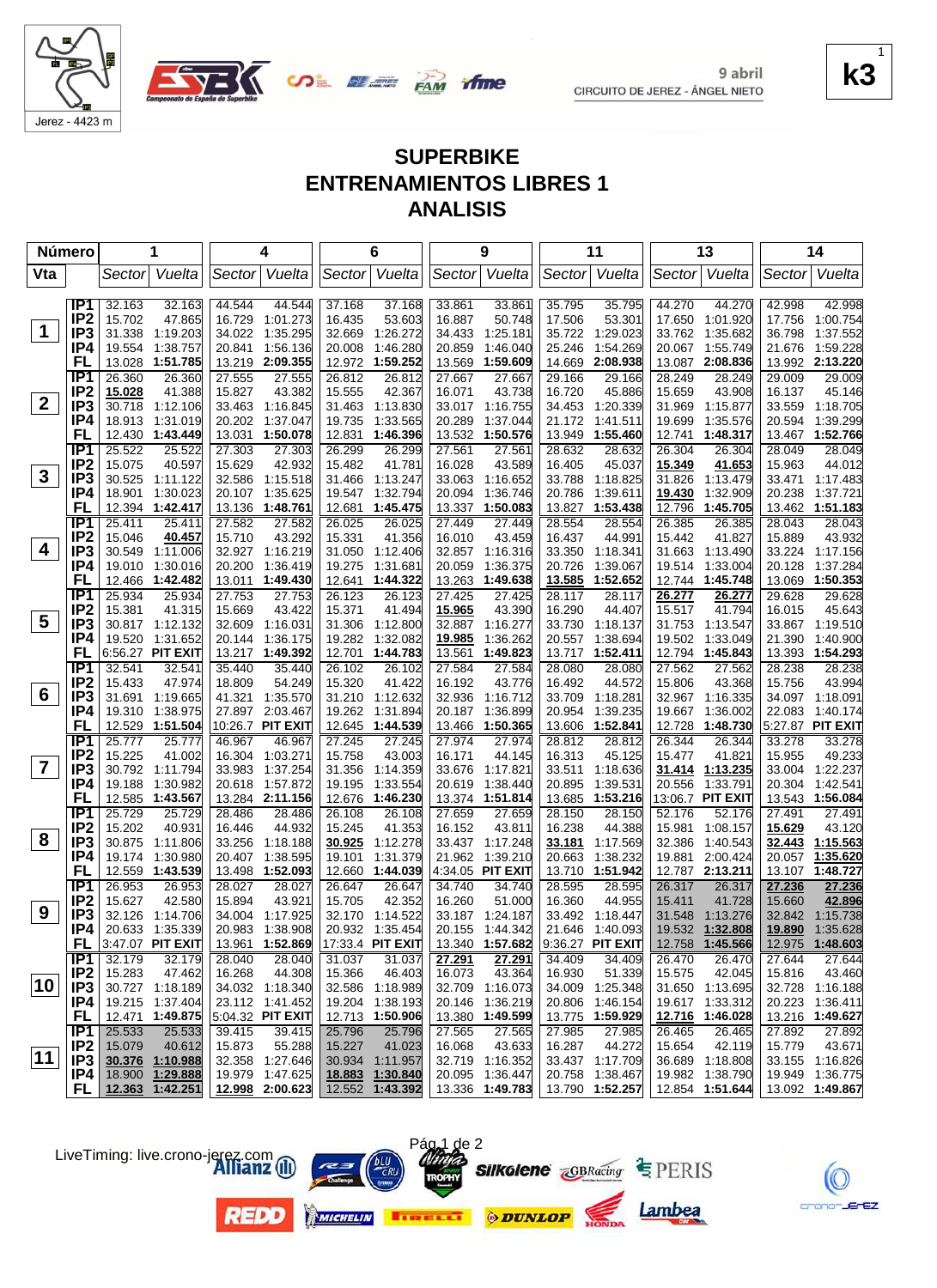

Jerez - 4423 m





**SUPERBIKE ENTRENAMIENTOS LIBRES 1 ANALISIS**

| Número       |                                    | 1                                   | 4                                   | 6                                  | 9                                      | 11                           | 13                                    | 14                                    |
|--------------|------------------------------------|-------------------------------------|-------------------------------------|------------------------------------|----------------------------------------|------------------------------|---------------------------------------|---------------------------------------|
| Vta          |                                    | Sector Vuelta                       | Sector Vuelta                       | Sector Vuelta                      | Sector Vuelta                          | Sector Vuelta                | Sector Vuelta                         | Sector Vuelta                         |
|              |                                    |                                     |                                     |                                    |                                        |                              |                                       |                                       |
|              | IP <sub>1</sub>                    | 25.558<br>25.558                    | 27.357<br>27.357                    | 25.742<br>25.742                   | 27.623<br>27.623                       | 28.095<br>28.095             | 27.144<br>27.144                      | 27.972<br>27.972                      |
|              | IP <sub>2</sub>                    | 15.239<br>40.797                    | 15.665<br>43.022                    | 40.939<br>15.197                   | 16.109<br>43.732                       | 16.335<br>44.430             | 16.047<br>43.191                      | 16.984<br>44.956                      |
| 12           | IP <sub>3</sub>                    | 30.453 1:11.250                     | 33.565 1:16.587                     | 31.066 1:12.005                    | 33.062 1:16.794                        | 33.542 1:17.972              | 32.255 1:15.446                       | 38.483 1:23.439                       |
|              | IP4                                | 18.843 1:30.093                     | 20.092 1:36.679                     | 18.932 1:30.937                    | 20.138<br>1:36.932                     | 20.515 1:38.487              | 19.764 1:35.210                       | 22.383 1:45.822                       |
|              | FL                                 | 12.419 1:42.512                     | 13.063 1:49.742                     | <u>12.493</u><br>1:43.430          | 1:50.235<br>13.303                     | 13.657<br>1:52.144           | 12.920 1:48.130                       | 4:57.06 PIT EXIT                      |
|              | IP1                                | 25.405<br>25.405                    | 27.270<br>27.270                    | 25.729<br>25.729                   | 27.392<br>27.392                       | 28.184<br>28.184             | 26.564<br>26.564                      | 35.743<br>35.743                      |
| 13           | IP <sub>2</sub>                    | 15.061<br>40.466<br>32.547 1:13.013 | 15.526<br>42.796<br>32.316 1:15.112 | 40.877<br>15.148                   | 15.965<br>43.357<br>32.618<br>1:15.975 | 16.142<br>44.326<br>1:17.960 | 16.135<br>42.699                      | 16.225<br>51.968                      |
|              | IP3<br>IP4                         | 20.895 1:33.908                     | 19.807 1:34.919                     | 30.933 1:11.810<br>19.122 1:30.932 | 1:36.099<br>20.124                     | 33.634<br>1:38.590<br>20.630 | 32.083 1:14.782<br>1:34.552<br>19.770 | 33.289 1:25.257<br>20.444<br>1:45.701 |
|              | FL                                 | 3:12.60 PIT EXIT                    | 13.003 1:47.922                     | 12.523 1:43.455                    | 13.260<br>1:49.359                     | 13.627 1:52.217              | 12.792 1:47.344                       | 13.317 1:59.018                       |
|              | IP1                                | 32.246<br>32.246                    |                                     |                                    | 28.709<br>28.709                       | 27.746<br>27.746             | 26.436<br>26.436                      | 27.701<br>27.701                      |
|              | IP <sub>2</sub>                    | 47.742<br>15.496                    |                                     |                                    | 16.384<br>45.093                       | 16.246<br>43.992             | 15.588<br>42.024                      | 15.913<br>43.614                      |
| 14           | IP3                                | 31.188 1:18.930                     |                                     |                                    | 33.820 1:18.913                        | 33.217 1:17.209              | 31.899 1:13.923                       | 32.980 1:16.594                       |
|              | IP4                                | 19.030 1:37.960                     |                                     |                                    | 1:41.092<br>22.179                     | 20.560 1:37.769              | 19.737 1:33.660                       | 20.355 1:36.949                       |
|              | FL                                 | 12.417 1:50.377                     |                                     |                                    | 1:52.82 PIT EXIT                       | 13.755 1:51.524              | 12.885 1:46.545                       | 12.968 1:49.917                       |
|              | IP <sub>1</sub>                    | 25.481<br>25.481                    |                                     |                                    | 33.434<br>33.434                       | 28.441<br>28.441             |                                       | 27.278<br>27.278                      |
|              | IP <sub>2</sub>                    | 15.141<br>40.622                    |                                     |                                    | 16.398<br>49.832                       | 16.230<br>44.671             |                                       | 15.772<br>43.050                      |
| 15           | IP <sub>3</sub>                    | 30.664 1:11.286                     |                                     |                                    | 33.679 1:23.511                        | 33.311<br>1:17.982           |                                       | 35.695 1:18.745                       |
|              | IP4                                | 18.960 1:30.246                     |                                     |                                    | 20.272 1:43.783                        | 20.486<br>1:38.468           |                                       | 20.267 1:39.012                       |
|              | FL.                                | 12.404 1:42.650                     |                                     |                                    | 13.526 1:57.309                        | 13.846<br>1:52.314           |                                       | 13.150 1:52.162                       |
|              | IP1                                |                                     |                                     |                                    | 27.717<br>27.717                       | 29.042<br>29.042             |                                       |                                       |
|              | IP <sub>2</sub>                    |                                     |                                     |                                    | 16.176<br>43.893                       | 16.574<br>45.616             |                                       |                                       |
| 16           | IP <sub>3</sub>                    |                                     |                                     |                                    | 32.989 1:16.882                        | 34.188 1:19.804              |                                       |                                       |
|              | IP4                                |                                     |                                     |                                    | 1:37.125<br>20.243                     | 21.456 1:41.260              |                                       |                                       |
|              | <b>FL</b>                          |                                     |                                     |                                    | 1:50.450<br>13.325                     |                              |                                       |                                       |
|              | $\overline{IP1}$                   |                                     |                                     |                                    | 27.553<br>27.553                       |                              |                                       |                                       |
|              | IP <sub>2</sub>                    |                                     |                                     |                                    | 16.313<br>43.866                       |                              |                                       |                                       |
| 17           | IP <sub>3</sub>                    |                                     |                                     |                                    | 33.335 1:17.201                        |                              |                                       |                                       |
|              | IP4                                |                                     |                                     |                                    | 20.233 1:37.434                        |                              |                                       |                                       |
|              | FL                                 |                                     |                                     |                                    | 13.438 1:50.872                        |                              |                                       |                                       |
|              | <b>IP1</b>                         |                                     |                                     |                                    | 28.526<br>28.526                       |                              |                                       |                                       |
| 18           | IP <sub>2</sub><br>IP <sub>3</sub> |                                     |                                     |                                    | 45.074<br>16.548<br>38.166 1:23.240    |                              |                                       |                                       |
|              | IP4                                |                                     |                                     |                                    | 22.137 1:45.377                        |                              |                                       |                                       |
|              | <b>FL</b>                          |                                     |                                     |                                    |                                        |                              |                                       |                                       |
|              | <b>IP1</b>                         |                                     |                                     |                                    |                                        |                              |                                       |                                       |
|              | IP <sub>2</sub>                    |                                     |                                     |                                    |                                        |                              |                                       |                                       |
| 19           | IP <sub>3</sub>                    |                                     |                                     |                                    |                                        |                              |                                       |                                       |
|              | IP4                                |                                     |                                     |                                    |                                        |                              |                                       |                                       |
|              | <b>FL</b>                          |                                     |                                     |                                    |                                        |                              |                                       |                                       |
|              | $\overline{IP1}$                   |                                     |                                     |                                    |                                        |                              |                                       |                                       |
|              | IP <sub>2</sub>                    |                                     |                                     |                                    |                                        |                              |                                       |                                       |
| 20           | IP <sub>3</sub>                    |                                     |                                     |                                    |                                        |                              |                                       |                                       |
|              | IP4                                |                                     |                                     |                                    |                                        |                              |                                       |                                       |
|              | <b>FL</b>                          |                                     |                                     |                                    |                                        |                              |                                       |                                       |
|              | $\overline{IP1}$                   |                                     |                                     |                                    |                                        |                              |                                       |                                       |
|              | IP <sub>2</sub>                    |                                     |                                     |                                    |                                        |                              |                                       |                                       |
| $ 21\rangle$ | IP <sub>3</sub>                    |                                     |                                     |                                    |                                        |                              |                                       |                                       |
|              | IP4                                |                                     |                                     |                                    |                                        |                              |                                       |                                       |
|              | FL                                 |                                     |                                     |                                    |                                        |                              |                                       |                                       |



crono-JE

 $EZ$ 

LiveTiming: live.crono-jerez.com

**REDO** 

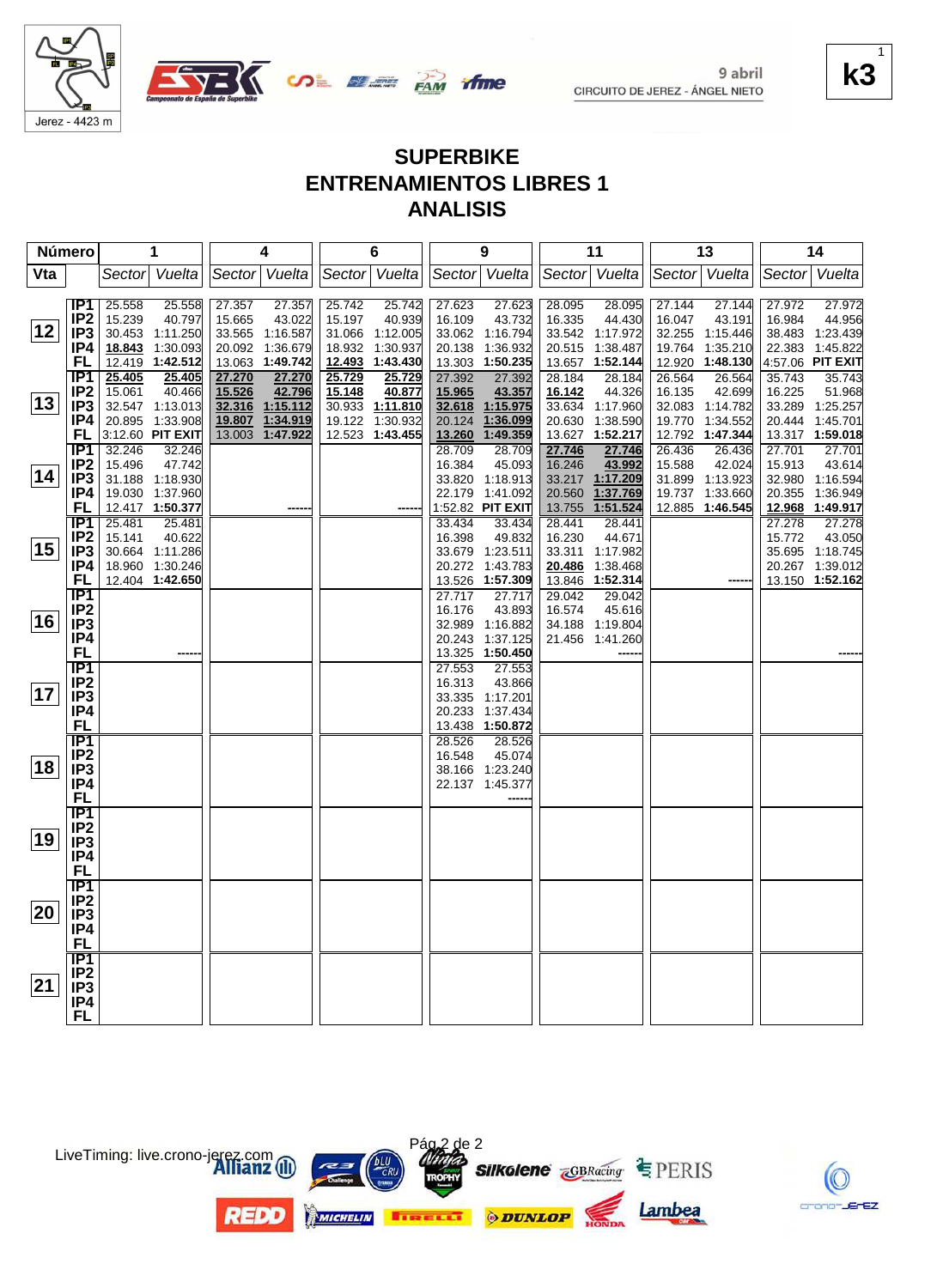



# **SUPERBIKE ENTRENAMIENTOS LIBRES 1 ANALISIS**

| Sector Vuelta<br>Sector Vuelta<br>Vta<br>Vuelta<br>Sector Vuelta<br>Sector<br>Vuelta<br>Sector Vuelta<br>Vuelta<br>Sector<br>Sector<br>IP <sub>1</sub><br>33.788<br>34.770<br>33.858<br>32.714<br>35.408<br>39.768<br>33.788<br>34.770<br>31.152<br>31.152<br>33.858<br>32.714<br>35.408<br>39.768<br>IP <sub>2</sub><br>49.926<br>47.803<br>16.138<br>16.998<br>51.768<br>16.651<br>16.514<br>50.372<br>16.289<br>49.003<br>16.482<br>51.890<br>16.784<br>56.552<br>$\mathbf 1$<br>IP <sub>3</sub><br>35.367 1:25.293<br>34.409<br>1:26.177<br>1.21.123<br>1:23.328<br>33.686<br>1:22.689<br>32.319<br>1:24.209<br>34.604<br>33.320<br>32.956<br>1:31.156<br>IP4<br>1:46.042<br>1:51.645<br>20.749<br>20.375<br>1:46.552<br>20.249<br>1:41.372<br>21.147<br>1:44.475<br>20.182<br>1:42.871<br>19.573<br>1:43.782<br>20.489<br>FL<br>13.150<br>1:59.192<br>13.735<br>2:00.287<br>13.357<br>1:54.729<br>13.286<br>1:57.761<br>12.847<br>1:55.718<br>12.798<br>1:56.580<br>13.406 2:05.051<br>IP <sub>1</sub><br>27.152<br>27.152<br>28.613<br>28.613<br>27.299<br>27.299<br>26.908<br>26.689<br>26.689<br>26.334<br>26.334<br>27.709<br>27.709<br>26.908<br>IP <sub>2</sub><br>15.637<br>42.789<br>16.493<br>45.106<br>15.760<br>43.059<br>15.665<br>42.573<br>15.407<br>42.096<br>15.513<br>41.847<br>15.874<br>43.583<br>$2^{\circ}$<br>IP3<br>32.285 1:15.074<br>35.451 1:20.557<br>32.439<br>1:15.498<br>31.999<br>1:14.572<br>31.762 1:13.858<br>31.137 1:12.984<br>32.968 1:16.551<br>IP4<br>19.897<br>1:34.971<br>1:41.612<br>19.753<br>1:35.251<br>1:34.247<br>19.461<br>1:33.319<br>19.371<br>1:32.355<br>20.019<br>1:36.570<br>21.055<br>19.675<br>FL<br>13.127 1:48.098<br>1:55.133<br>1:47.320<br>12.920<br>13.521<br>13.518<br>1:48.769<br>13.073<br>1:46.239<br>12.647<br>1:45.002<br>13.308 1:49.878<br>IP <sub>1</sub><br>26.245<br>28.123<br>28.123<br>28.462<br>28.462<br>26.971<br>26.971<br>26.704<br>26.704<br>26.245<br>26.227<br>26.227<br>27.484<br>27.484<br>IP <sub>2</sub><br>16.033<br>42.563<br>16.301<br>44.424<br>44.495<br>15.592<br>16.167<br>42.871<br>15.314<br>41.559<br>15.368<br>41.595<br>15.630<br>43.114<br>$\mathbf{3}$<br>IP <sub>3</sub><br>31.471<br>33.392 1:17.816<br>36.936<br>1:21.431<br>32.274 1:14.837<br>31.949<br>1:14.820<br>1:13.030<br>31.350<br>1:12.945<br>32.738 1:15.852<br>IP4<br>19.840<br>1:37.656<br>20.523<br>1:41.954<br>19.752<br>1:34.589<br>19.817<br>1:34.637<br>1:32.357<br>19.398<br>1:32.343<br>19.860<br>1:35.712<br>19.327<br>FL<br>13.004 1:50.660<br>13.280<br>1:55.234<br>1:48.029<br>12.811<br>1:45.168<br>12.591<br>1:44.934<br>13.187 1:48.899<br>13.440<br>13.017<br>1:47.654<br>IP <sub>1</sub><br>26.586<br>26.586<br>32.289<br>32.289<br>26.904<br>26.904<br>26.850<br>26.850<br>26.150<br>26.150<br>27.372<br>27.372<br>27.433<br>27.433<br>IP <sub>2</sub><br>48.433<br>41.545<br>15.343<br>41.929<br>16.144<br>15.532<br>42.436<br>15.707<br>42.557<br>15.395<br>15.691<br>43.063<br>15.698<br>43.131<br>4<br>IP <sub>3</sub><br>32.080 1:14.009<br>33.774 1:22.207<br>31.832 1:14.268<br>1:14.517<br>31.481<br>1:13.026<br>31.512 1:14.575<br>32.789 1:15.920<br>31.960<br>IP4<br>1:35.754<br>19.618<br>1:33.627<br>20.270<br>1:42.477<br>19.753<br>1:34.021<br>19.761<br>1:34.278<br>19.466<br>1:32.492<br>19.199<br>1:33.774<br>19.834<br>1:46.646<br>FL<br>13.019<br>13.449 1:55.926<br>13.004 1:47.025<br>12.952<br>1:47.230<br>12.716 1:45.208<br>12.626<br>1:46.400<br>13.218 1:48.972<br>IP <sub>1</sub><br>26.674<br>26.674<br>27.783<br>27.783<br>26.707<br>26.657<br>26.277<br>26.277<br>26.105<br>27.497<br>27.497<br>26.707<br>26.657<br>26.105<br>IP <sub>2</sub><br>15.656<br>42.330<br>16.038<br>43.821<br>15.578<br>42.285<br>15.529<br>42.186<br>15.394<br>41.671<br>15.425<br>41.530<br>15.806<br>43.303<br>$\overline{\mathbf{5}}$<br>IP <sub>3</sub><br>31.857 1:14.187<br>33.250 1:17.071<br>32.031<br>1:14.316<br>31.825<br>1:14.011<br>31.607 1:13.278<br>31.271<br>1:12.801<br>32.762 1:16.065<br>IP4<br>1:34.218<br>20.297 1:37.368<br>1:33.692<br>20.664 1:33.942<br>20.031<br>19.815<br>1:34.131<br>19.681<br>19.134 1:31.935<br>19.947<br>1:36.012<br>FL<br>5:20.42 PIT EXIT<br>12.982 1:47.200<br>13.308 1:50.676<br>1:48.330<br>12.918<br>1:46.610<br>12.691<br>1:44.626<br>13.100 1:49.112<br>14.199<br>IP1<br>28.910<br>28.910<br>26.769<br>26.769<br>26.450<br>32.705<br>32.705<br>26.120<br>26.120<br>27.621<br>27.621<br>26.450<br>IP <sub>2</sub><br>44.958<br>15.969<br>42.738<br>15.429<br>41.879<br>15.947<br>48.652<br>15.657<br>41.777<br>15.799<br>43.420<br>16.048<br>6<br>IP <sub>3</sub><br>33.014 1:17.972<br>1:13.355<br>32.332 1:20.984<br>32.028<br>1:14.766<br>31.476<br>35.137 1:16.914<br>32.606 1:16.026<br>IP4<br>20.143 1:38.115<br>20.468<br>1:35.234<br>19.665<br>1:33.020<br>19.688<br>1:40.672<br>19.543<br>1:36.457<br>1:35.674<br>19.648<br>13.237 1:51.352<br>1:48.309<br>12.964<br>1:45.984<br>12.894<br>1:53.566<br>12.810 1:49.267<br>13.172 1:48.846<br>FL<br>11:32.8 PIT EXIT<br>13.075<br>IP <sub>1</sub><br>26.516<br>27.958<br>39.556<br>39.556<br>27.747<br>27.747<br>26.781<br>26.781<br>26.516<br>26.385<br>26.385<br>26.139<br>26.139<br>27.958<br>IP <sub>2</sub><br>16.356<br>16.190<br>55.746<br>16.197<br>43.944<br>16.011<br>42.792<br>15.511<br>42.027<br>15.395<br>41.780<br>15.270<br>41.409<br>44.314<br>$\overline{\mathbf{7}}$<br>IP <sub>3</sub><br>37.211 1:32.957<br>32.855 1:16.799<br>1:14.745<br>1:13.593<br>33.237 1:17.551<br>31.953<br>31.566<br>31.431<br>1:13.211<br>31.342<br>1:12.751<br>IP4<br>20.211 1:53.168<br>1:36.781<br>19.780<br>1:34.525<br>20.959<br>1:34.552<br>19.407<br>1:32.618<br>19.116<br>1:38.800<br>19.982<br>1:31.867<br>21.249<br>FL<br>13.127 2:06.295<br>2:47.55 PIT EXIT<br>12.599<br>9:47.33 PIT EXIT<br>13.521 1:50.302<br>13.019<br>1:47.544<br>12.654 1:45.272<br>1:44.466<br>IP1<br>26.932<br>26.932<br>27.553<br>27.553<br>26.724<br>26.724<br>34.539<br>34.539<br>26.735<br>26.735<br>26.060<br>26.060<br>34.791<br>34.791<br>IP <sub>2</sub><br>15.543<br>42.475<br>16.241<br>43.794<br>15.701<br>42.425<br>15.978<br>50.517<br>15.628<br>42.363<br>15.662<br>41.722<br>15.881<br>50.672<br>8<br>IP <sub>3</sub><br>32.363<br>1:14.838<br>32.785<br>1:16.579<br>31.881<br>1:14.306<br>32.312<br>1:22.829<br>31.952<br>1:14.315<br>32.808<br>1:14.530<br>32.995 1:23.667<br>IP4<br>19.749<br>1:34.587<br>20.035<br>1:36.614<br>1:34.092<br>19.852<br>1:42.681<br>19.943<br>1:34.258<br>22.227 1:36.757<br>20.007 1:43.674<br>19.786<br>FL<br>12.876 1:47.463<br>13.329 1:49.943<br>13.007 1:47.099<br>13.123<br>1:55.804<br>12.981<br>1:47.239<br>1:36.35 PIT EXIT<br>13.287 1:56.961<br>IP <sub>1</sub><br>27.788<br>26.374<br>27.428<br>26.866<br>26.866<br>27.788<br>28.520<br>28.520<br>26.865<br>26.865<br>26.374<br>31.638<br>31.638<br>27.428<br>IP <sub>2</sub><br>15.435<br>42.301<br>16.209<br>43.997<br>16.987<br>45.507<br>15.560<br>42.425<br>15.551<br>41.925<br>15.555<br>47.193<br>15.685<br>43.113<br>9<br>IP3<br>32.517 1:14.818<br>33.085 1:17.082<br>33.856 1:19.363<br>31.709 1:14.134<br>31.373 1:13.298<br>31.163 1:18.356<br>32.516 1:15.629<br>IP4<br>19.912 1:34.730<br>21.367 1:38.449<br>22.114 1:41.477<br>20.471 1:34.605<br>19.399 1:32.697<br>19.894 1:38.250<br>19.755 1:35.384<br>FL.<br>13.022 1:47.752<br>8:28.20 PIT EXIT<br>$ 5:03.92$ PIT EXIT 7:31.74 PIT EXIT<br>12.705 1:45.402<br>12.630 1:50.880<br>13.251 1:48.635<br>33.505<br>26.615<br>IP1<br>28.058<br>28.058<br>34.279<br>34.279<br>31.565<br>31.565<br>33.505<br>26.615<br>25.893<br>25.893<br>27.208<br>27.208<br>15.301<br>IP <sub>2</sub><br>16.109<br>44.167<br>16.371<br>50.650<br>15.477<br>47.042<br>15.923<br>49.428<br>15.954<br>42.569<br>41.194<br>15.656<br>42.864 |    | <b>Número</b> | 16              | 17              | 21              | 25              | 26              | 27              | 49              |
|-------------------------------------------------------------------------------------------------------------------------------------------------------------------------------------------------------------------------------------------------------------------------------------------------------------------------------------------------------------------------------------------------------------------------------------------------------------------------------------------------------------------------------------------------------------------------------------------------------------------------------------------------------------------------------------------------------------------------------------------------------------------------------------------------------------------------------------------------------------------------------------------------------------------------------------------------------------------------------------------------------------------------------------------------------------------------------------------------------------------------------------------------------------------------------------------------------------------------------------------------------------------------------------------------------------------------------------------------------------------------------------------------------------------------------------------------------------------------------------------------------------------------------------------------------------------------------------------------------------------------------------------------------------------------------------------------------------------------------------------------------------------------------------------------------------------------------------------------------------------------------------------------------------------------------------------------------------------------------------------------------------------------------------------------------------------------------------------------------------------------------------------------------------------------------------------------------------------------------------------------------------------------------------------------------------------------------------------------------------------------------------------------------------------------------------------------------------------------------------------------------------------------------------------------------------------------------------------------------------------------------------------------------------------------------------------------------------------------------------------------------------------------------------------------------------------------------------------------------------------------------------------------------------------------------------------------------------------------------------------------------------------------------------------------------------------------------------------------------------------------------------------------------------------------------------------------------------------------------------------------------------------------------------------------------------------------------------------------------------------------------------------------------------------------------------------------------------------------------------------------------------------------------------------------------------------------------------------------------------------------------------------------------------------------------------------------------------------------------------------------------------------------------------------------------------------------------------------------------------------------------------------------------------------------------------------------------------------------------------------------------------------------------------------------------------------------------------------------------------------------------------------------------------------------------------------------------------------------------------------------------------------------------------------------------------------------------------------------------------------------------------------------------------------------------------------------------------------------------------------------------------------------------------------------------------------------------------------------------------------------------------------------------------------------------------------------------------------------------------------------------------------------------------------------------------------------------------------------------------------------------------------------------------------------------------------------------------------------------------------------------------------------------------------------------------------------------------------------------------------------------------------------------------------------------------------------------------------------------------------------------------------------------------------------------------------------------------------------------------------------------------------------------------------------------------------------------------------------------------------------------------------------------------------------------------------------------------------------------------------------------------------------------------------------------------------------------------------------------------------------------------------------------------------------------------------------------------------------------------------------------------------------------------------------------------------------------------------------------------------------------------------------------------------------------------------------------------------------------------------------------------------------------------------------------------------------------------------------------------------------------------------------------------------------------------------------------------------------------------------------------------------------------------------------------------------------------------------------------------------------------------------------------------------------------------------------------------------------------------------------------------------------------------------------------------------------------------------------------------------------------------------------------------------------------------------------------------------------------------------------------------------------------------------------------------------------------------------------------------------------------------------------------------------------------------------------------------------------------------------------------------------------------------------------------------------------------------------------------------------------------------------------------------------------------------------------------------------------------------------------------------------------------------------------------------------------------------------------------------------------------------------------------------------------------------------------------------------------------------------------------------------------------------------------------------------------------------------------------------------------------------------------------------------------------------|----|---------------|-----------------|-----------------|-----------------|-----------------|-----------------|-----------------|-----------------|
|                                                                                                                                                                                                                                                                                                                                                                                                                                                                                                                                                                                                                                                                                                                                                                                                                                                                                                                                                                                                                                                                                                                                                                                                                                                                                                                                                                                                                                                                                                                                                                                                                                                                                                                                                                                                                                                                                                                                                                                                                                                                                                                                                                                                                                                                                                                                                                                                                                                                                                                                                                                                                                                                                                                                                                                                                                                                                                                                                                                                                                                                                                                                                                                                                                                                                                                                                                                                                                                                                                                                                                                                                                                                                                                                                                                                                                                                                                                                                                                                                                                                                                                                                                                                                                                                                                                                                                                                                                                                                                                                                                                                                                                                                                                                                                                                                                                                                                                                                                                                                                                                                                                                                                                                                                                                                                                                                                                                                                                                                                                                                                                                                                                                                                                                                                                                                                                                                                                                                                                                                                                                                                                                                                                                                                                                                                                                                                                                                                                                                                                                                                                                                                                                                                                                                                                                                                                                                                                                                                                                                                                                                                                                                                                                                                                                                                                                                                                                                                                                                                                                                                                                                                                                                                                                                                                                             |    |               |                 |                 |                 |                 |                 |                 |                 |
|                                                                                                                                                                                                                                                                                                                                                                                                                                                                                                                                                                                                                                                                                                                                                                                                                                                                                                                                                                                                                                                                                                                                                                                                                                                                                                                                                                                                                                                                                                                                                                                                                                                                                                                                                                                                                                                                                                                                                                                                                                                                                                                                                                                                                                                                                                                                                                                                                                                                                                                                                                                                                                                                                                                                                                                                                                                                                                                                                                                                                                                                                                                                                                                                                                                                                                                                                                                                                                                                                                                                                                                                                                                                                                                                                                                                                                                                                                                                                                                                                                                                                                                                                                                                                                                                                                                                                                                                                                                                                                                                                                                                                                                                                                                                                                                                                                                                                                                                                                                                                                                                                                                                                                                                                                                                                                                                                                                                                                                                                                                                                                                                                                                                                                                                                                                                                                                                                                                                                                                                                                                                                                                                                                                                                                                                                                                                                                                                                                                                                                                                                                                                                                                                                                                                                                                                                                                                                                                                                                                                                                                                                                                                                                                                                                                                                                                                                                                                                                                                                                                                                                                                                                                                                                                                                                                                             |    |               |                 |                 |                 |                 |                 |                 |                 |
|                                                                                                                                                                                                                                                                                                                                                                                                                                                                                                                                                                                                                                                                                                                                                                                                                                                                                                                                                                                                                                                                                                                                                                                                                                                                                                                                                                                                                                                                                                                                                                                                                                                                                                                                                                                                                                                                                                                                                                                                                                                                                                                                                                                                                                                                                                                                                                                                                                                                                                                                                                                                                                                                                                                                                                                                                                                                                                                                                                                                                                                                                                                                                                                                                                                                                                                                                                                                                                                                                                                                                                                                                                                                                                                                                                                                                                                                                                                                                                                                                                                                                                                                                                                                                                                                                                                                                                                                                                                                                                                                                                                                                                                                                                                                                                                                                                                                                                                                                                                                                                                                                                                                                                                                                                                                                                                                                                                                                                                                                                                                                                                                                                                                                                                                                                                                                                                                                                                                                                                                                                                                                                                                                                                                                                                                                                                                                                                                                                                                                                                                                                                                                                                                                                                                                                                                                                                                                                                                                                                                                                                                                                                                                                                                                                                                                                                                                                                                                                                                                                                                                                                                                                                                                                                                                                                                             |    |               |                 |                 |                 |                 |                 |                 |                 |
|                                                                                                                                                                                                                                                                                                                                                                                                                                                                                                                                                                                                                                                                                                                                                                                                                                                                                                                                                                                                                                                                                                                                                                                                                                                                                                                                                                                                                                                                                                                                                                                                                                                                                                                                                                                                                                                                                                                                                                                                                                                                                                                                                                                                                                                                                                                                                                                                                                                                                                                                                                                                                                                                                                                                                                                                                                                                                                                                                                                                                                                                                                                                                                                                                                                                                                                                                                                                                                                                                                                                                                                                                                                                                                                                                                                                                                                                                                                                                                                                                                                                                                                                                                                                                                                                                                                                                                                                                                                                                                                                                                                                                                                                                                                                                                                                                                                                                                                                                                                                                                                                                                                                                                                                                                                                                                                                                                                                                                                                                                                                                                                                                                                                                                                                                                                                                                                                                                                                                                                                                                                                                                                                                                                                                                                                                                                                                                                                                                                                                                                                                                                                                                                                                                                                                                                                                                                                                                                                                                                                                                                                                                                                                                                                                                                                                                                                                                                                                                                                                                                                                                                                                                                                                                                                                                                                             |    |               |                 |                 |                 |                 |                 |                 |                 |
|                                                                                                                                                                                                                                                                                                                                                                                                                                                                                                                                                                                                                                                                                                                                                                                                                                                                                                                                                                                                                                                                                                                                                                                                                                                                                                                                                                                                                                                                                                                                                                                                                                                                                                                                                                                                                                                                                                                                                                                                                                                                                                                                                                                                                                                                                                                                                                                                                                                                                                                                                                                                                                                                                                                                                                                                                                                                                                                                                                                                                                                                                                                                                                                                                                                                                                                                                                                                                                                                                                                                                                                                                                                                                                                                                                                                                                                                                                                                                                                                                                                                                                                                                                                                                                                                                                                                                                                                                                                                                                                                                                                                                                                                                                                                                                                                                                                                                                                                                                                                                                                                                                                                                                                                                                                                                                                                                                                                                                                                                                                                                                                                                                                                                                                                                                                                                                                                                                                                                                                                                                                                                                                                                                                                                                                                                                                                                                                                                                                                                                                                                                                                                                                                                                                                                                                                                                                                                                                                                                                                                                                                                                                                                                                                                                                                                                                                                                                                                                                                                                                                                                                                                                                                                                                                                                                                             |    |               |                 |                 |                 |                 |                 |                 |                 |
|                                                                                                                                                                                                                                                                                                                                                                                                                                                                                                                                                                                                                                                                                                                                                                                                                                                                                                                                                                                                                                                                                                                                                                                                                                                                                                                                                                                                                                                                                                                                                                                                                                                                                                                                                                                                                                                                                                                                                                                                                                                                                                                                                                                                                                                                                                                                                                                                                                                                                                                                                                                                                                                                                                                                                                                                                                                                                                                                                                                                                                                                                                                                                                                                                                                                                                                                                                                                                                                                                                                                                                                                                                                                                                                                                                                                                                                                                                                                                                                                                                                                                                                                                                                                                                                                                                                                                                                                                                                                                                                                                                                                                                                                                                                                                                                                                                                                                                                                                                                                                                                                                                                                                                                                                                                                                                                                                                                                                                                                                                                                                                                                                                                                                                                                                                                                                                                                                                                                                                                                                                                                                                                                                                                                                                                                                                                                                                                                                                                                                                                                                                                                                                                                                                                                                                                                                                                                                                                                                                                                                                                                                                                                                                                                                                                                                                                                                                                                                                                                                                                                                                                                                                                                                                                                                                                                             |    |               |                 |                 |                 |                 |                 |                 |                 |
|                                                                                                                                                                                                                                                                                                                                                                                                                                                                                                                                                                                                                                                                                                                                                                                                                                                                                                                                                                                                                                                                                                                                                                                                                                                                                                                                                                                                                                                                                                                                                                                                                                                                                                                                                                                                                                                                                                                                                                                                                                                                                                                                                                                                                                                                                                                                                                                                                                                                                                                                                                                                                                                                                                                                                                                                                                                                                                                                                                                                                                                                                                                                                                                                                                                                                                                                                                                                                                                                                                                                                                                                                                                                                                                                                                                                                                                                                                                                                                                                                                                                                                                                                                                                                                                                                                                                                                                                                                                                                                                                                                                                                                                                                                                                                                                                                                                                                                                                                                                                                                                                                                                                                                                                                                                                                                                                                                                                                                                                                                                                                                                                                                                                                                                                                                                                                                                                                                                                                                                                                                                                                                                                                                                                                                                                                                                                                                                                                                                                                                                                                                                                                                                                                                                                                                                                                                                                                                                                                                                                                                                                                                                                                                                                                                                                                                                                                                                                                                                                                                                                                                                                                                                                                                                                                                                                             |    |               |                 |                 |                 |                 |                 |                 |                 |
|                                                                                                                                                                                                                                                                                                                                                                                                                                                                                                                                                                                                                                                                                                                                                                                                                                                                                                                                                                                                                                                                                                                                                                                                                                                                                                                                                                                                                                                                                                                                                                                                                                                                                                                                                                                                                                                                                                                                                                                                                                                                                                                                                                                                                                                                                                                                                                                                                                                                                                                                                                                                                                                                                                                                                                                                                                                                                                                                                                                                                                                                                                                                                                                                                                                                                                                                                                                                                                                                                                                                                                                                                                                                                                                                                                                                                                                                                                                                                                                                                                                                                                                                                                                                                                                                                                                                                                                                                                                                                                                                                                                                                                                                                                                                                                                                                                                                                                                                                                                                                                                                                                                                                                                                                                                                                                                                                                                                                                                                                                                                                                                                                                                                                                                                                                                                                                                                                                                                                                                                                                                                                                                                                                                                                                                                                                                                                                                                                                                                                                                                                                                                                                                                                                                                                                                                                                                                                                                                                                                                                                                                                                                                                                                                                                                                                                                                                                                                                                                                                                                                                                                                                                                                                                                                                                                                             |    |               |                 |                 |                 |                 |                 |                 |                 |
|                                                                                                                                                                                                                                                                                                                                                                                                                                                                                                                                                                                                                                                                                                                                                                                                                                                                                                                                                                                                                                                                                                                                                                                                                                                                                                                                                                                                                                                                                                                                                                                                                                                                                                                                                                                                                                                                                                                                                                                                                                                                                                                                                                                                                                                                                                                                                                                                                                                                                                                                                                                                                                                                                                                                                                                                                                                                                                                                                                                                                                                                                                                                                                                                                                                                                                                                                                                                                                                                                                                                                                                                                                                                                                                                                                                                                                                                                                                                                                                                                                                                                                                                                                                                                                                                                                                                                                                                                                                                                                                                                                                                                                                                                                                                                                                                                                                                                                                                                                                                                                                                                                                                                                                                                                                                                                                                                                                                                                                                                                                                                                                                                                                                                                                                                                                                                                                                                                                                                                                                                                                                                                                                                                                                                                                                                                                                                                                                                                                                                                                                                                                                                                                                                                                                                                                                                                                                                                                                                                                                                                                                                                                                                                                                                                                                                                                                                                                                                                                                                                                                                                                                                                                                                                                                                                                                             |    |               |                 |                 |                 |                 |                 |                 |                 |
|                                                                                                                                                                                                                                                                                                                                                                                                                                                                                                                                                                                                                                                                                                                                                                                                                                                                                                                                                                                                                                                                                                                                                                                                                                                                                                                                                                                                                                                                                                                                                                                                                                                                                                                                                                                                                                                                                                                                                                                                                                                                                                                                                                                                                                                                                                                                                                                                                                                                                                                                                                                                                                                                                                                                                                                                                                                                                                                                                                                                                                                                                                                                                                                                                                                                                                                                                                                                                                                                                                                                                                                                                                                                                                                                                                                                                                                                                                                                                                                                                                                                                                                                                                                                                                                                                                                                                                                                                                                                                                                                                                                                                                                                                                                                                                                                                                                                                                                                                                                                                                                                                                                                                                                                                                                                                                                                                                                                                                                                                                                                                                                                                                                                                                                                                                                                                                                                                                                                                                                                                                                                                                                                                                                                                                                                                                                                                                                                                                                                                                                                                                                                                                                                                                                                                                                                                                                                                                                                                                                                                                                                                                                                                                                                                                                                                                                                                                                                                                                                                                                                                                                                                                                                                                                                                                                                             |    |               |                 |                 |                 |                 |                 |                 |                 |
|                                                                                                                                                                                                                                                                                                                                                                                                                                                                                                                                                                                                                                                                                                                                                                                                                                                                                                                                                                                                                                                                                                                                                                                                                                                                                                                                                                                                                                                                                                                                                                                                                                                                                                                                                                                                                                                                                                                                                                                                                                                                                                                                                                                                                                                                                                                                                                                                                                                                                                                                                                                                                                                                                                                                                                                                                                                                                                                                                                                                                                                                                                                                                                                                                                                                                                                                                                                                                                                                                                                                                                                                                                                                                                                                                                                                                                                                                                                                                                                                                                                                                                                                                                                                                                                                                                                                                                                                                                                                                                                                                                                                                                                                                                                                                                                                                                                                                                                                                                                                                                                                                                                                                                                                                                                                                                                                                                                                                                                                                                                                                                                                                                                                                                                                                                                                                                                                                                                                                                                                                                                                                                                                                                                                                                                                                                                                                                                                                                                                                                                                                                                                                                                                                                                                                                                                                                                                                                                                                                                                                                                                                                                                                                                                                                                                                                                                                                                                                                                                                                                                                                                                                                                                                                                                                                                                             |    |               |                 |                 |                 |                 |                 |                 |                 |
|                                                                                                                                                                                                                                                                                                                                                                                                                                                                                                                                                                                                                                                                                                                                                                                                                                                                                                                                                                                                                                                                                                                                                                                                                                                                                                                                                                                                                                                                                                                                                                                                                                                                                                                                                                                                                                                                                                                                                                                                                                                                                                                                                                                                                                                                                                                                                                                                                                                                                                                                                                                                                                                                                                                                                                                                                                                                                                                                                                                                                                                                                                                                                                                                                                                                                                                                                                                                                                                                                                                                                                                                                                                                                                                                                                                                                                                                                                                                                                                                                                                                                                                                                                                                                                                                                                                                                                                                                                                                                                                                                                                                                                                                                                                                                                                                                                                                                                                                                                                                                                                                                                                                                                                                                                                                                                                                                                                                                                                                                                                                                                                                                                                                                                                                                                                                                                                                                                                                                                                                                                                                                                                                                                                                                                                                                                                                                                                                                                                                                                                                                                                                                                                                                                                                                                                                                                                                                                                                                                                                                                                                                                                                                                                                                                                                                                                                                                                                                                                                                                                                                                                                                                                                                                                                                                                                             |    |               |                 |                 |                 |                 |                 |                 |                 |
|                                                                                                                                                                                                                                                                                                                                                                                                                                                                                                                                                                                                                                                                                                                                                                                                                                                                                                                                                                                                                                                                                                                                                                                                                                                                                                                                                                                                                                                                                                                                                                                                                                                                                                                                                                                                                                                                                                                                                                                                                                                                                                                                                                                                                                                                                                                                                                                                                                                                                                                                                                                                                                                                                                                                                                                                                                                                                                                                                                                                                                                                                                                                                                                                                                                                                                                                                                                                                                                                                                                                                                                                                                                                                                                                                                                                                                                                                                                                                                                                                                                                                                                                                                                                                                                                                                                                                                                                                                                                                                                                                                                                                                                                                                                                                                                                                                                                                                                                                                                                                                                                                                                                                                                                                                                                                                                                                                                                                                                                                                                                                                                                                                                                                                                                                                                                                                                                                                                                                                                                                                                                                                                                                                                                                                                                                                                                                                                                                                                                                                                                                                                                                                                                                                                                                                                                                                                                                                                                                                                                                                                                                                                                                                                                                                                                                                                                                                                                                                                                                                                                                                                                                                                                                                                                                                                                             |    |               |                 |                 |                 |                 |                 |                 |                 |
|                                                                                                                                                                                                                                                                                                                                                                                                                                                                                                                                                                                                                                                                                                                                                                                                                                                                                                                                                                                                                                                                                                                                                                                                                                                                                                                                                                                                                                                                                                                                                                                                                                                                                                                                                                                                                                                                                                                                                                                                                                                                                                                                                                                                                                                                                                                                                                                                                                                                                                                                                                                                                                                                                                                                                                                                                                                                                                                                                                                                                                                                                                                                                                                                                                                                                                                                                                                                                                                                                                                                                                                                                                                                                                                                                                                                                                                                                                                                                                                                                                                                                                                                                                                                                                                                                                                                                                                                                                                                                                                                                                                                                                                                                                                                                                                                                                                                                                                                                                                                                                                                                                                                                                                                                                                                                                                                                                                                                                                                                                                                                                                                                                                                                                                                                                                                                                                                                                                                                                                                                                                                                                                                                                                                                                                                                                                                                                                                                                                                                                                                                                                                                                                                                                                                                                                                                                                                                                                                                                                                                                                                                                                                                                                                                                                                                                                                                                                                                                                                                                                                                                                                                                                                                                                                                                                                             |    |               |                 |                 |                 |                 |                 |                 |                 |
|                                                                                                                                                                                                                                                                                                                                                                                                                                                                                                                                                                                                                                                                                                                                                                                                                                                                                                                                                                                                                                                                                                                                                                                                                                                                                                                                                                                                                                                                                                                                                                                                                                                                                                                                                                                                                                                                                                                                                                                                                                                                                                                                                                                                                                                                                                                                                                                                                                                                                                                                                                                                                                                                                                                                                                                                                                                                                                                                                                                                                                                                                                                                                                                                                                                                                                                                                                                                                                                                                                                                                                                                                                                                                                                                                                                                                                                                                                                                                                                                                                                                                                                                                                                                                                                                                                                                                                                                                                                                                                                                                                                                                                                                                                                                                                                                                                                                                                                                                                                                                                                                                                                                                                                                                                                                                                                                                                                                                                                                                                                                                                                                                                                                                                                                                                                                                                                                                                                                                                                                                                                                                                                                                                                                                                                                                                                                                                                                                                                                                                                                                                                                                                                                                                                                                                                                                                                                                                                                                                                                                                                                                                                                                                                                                                                                                                                                                                                                                                                                                                                                                                                                                                                                                                                                                                                                             |    |               |                 |                 |                 |                 |                 |                 |                 |
|                                                                                                                                                                                                                                                                                                                                                                                                                                                                                                                                                                                                                                                                                                                                                                                                                                                                                                                                                                                                                                                                                                                                                                                                                                                                                                                                                                                                                                                                                                                                                                                                                                                                                                                                                                                                                                                                                                                                                                                                                                                                                                                                                                                                                                                                                                                                                                                                                                                                                                                                                                                                                                                                                                                                                                                                                                                                                                                                                                                                                                                                                                                                                                                                                                                                                                                                                                                                                                                                                                                                                                                                                                                                                                                                                                                                                                                                                                                                                                                                                                                                                                                                                                                                                                                                                                                                                                                                                                                                                                                                                                                                                                                                                                                                                                                                                                                                                                                                                                                                                                                                                                                                                                                                                                                                                                                                                                                                                                                                                                                                                                                                                                                                                                                                                                                                                                                                                                                                                                                                                                                                                                                                                                                                                                                                                                                                                                                                                                                                                                                                                                                                                                                                                                                                                                                                                                                                                                                                                                                                                                                                                                                                                                                                                                                                                                                                                                                                                                                                                                                                                                                                                                                                                                                                                                                                             |    |               |                 |                 |                 |                 |                 |                 |                 |
|                                                                                                                                                                                                                                                                                                                                                                                                                                                                                                                                                                                                                                                                                                                                                                                                                                                                                                                                                                                                                                                                                                                                                                                                                                                                                                                                                                                                                                                                                                                                                                                                                                                                                                                                                                                                                                                                                                                                                                                                                                                                                                                                                                                                                                                                                                                                                                                                                                                                                                                                                                                                                                                                                                                                                                                                                                                                                                                                                                                                                                                                                                                                                                                                                                                                                                                                                                                                                                                                                                                                                                                                                                                                                                                                                                                                                                                                                                                                                                                                                                                                                                                                                                                                                                                                                                                                                                                                                                                                                                                                                                                                                                                                                                                                                                                                                                                                                                                                                                                                                                                                                                                                                                                                                                                                                                                                                                                                                                                                                                                                                                                                                                                                                                                                                                                                                                                                                                                                                                                                                                                                                                                                                                                                                                                                                                                                                                                                                                                                                                                                                                                                                                                                                                                                                                                                                                                                                                                                                                                                                                                                                                                                                                                                                                                                                                                                                                                                                                                                                                                                                                                                                                                                                                                                                                                                             |    |               |                 |                 |                 |                 |                 |                 |                 |
|                                                                                                                                                                                                                                                                                                                                                                                                                                                                                                                                                                                                                                                                                                                                                                                                                                                                                                                                                                                                                                                                                                                                                                                                                                                                                                                                                                                                                                                                                                                                                                                                                                                                                                                                                                                                                                                                                                                                                                                                                                                                                                                                                                                                                                                                                                                                                                                                                                                                                                                                                                                                                                                                                                                                                                                                                                                                                                                                                                                                                                                                                                                                                                                                                                                                                                                                                                                                                                                                                                                                                                                                                                                                                                                                                                                                                                                                                                                                                                                                                                                                                                                                                                                                                                                                                                                                                                                                                                                                                                                                                                                                                                                                                                                                                                                                                                                                                                                                                                                                                                                                                                                                                                                                                                                                                                                                                                                                                                                                                                                                                                                                                                                                                                                                                                                                                                                                                                                                                                                                                                                                                                                                                                                                                                                                                                                                                                                                                                                                                                                                                                                                                                                                                                                                                                                                                                                                                                                                                                                                                                                                                                                                                                                                                                                                                                                                                                                                                                                                                                                                                                                                                                                                                                                                                                                                             |    |               |                 |                 |                 |                 |                 |                 |                 |
|                                                                                                                                                                                                                                                                                                                                                                                                                                                                                                                                                                                                                                                                                                                                                                                                                                                                                                                                                                                                                                                                                                                                                                                                                                                                                                                                                                                                                                                                                                                                                                                                                                                                                                                                                                                                                                                                                                                                                                                                                                                                                                                                                                                                                                                                                                                                                                                                                                                                                                                                                                                                                                                                                                                                                                                                                                                                                                                                                                                                                                                                                                                                                                                                                                                                                                                                                                                                                                                                                                                                                                                                                                                                                                                                                                                                                                                                                                                                                                                                                                                                                                                                                                                                                                                                                                                                                                                                                                                                                                                                                                                                                                                                                                                                                                                                                                                                                                                                                                                                                                                                                                                                                                                                                                                                                                                                                                                                                                                                                                                                                                                                                                                                                                                                                                                                                                                                                                                                                                                                                                                                                                                                                                                                                                                                                                                                                                                                                                                                                                                                                                                                                                                                                                                                                                                                                                                                                                                                                                                                                                                                                                                                                                                                                                                                                                                                                                                                                                                                                                                                                                                                                                                                                                                                                                                                             |    |               |                 |                 |                 |                 |                 |                 |                 |
|                                                                                                                                                                                                                                                                                                                                                                                                                                                                                                                                                                                                                                                                                                                                                                                                                                                                                                                                                                                                                                                                                                                                                                                                                                                                                                                                                                                                                                                                                                                                                                                                                                                                                                                                                                                                                                                                                                                                                                                                                                                                                                                                                                                                                                                                                                                                                                                                                                                                                                                                                                                                                                                                                                                                                                                                                                                                                                                                                                                                                                                                                                                                                                                                                                                                                                                                                                                                                                                                                                                                                                                                                                                                                                                                                                                                                                                                                                                                                                                                                                                                                                                                                                                                                                                                                                                                                                                                                                                                                                                                                                                                                                                                                                                                                                                                                                                                                                                                                                                                                                                                                                                                                                                                                                                                                                                                                                                                                                                                                                                                                                                                                                                                                                                                                                                                                                                                                                                                                                                                                                                                                                                                                                                                                                                                                                                                                                                                                                                                                                                                                                                                                                                                                                                                                                                                                                                                                                                                                                                                                                                                                                                                                                                                                                                                                                                                                                                                                                                                                                                                                                                                                                                                                                                                                                                                             |    |               |                 |                 |                 |                 |                 |                 |                 |
|                                                                                                                                                                                                                                                                                                                                                                                                                                                                                                                                                                                                                                                                                                                                                                                                                                                                                                                                                                                                                                                                                                                                                                                                                                                                                                                                                                                                                                                                                                                                                                                                                                                                                                                                                                                                                                                                                                                                                                                                                                                                                                                                                                                                                                                                                                                                                                                                                                                                                                                                                                                                                                                                                                                                                                                                                                                                                                                                                                                                                                                                                                                                                                                                                                                                                                                                                                                                                                                                                                                                                                                                                                                                                                                                                                                                                                                                                                                                                                                                                                                                                                                                                                                                                                                                                                                                                                                                                                                                                                                                                                                                                                                                                                                                                                                                                                                                                                                                                                                                                                                                                                                                                                                                                                                                                                                                                                                                                                                                                                                                                                                                                                                                                                                                                                                                                                                                                                                                                                                                                                                                                                                                                                                                                                                                                                                                                                                                                                                                                                                                                                                                                                                                                                                                                                                                                                                                                                                                                                                                                                                                                                                                                                                                                                                                                                                                                                                                                                                                                                                                                                                                                                                                                                                                                                                                             |    |               |                 |                 |                 |                 |                 |                 |                 |
|                                                                                                                                                                                                                                                                                                                                                                                                                                                                                                                                                                                                                                                                                                                                                                                                                                                                                                                                                                                                                                                                                                                                                                                                                                                                                                                                                                                                                                                                                                                                                                                                                                                                                                                                                                                                                                                                                                                                                                                                                                                                                                                                                                                                                                                                                                                                                                                                                                                                                                                                                                                                                                                                                                                                                                                                                                                                                                                                                                                                                                                                                                                                                                                                                                                                                                                                                                                                                                                                                                                                                                                                                                                                                                                                                                                                                                                                                                                                                                                                                                                                                                                                                                                                                                                                                                                                                                                                                                                                                                                                                                                                                                                                                                                                                                                                                                                                                                                                                                                                                                                                                                                                                                                                                                                                                                                                                                                                                                                                                                                                                                                                                                                                                                                                                                                                                                                                                                                                                                                                                                                                                                                                                                                                                                                                                                                                                                                                                                                                                                                                                                                                                                                                                                                                                                                                                                                                                                                                                                                                                                                                                                                                                                                                                                                                                                                                                                                                                                                                                                                                                                                                                                                                                                                                                                                                             |    |               |                 |                 |                 |                 |                 |                 |                 |
|                                                                                                                                                                                                                                                                                                                                                                                                                                                                                                                                                                                                                                                                                                                                                                                                                                                                                                                                                                                                                                                                                                                                                                                                                                                                                                                                                                                                                                                                                                                                                                                                                                                                                                                                                                                                                                                                                                                                                                                                                                                                                                                                                                                                                                                                                                                                                                                                                                                                                                                                                                                                                                                                                                                                                                                                                                                                                                                                                                                                                                                                                                                                                                                                                                                                                                                                                                                                                                                                                                                                                                                                                                                                                                                                                                                                                                                                                                                                                                                                                                                                                                                                                                                                                                                                                                                                                                                                                                                                                                                                                                                                                                                                                                                                                                                                                                                                                                                                                                                                                                                                                                                                                                                                                                                                                                                                                                                                                                                                                                                                                                                                                                                                                                                                                                                                                                                                                                                                                                                                                                                                                                                                                                                                                                                                                                                                                                                                                                                                                                                                                                                                                                                                                                                                                                                                                                                                                                                                                                                                                                                                                                                                                                                                                                                                                                                                                                                                                                                                                                                                                                                                                                                                                                                                                                                                             |    |               |                 |                 |                 |                 |                 |                 |                 |
|                                                                                                                                                                                                                                                                                                                                                                                                                                                                                                                                                                                                                                                                                                                                                                                                                                                                                                                                                                                                                                                                                                                                                                                                                                                                                                                                                                                                                                                                                                                                                                                                                                                                                                                                                                                                                                                                                                                                                                                                                                                                                                                                                                                                                                                                                                                                                                                                                                                                                                                                                                                                                                                                                                                                                                                                                                                                                                                                                                                                                                                                                                                                                                                                                                                                                                                                                                                                                                                                                                                                                                                                                                                                                                                                                                                                                                                                                                                                                                                                                                                                                                                                                                                                                                                                                                                                                                                                                                                                                                                                                                                                                                                                                                                                                                                                                                                                                                                                                                                                                                                                                                                                                                                                                                                                                                                                                                                                                                                                                                                                                                                                                                                                                                                                                                                                                                                                                                                                                                                                                                                                                                                                                                                                                                                                                                                                                                                                                                                                                                                                                                                                                                                                                                                                                                                                                                                                                                                                                                                                                                                                                                                                                                                                                                                                                                                                                                                                                                                                                                                                                                                                                                                                                                                                                                                                             |    |               |                 |                 |                 |                 |                 |                 |                 |
|                                                                                                                                                                                                                                                                                                                                                                                                                                                                                                                                                                                                                                                                                                                                                                                                                                                                                                                                                                                                                                                                                                                                                                                                                                                                                                                                                                                                                                                                                                                                                                                                                                                                                                                                                                                                                                                                                                                                                                                                                                                                                                                                                                                                                                                                                                                                                                                                                                                                                                                                                                                                                                                                                                                                                                                                                                                                                                                                                                                                                                                                                                                                                                                                                                                                                                                                                                                                                                                                                                                                                                                                                                                                                                                                                                                                                                                                                                                                                                                                                                                                                                                                                                                                                                                                                                                                                                                                                                                                                                                                                                                                                                                                                                                                                                                                                                                                                                                                                                                                                                                                                                                                                                                                                                                                                                                                                                                                                                                                                                                                                                                                                                                                                                                                                                                                                                                                                                                                                                                                                                                                                                                                                                                                                                                                                                                                                                                                                                                                                                                                                                                                                                                                                                                                                                                                                                                                                                                                                                                                                                                                                                                                                                                                                                                                                                                                                                                                                                                                                                                                                                                                                                                                                                                                                                                                             |    |               |                 |                 |                 |                 |                 |                 |                 |
|                                                                                                                                                                                                                                                                                                                                                                                                                                                                                                                                                                                                                                                                                                                                                                                                                                                                                                                                                                                                                                                                                                                                                                                                                                                                                                                                                                                                                                                                                                                                                                                                                                                                                                                                                                                                                                                                                                                                                                                                                                                                                                                                                                                                                                                                                                                                                                                                                                                                                                                                                                                                                                                                                                                                                                                                                                                                                                                                                                                                                                                                                                                                                                                                                                                                                                                                                                                                                                                                                                                                                                                                                                                                                                                                                                                                                                                                                                                                                                                                                                                                                                                                                                                                                                                                                                                                                                                                                                                                                                                                                                                                                                                                                                                                                                                                                                                                                                                                                                                                                                                                                                                                                                                                                                                                                                                                                                                                                                                                                                                                                                                                                                                                                                                                                                                                                                                                                                                                                                                                                                                                                                                                                                                                                                                                                                                                                                                                                                                                                                                                                                                                                                                                                                                                                                                                                                                                                                                                                                                                                                                                                                                                                                                                                                                                                                                                                                                                                                                                                                                                                                                                                                                                                                                                                                                                             |    |               |                 |                 |                 |                 |                 |                 |                 |
|                                                                                                                                                                                                                                                                                                                                                                                                                                                                                                                                                                                                                                                                                                                                                                                                                                                                                                                                                                                                                                                                                                                                                                                                                                                                                                                                                                                                                                                                                                                                                                                                                                                                                                                                                                                                                                                                                                                                                                                                                                                                                                                                                                                                                                                                                                                                                                                                                                                                                                                                                                                                                                                                                                                                                                                                                                                                                                                                                                                                                                                                                                                                                                                                                                                                                                                                                                                                                                                                                                                                                                                                                                                                                                                                                                                                                                                                                                                                                                                                                                                                                                                                                                                                                                                                                                                                                                                                                                                                                                                                                                                                                                                                                                                                                                                                                                                                                                                                                                                                                                                                                                                                                                                                                                                                                                                                                                                                                                                                                                                                                                                                                                                                                                                                                                                                                                                                                                                                                                                                                                                                                                                                                                                                                                                                                                                                                                                                                                                                                                                                                                                                                                                                                                                                                                                                                                                                                                                                                                                                                                                                                                                                                                                                                                                                                                                                                                                                                                                                                                                                                                                                                                                                                                                                                                                                             |    |               |                 |                 |                 |                 |                 |                 |                 |
|                                                                                                                                                                                                                                                                                                                                                                                                                                                                                                                                                                                                                                                                                                                                                                                                                                                                                                                                                                                                                                                                                                                                                                                                                                                                                                                                                                                                                                                                                                                                                                                                                                                                                                                                                                                                                                                                                                                                                                                                                                                                                                                                                                                                                                                                                                                                                                                                                                                                                                                                                                                                                                                                                                                                                                                                                                                                                                                                                                                                                                                                                                                                                                                                                                                                                                                                                                                                                                                                                                                                                                                                                                                                                                                                                                                                                                                                                                                                                                                                                                                                                                                                                                                                                                                                                                                                                                                                                                                                                                                                                                                                                                                                                                                                                                                                                                                                                                                                                                                                                                                                                                                                                                                                                                                                                                                                                                                                                                                                                                                                                                                                                                                                                                                                                                                                                                                                                                                                                                                                                                                                                                                                                                                                                                                                                                                                                                                                                                                                                                                                                                                                                                                                                                                                                                                                                                                                                                                                                                                                                                                                                                                                                                                                                                                                                                                                                                                                                                                                                                                                                                                                                                                                                                                                                                                                             |    |               |                 |                 |                 |                 |                 |                 |                 |
|                                                                                                                                                                                                                                                                                                                                                                                                                                                                                                                                                                                                                                                                                                                                                                                                                                                                                                                                                                                                                                                                                                                                                                                                                                                                                                                                                                                                                                                                                                                                                                                                                                                                                                                                                                                                                                                                                                                                                                                                                                                                                                                                                                                                                                                                                                                                                                                                                                                                                                                                                                                                                                                                                                                                                                                                                                                                                                                                                                                                                                                                                                                                                                                                                                                                                                                                                                                                                                                                                                                                                                                                                                                                                                                                                                                                                                                                                                                                                                                                                                                                                                                                                                                                                                                                                                                                                                                                                                                                                                                                                                                                                                                                                                                                                                                                                                                                                                                                                                                                                                                                                                                                                                                                                                                                                                                                                                                                                                                                                                                                                                                                                                                                                                                                                                                                                                                                                                                                                                                                                                                                                                                                                                                                                                                                                                                                                                                                                                                                                                                                                                                                                                                                                                                                                                                                                                                                                                                                                                                                                                                                                                                                                                                                                                                                                                                                                                                                                                                                                                                                                                                                                                                                                                                                                                                                             |    |               |                 |                 |                 |                 |                 |                 |                 |
|                                                                                                                                                                                                                                                                                                                                                                                                                                                                                                                                                                                                                                                                                                                                                                                                                                                                                                                                                                                                                                                                                                                                                                                                                                                                                                                                                                                                                                                                                                                                                                                                                                                                                                                                                                                                                                                                                                                                                                                                                                                                                                                                                                                                                                                                                                                                                                                                                                                                                                                                                                                                                                                                                                                                                                                                                                                                                                                                                                                                                                                                                                                                                                                                                                                                                                                                                                                                                                                                                                                                                                                                                                                                                                                                                                                                                                                                                                                                                                                                                                                                                                                                                                                                                                                                                                                                                                                                                                                                                                                                                                                                                                                                                                                                                                                                                                                                                                                                                                                                                                                                                                                                                                                                                                                                                                                                                                                                                                                                                                                                                                                                                                                                                                                                                                                                                                                                                                                                                                                                                                                                                                                                                                                                                                                                                                                                                                                                                                                                                                                                                                                                                                                                                                                                                                                                                                                                                                                                                                                                                                                                                                                                                                                                                                                                                                                                                                                                                                                                                                                                                                                                                                                                                                                                                                                                             |    |               |                 |                 |                 |                 |                 |                 |                 |
|                                                                                                                                                                                                                                                                                                                                                                                                                                                                                                                                                                                                                                                                                                                                                                                                                                                                                                                                                                                                                                                                                                                                                                                                                                                                                                                                                                                                                                                                                                                                                                                                                                                                                                                                                                                                                                                                                                                                                                                                                                                                                                                                                                                                                                                                                                                                                                                                                                                                                                                                                                                                                                                                                                                                                                                                                                                                                                                                                                                                                                                                                                                                                                                                                                                                                                                                                                                                                                                                                                                                                                                                                                                                                                                                                                                                                                                                                                                                                                                                                                                                                                                                                                                                                                                                                                                                                                                                                                                                                                                                                                                                                                                                                                                                                                                                                                                                                                                                                                                                                                                                                                                                                                                                                                                                                                                                                                                                                                                                                                                                                                                                                                                                                                                                                                                                                                                                                                                                                                                                                                                                                                                                                                                                                                                                                                                                                                                                                                                                                                                                                                                                                                                                                                                                                                                                                                                                                                                                                                                                                                                                                                                                                                                                                                                                                                                                                                                                                                                                                                                                                                                                                                                                                                                                                                                                             |    |               |                 |                 |                 |                 |                 |                 |                 |
|                                                                                                                                                                                                                                                                                                                                                                                                                                                                                                                                                                                                                                                                                                                                                                                                                                                                                                                                                                                                                                                                                                                                                                                                                                                                                                                                                                                                                                                                                                                                                                                                                                                                                                                                                                                                                                                                                                                                                                                                                                                                                                                                                                                                                                                                                                                                                                                                                                                                                                                                                                                                                                                                                                                                                                                                                                                                                                                                                                                                                                                                                                                                                                                                                                                                                                                                                                                                                                                                                                                                                                                                                                                                                                                                                                                                                                                                                                                                                                                                                                                                                                                                                                                                                                                                                                                                                                                                                                                                                                                                                                                                                                                                                                                                                                                                                                                                                                                                                                                                                                                                                                                                                                                                                                                                                                                                                                                                                                                                                                                                                                                                                                                                                                                                                                                                                                                                                                                                                                                                                                                                                                                                                                                                                                                                                                                                                                                                                                                                                                                                                                                                                                                                                                                                                                                                                                                                                                                                                                                                                                                                                                                                                                                                                                                                                                                                                                                                                                                                                                                                                                                                                                                                                                                                                                                                             |    |               |                 |                 |                 |                 |                 |                 |                 |
|                                                                                                                                                                                                                                                                                                                                                                                                                                                                                                                                                                                                                                                                                                                                                                                                                                                                                                                                                                                                                                                                                                                                                                                                                                                                                                                                                                                                                                                                                                                                                                                                                                                                                                                                                                                                                                                                                                                                                                                                                                                                                                                                                                                                                                                                                                                                                                                                                                                                                                                                                                                                                                                                                                                                                                                                                                                                                                                                                                                                                                                                                                                                                                                                                                                                                                                                                                                                                                                                                                                                                                                                                                                                                                                                                                                                                                                                                                                                                                                                                                                                                                                                                                                                                                                                                                                                                                                                                                                                                                                                                                                                                                                                                                                                                                                                                                                                                                                                                                                                                                                                                                                                                                                                                                                                                                                                                                                                                                                                                                                                                                                                                                                                                                                                                                                                                                                                                                                                                                                                                                                                                                                                                                                                                                                                                                                                                                                                                                                                                                                                                                                                                                                                                                                                                                                                                                                                                                                                                                                                                                                                                                                                                                                                                                                                                                                                                                                                                                                                                                                                                                                                                                                                                                                                                                                                             |    |               |                 |                 |                 |                 |                 |                 |                 |
|                                                                                                                                                                                                                                                                                                                                                                                                                                                                                                                                                                                                                                                                                                                                                                                                                                                                                                                                                                                                                                                                                                                                                                                                                                                                                                                                                                                                                                                                                                                                                                                                                                                                                                                                                                                                                                                                                                                                                                                                                                                                                                                                                                                                                                                                                                                                                                                                                                                                                                                                                                                                                                                                                                                                                                                                                                                                                                                                                                                                                                                                                                                                                                                                                                                                                                                                                                                                                                                                                                                                                                                                                                                                                                                                                                                                                                                                                                                                                                                                                                                                                                                                                                                                                                                                                                                                                                                                                                                                                                                                                                                                                                                                                                                                                                                                                                                                                                                                                                                                                                                                                                                                                                                                                                                                                                                                                                                                                                                                                                                                                                                                                                                                                                                                                                                                                                                                                                                                                                                                                                                                                                                                                                                                                                                                                                                                                                                                                                                                                                                                                                                                                                                                                                                                                                                                                                                                                                                                                                                                                                                                                                                                                                                                                                                                                                                                                                                                                                                                                                                                                                                                                                                                                                                                                                                                             |    |               |                 |                 |                 |                 |                 |                 |                 |
|                                                                                                                                                                                                                                                                                                                                                                                                                                                                                                                                                                                                                                                                                                                                                                                                                                                                                                                                                                                                                                                                                                                                                                                                                                                                                                                                                                                                                                                                                                                                                                                                                                                                                                                                                                                                                                                                                                                                                                                                                                                                                                                                                                                                                                                                                                                                                                                                                                                                                                                                                                                                                                                                                                                                                                                                                                                                                                                                                                                                                                                                                                                                                                                                                                                                                                                                                                                                                                                                                                                                                                                                                                                                                                                                                                                                                                                                                                                                                                                                                                                                                                                                                                                                                                                                                                                                                                                                                                                                                                                                                                                                                                                                                                                                                                                                                                                                                                                                                                                                                                                                                                                                                                                                                                                                                                                                                                                                                                                                                                                                                                                                                                                                                                                                                                                                                                                                                                                                                                                                                                                                                                                                                                                                                                                                                                                                                                                                                                                                                                                                                                                                                                                                                                                                                                                                                                                                                                                                                                                                                                                                                                                                                                                                                                                                                                                                                                                                                                                                                                                                                                                                                                                                                                                                                                                                             |    |               |                 |                 |                 |                 |                 |                 |                 |
|                                                                                                                                                                                                                                                                                                                                                                                                                                                                                                                                                                                                                                                                                                                                                                                                                                                                                                                                                                                                                                                                                                                                                                                                                                                                                                                                                                                                                                                                                                                                                                                                                                                                                                                                                                                                                                                                                                                                                                                                                                                                                                                                                                                                                                                                                                                                                                                                                                                                                                                                                                                                                                                                                                                                                                                                                                                                                                                                                                                                                                                                                                                                                                                                                                                                                                                                                                                                                                                                                                                                                                                                                                                                                                                                                                                                                                                                                                                                                                                                                                                                                                                                                                                                                                                                                                                                                                                                                                                                                                                                                                                                                                                                                                                                                                                                                                                                                                                                                                                                                                                                                                                                                                                                                                                                                                                                                                                                                                                                                                                                                                                                                                                                                                                                                                                                                                                                                                                                                                                                                                                                                                                                                                                                                                                                                                                                                                                                                                                                                                                                                                                                                                                                                                                                                                                                                                                                                                                                                                                                                                                                                                                                                                                                                                                                                                                                                                                                                                                                                                                                                                                                                                                                                                                                                                                                             |    |               |                 |                 |                 |                 |                 |                 |                 |
|                                                                                                                                                                                                                                                                                                                                                                                                                                                                                                                                                                                                                                                                                                                                                                                                                                                                                                                                                                                                                                                                                                                                                                                                                                                                                                                                                                                                                                                                                                                                                                                                                                                                                                                                                                                                                                                                                                                                                                                                                                                                                                                                                                                                                                                                                                                                                                                                                                                                                                                                                                                                                                                                                                                                                                                                                                                                                                                                                                                                                                                                                                                                                                                                                                                                                                                                                                                                                                                                                                                                                                                                                                                                                                                                                                                                                                                                                                                                                                                                                                                                                                                                                                                                                                                                                                                                                                                                                                                                                                                                                                                                                                                                                                                                                                                                                                                                                                                                                                                                                                                                                                                                                                                                                                                                                                                                                                                                                                                                                                                                                                                                                                                                                                                                                                                                                                                                                                                                                                                                                                                                                                                                                                                                                                                                                                                                                                                                                                                                                                                                                                                                                                                                                                                                                                                                                                                                                                                                                                                                                                                                                                                                                                                                                                                                                                                                                                                                                                                                                                                                                                                                                                                                                                                                                                                                             |    |               |                 |                 |                 |                 |                 |                 |                 |
|                                                                                                                                                                                                                                                                                                                                                                                                                                                                                                                                                                                                                                                                                                                                                                                                                                                                                                                                                                                                                                                                                                                                                                                                                                                                                                                                                                                                                                                                                                                                                                                                                                                                                                                                                                                                                                                                                                                                                                                                                                                                                                                                                                                                                                                                                                                                                                                                                                                                                                                                                                                                                                                                                                                                                                                                                                                                                                                                                                                                                                                                                                                                                                                                                                                                                                                                                                                                                                                                                                                                                                                                                                                                                                                                                                                                                                                                                                                                                                                                                                                                                                                                                                                                                                                                                                                                                                                                                                                                                                                                                                                                                                                                                                                                                                                                                                                                                                                                                                                                                                                                                                                                                                                                                                                                                                                                                                                                                                                                                                                                                                                                                                                                                                                                                                                                                                                                                                                                                                                                                                                                                                                                                                                                                                                                                                                                                                                                                                                                                                                                                                                                                                                                                                                                                                                                                                                                                                                                                                                                                                                                                                                                                                                                                                                                                                                                                                                                                                                                                                                                                                                                                                                                                                                                                                                                             |    |               |                 |                 |                 |                 |                 |                 |                 |
|                                                                                                                                                                                                                                                                                                                                                                                                                                                                                                                                                                                                                                                                                                                                                                                                                                                                                                                                                                                                                                                                                                                                                                                                                                                                                                                                                                                                                                                                                                                                                                                                                                                                                                                                                                                                                                                                                                                                                                                                                                                                                                                                                                                                                                                                                                                                                                                                                                                                                                                                                                                                                                                                                                                                                                                                                                                                                                                                                                                                                                                                                                                                                                                                                                                                                                                                                                                                                                                                                                                                                                                                                                                                                                                                                                                                                                                                                                                                                                                                                                                                                                                                                                                                                                                                                                                                                                                                                                                                                                                                                                                                                                                                                                                                                                                                                                                                                                                                                                                                                                                                                                                                                                                                                                                                                                                                                                                                                                                                                                                                                                                                                                                                                                                                                                                                                                                                                                                                                                                                                                                                                                                                                                                                                                                                                                                                                                                                                                                                                                                                                                                                                                                                                                                                                                                                                                                                                                                                                                                                                                                                                                                                                                                                                                                                                                                                                                                                                                                                                                                                                                                                                                                                                                                                                                                                             |    |               |                 |                 |                 |                 |                 |                 |                 |
|                                                                                                                                                                                                                                                                                                                                                                                                                                                                                                                                                                                                                                                                                                                                                                                                                                                                                                                                                                                                                                                                                                                                                                                                                                                                                                                                                                                                                                                                                                                                                                                                                                                                                                                                                                                                                                                                                                                                                                                                                                                                                                                                                                                                                                                                                                                                                                                                                                                                                                                                                                                                                                                                                                                                                                                                                                                                                                                                                                                                                                                                                                                                                                                                                                                                                                                                                                                                                                                                                                                                                                                                                                                                                                                                                                                                                                                                                                                                                                                                                                                                                                                                                                                                                                                                                                                                                                                                                                                                                                                                                                                                                                                                                                                                                                                                                                                                                                                                                                                                                                                                                                                                                                                                                                                                                                                                                                                                                                                                                                                                                                                                                                                                                                                                                                                                                                                                                                                                                                                                                                                                                                                                                                                                                                                                                                                                                                                                                                                                                                                                                                                                                                                                                                                                                                                                                                                                                                                                                                                                                                                                                                                                                                                                                                                                                                                                                                                                                                                                                                                                                                                                                                                                                                                                                                                                             |    |               |                 |                 |                 |                 |                 |                 |                 |
|                                                                                                                                                                                                                                                                                                                                                                                                                                                                                                                                                                                                                                                                                                                                                                                                                                                                                                                                                                                                                                                                                                                                                                                                                                                                                                                                                                                                                                                                                                                                                                                                                                                                                                                                                                                                                                                                                                                                                                                                                                                                                                                                                                                                                                                                                                                                                                                                                                                                                                                                                                                                                                                                                                                                                                                                                                                                                                                                                                                                                                                                                                                                                                                                                                                                                                                                                                                                                                                                                                                                                                                                                                                                                                                                                                                                                                                                                                                                                                                                                                                                                                                                                                                                                                                                                                                                                                                                                                                                                                                                                                                                                                                                                                                                                                                                                                                                                                                                                                                                                                                                                                                                                                                                                                                                                                                                                                                                                                                                                                                                                                                                                                                                                                                                                                                                                                                                                                                                                                                                                                                                                                                                                                                                                                                                                                                                                                                                                                                                                                                                                                                                                                                                                                                                                                                                                                                                                                                                                                                                                                                                                                                                                                                                                                                                                                                                                                                                                                                                                                                                                                                                                                                                                                                                                                                                             |    |               |                 |                 |                 |                 |                 |                 |                 |
|                                                                                                                                                                                                                                                                                                                                                                                                                                                                                                                                                                                                                                                                                                                                                                                                                                                                                                                                                                                                                                                                                                                                                                                                                                                                                                                                                                                                                                                                                                                                                                                                                                                                                                                                                                                                                                                                                                                                                                                                                                                                                                                                                                                                                                                                                                                                                                                                                                                                                                                                                                                                                                                                                                                                                                                                                                                                                                                                                                                                                                                                                                                                                                                                                                                                                                                                                                                                                                                                                                                                                                                                                                                                                                                                                                                                                                                                                                                                                                                                                                                                                                                                                                                                                                                                                                                                                                                                                                                                                                                                                                                                                                                                                                                                                                                                                                                                                                                                                                                                                                                                                                                                                                                                                                                                                                                                                                                                                                                                                                                                                                                                                                                                                                                                                                                                                                                                                                                                                                                                                                                                                                                                                                                                                                                                                                                                                                                                                                                                                                                                                                                                                                                                                                                                                                                                                                                                                                                                                                                                                                                                                                                                                                                                                                                                                                                                                                                                                                                                                                                                                                                                                                                                                                                                                                                                             |    |               |                 |                 |                 |                 |                 |                 |                 |
|                                                                                                                                                                                                                                                                                                                                                                                                                                                                                                                                                                                                                                                                                                                                                                                                                                                                                                                                                                                                                                                                                                                                                                                                                                                                                                                                                                                                                                                                                                                                                                                                                                                                                                                                                                                                                                                                                                                                                                                                                                                                                                                                                                                                                                                                                                                                                                                                                                                                                                                                                                                                                                                                                                                                                                                                                                                                                                                                                                                                                                                                                                                                                                                                                                                                                                                                                                                                                                                                                                                                                                                                                                                                                                                                                                                                                                                                                                                                                                                                                                                                                                                                                                                                                                                                                                                                                                                                                                                                                                                                                                                                                                                                                                                                                                                                                                                                                                                                                                                                                                                                                                                                                                                                                                                                                                                                                                                                                                                                                                                                                                                                                                                                                                                                                                                                                                                                                                                                                                                                                                                                                                                                                                                                                                                                                                                                                                                                                                                                                                                                                                                                                                                                                                                                                                                                                                                                                                                                                                                                                                                                                                                                                                                                                                                                                                                                                                                                                                                                                                                                                                                                                                                                                                                                                                                                             |    |               |                 |                 |                 |                 |                 |                 |                 |
|                                                                                                                                                                                                                                                                                                                                                                                                                                                                                                                                                                                                                                                                                                                                                                                                                                                                                                                                                                                                                                                                                                                                                                                                                                                                                                                                                                                                                                                                                                                                                                                                                                                                                                                                                                                                                                                                                                                                                                                                                                                                                                                                                                                                                                                                                                                                                                                                                                                                                                                                                                                                                                                                                                                                                                                                                                                                                                                                                                                                                                                                                                                                                                                                                                                                                                                                                                                                                                                                                                                                                                                                                                                                                                                                                                                                                                                                                                                                                                                                                                                                                                                                                                                                                                                                                                                                                                                                                                                                                                                                                                                                                                                                                                                                                                                                                                                                                                                                                                                                                                                                                                                                                                                                                                                                                                                                                                                                                                                                                                                                                                                                                                                                                                                                                                                                                                                                                                                                                                                                                                                                                                                                                                                                                                                                                                                                                                                                                                                                                                                                                                                                                                                                                                                                                                                                                                                                                                                                                                                                                                                                                                                                                                                                                                                                                                                                                                                                                                                                                                                                                                                                                                                                                                                                                                                                             |    |               |                 |                 |                 |                 |                 |                 |                 |
|                                                                                                                                                                                                                                                                                                                                                                                                                                                                                                                                                                                                                                                                                                                                                                                                                                                                                                                                                                                                                                                                                                                                                                                                                                                                                                                                                                                                                                                                                                                                                                                                                                                                                                                                                                                                                                                                                                                                                                                                                                                                                                                                                                                                                                                                                                                                                                                                                                                                                                                                                                                                                                                                                                                                                                                                                                                                                                                                                                                                                                                                                                                                                                                                                                                                                                                                                                                                                                                                                                                                                                                                                                                                                                                                                                                                                                                                                                                                                                                                                                                                                                                                                                                                                                                                                                                                                                                                                                                                                                                                                                                                                                                                                                                                                                                                                                                                                                                                                                                                                                                                                                                                                                                                                                                                                                                                                                                                                                                                                                                                                                                                                                                                                                                                                                                                                                                                                                                                                                                                                                                                                                                                                                                                                                                                                                                                                                                                                                                                                                                                                                                                                                                                                                                                                                                                                                                                                                                                                                                                                                                                                                                                                                                                                                                                                                                                                                                                                                                                                                                                                                                                                                                                                                                                                                                                             |    |               |                 |                 |                 |                 |                 |                 |                 |
|                                                                                                                                                                                                                                                                                                                                                                                                                                                                                                                                                                                                                                                                                                                                                                                                                                                                                                                                                                                                                                                                                                                                                                                                                                                                                                                                                                                                                                                                                                                                                                                                                                                                                                                                                                                                                                                                                                                                                                                                                                                                                                                                                                                                                                                                                                                                                                                                                                                                                                                                                                                                                                                                                                                                                                                                                                                                                                                                                                                                                                                                                                                                                                                                                                                                                                                                                                                                                                                                                                                                                                                                                                                                                                                                                                                                                                                                                                                                                                                                                                                                                                                                                                                                                                                                                                                                                                                                                                                                                                                                                                                                                                                                                                                                                                                                                                                                                                                                                                                                                                                                                                                                                                                                                                                                                                                                                                                                                                                                                                                                                                                                                                                                                                                                                                                                                                                                                                                                                                                                                                                                                                                                                                                                                                                                                                                                                                                                                                                                                                                                                                                                                                                                                                                                                                                                                                                                                                                                                                                                                                                                                                                                                                                                                                                                                                                                                                                                                                                                                                                                                                                                                                                                                                                                                                                                             | 10 | IP3           | 32.091 1:16.258 | 33.383 1:24.033 | 31.472 1:18.514 | 32.241 1:21.669 | 32.525 1:15.094 | 31.142 1:12.336 | 32.301 1:15.165 |
| 19.884 1:36.142<br>20.211 1:44.244<br>19.625 1:38.139<br>19.863 1:41.532<br>20.740 1:35.834<br>19.206 1:31.542<br>19.682 1:34.847<br>IP4                                                                                                                                                                                                                                                                                                                                                                                                                                                                                                                                                                                                                                                                                                                                                                                                                                                                                                                                                                                                                                                                                                                                                                                                                                                                                                                                                                                                                                                                                                                                                                                                                                                                                                                                                                                                                                                                                                                                                                                                                                                                                                                                                                                                                                                                                                                                                                                                                                                                                                                                                                                                                                                                                                                                                                                                                                                                                                                                                                                                                                                                                                                                                                                                                                                                                                                                                                                                                                                                                                                                                                                                                                                                                                                                                                                                                                                                                                                                                                                                                                                                                                                                                                                                                                                                                                                                                                                                                                                                                                                                                                                                                                                                                                                                                                                                                                                                                                                                                                                                                                                                                                                                                                                                                                                                                                                                                                                                                                                                                                                                                                                                                                                                                                                                                                                                                                                                                                                                                                                                                                                                                                                                                                                                                                                                                                                                                                                                                                                                                                                                                                                                                                                                                                                                                                                                                                                                                                                                                                                                                                                                                                                                                                                                                                                                                                                                                                                                                                                                                                                                                                                                                                                                    |    |               |                 |                 |                 |                 |                 |                 |                 |
| FL.<br>12.914 1:49.056<br>13.422 1:57.666<br>13.069 1:51.208<br>13.165 1:54.697<br>4:20.37 PIT EXIT<br>12.580 1:44.122<br>13.198 1:48.045                                                                                                                                                                                                                                                                                                                                                                                                                                                                                                                                                                                                                                                                                                                                                                                                                                                                                                                                                                                                                                                                                                                                                                                                                                                                                                                                                                                                                                                                                                                                                                                                                                                                                                                                                                                                                                                                                                                                                                                                                                                                                                                                                                                                                                                                                                                                                                                                                                                                                                                                                                                                                                                                                                                                                                                                                                                                                                                                                                                                                                                                                                                                                                                                                                                                                                                                                                                                                                                                                                                                                                                                                                                                                                                                                                                                                                                                                                                                                                                                                                                                                                                                                                                                                                                                                                                                                                                                                                                                                                                                                                                                                                                                                                                                                                                                                                                                                                                                                                                                                                                                                                                                                                                                                                                                                                                                                                                                                                                                                                                                                                                                                                                                                                                                                                                                                                                                                                                                                                                                                                                                                                                                                                                                                                                                                                                                                                                                                                                                                                                                                                                                                                                                                                                                                                                                                                                                                                                                                                                                                                                                                                                                                                                                                                                                                                                                                                                                                                                                                                                                                                                                                                                                   |    |               |                 |                 |                 |                 |                 |                 |                 |
| 25.952<br>IP1<br>27.182<br>27.182<br>27.171<br>27.171<br>26.989<br>26.989<br>27.145<br>27.145<br>32.083<br>32.083<br>25.952<br>27.247<br>27.247                                                                                                                                                                                                                                                                                                                                                                                                                                                                                                                                                                                                                                                                                                                                                                                                                                                                                                                                                                                                                                                                                                                                                                                                                                                                                                                                                                                                                                                                                                                                                                                                                                                                                                                                                                                                                                                                                                                                                                                                                                                                                                                                                                                                                                                                                                                                                                                                                                                                                                                                                                                                                                                                                                                                                                                                                                                                                                                                                                                                                                                                                                                                                                                                                                                                                                                                                                                                                                                                                                                                                                                                                                                                                                                                                                                                                                                                                                                                                                                                                                                                                                                                                                                                                                                                                                                                                                                                                                                                                                                                                                                                                                                                                                                                                                                                                                                                                                                                                                                                                                                                                                                                                                                                                                                                                                                                                                                                                                                                                                                                                                                                                                                                                                                                                                                                                                                                                                                                                                                                                                                                                                                                                                                                                                                                                                                                                                                                                                                                                                                                                                                                                                                                                                                                                                                                                                                                                                                                                                                                                                                                                                                                                                                                                                                                                                                                                                                                                                                                                                                                                                                                                                                             |    |               |                 |                 |                 |                 |                 |                 |                 |
| IP <sub>2</sub><br>16.283<br>43.465<br>16.012<br>43.183<br>42.437<br>15.834<br>42.979<br>15.772<br>47.855<br>15.391<br>41.343<br>15.646<br>42.893<br><u>15.448</u>                                                                                                                                                                                                                                                                                                                                                                                                                                                                                                                                                                                                                                                                                                                                                                                                                                                                                                                                                                                                                                                                                                                                                                                                                                                                                                                                                                                                                                                                                                                                                                                                                                                                                                                                                                                                                                                                                                                                                                                                                                                                                                                                                                                                                                                                                                                                                                                                                                                                                                                                                                                                                                                                                                                                                                                                                                                                                                                                                                                                                                                                                                                                                                                                                                                                                                                                                                                                                                                                                                                                                                                                                                                                                                                                                                                                                                                                                                                                                                                                                                                                                                                                                                                                                                                                                                                                                                                                                                                                                                                                                                                                                                                                                                                                                                                                                                                                                                                                                                                                                                                                                                                                                                                                                                                                                                                                                                                                                                                                                                                                                                                                                                                                                                                                                                                                                                                                                                                                                                                                                                                                                                                                                                                                                                                                                                                                                                                                                                                                                                                                                                                                                                                                                                                                                                                                                                                                                                                                                                                                                                                                                                                                                                                                                                                                                                                                                                                                                                                                                                                                                                                                                                          |    |               |                 |                 |                 |                 |                 |                 |                 |
| $ 11\rangle$<br>IP3<br>33.913 1:17.378<br>32.212 1:20.067<br>31.125 1:12.468<br>32.708 1:15.601<br>32.459 1:15.642<br>31.350 1:13.787<br>32.054 1:15.033                                                                                                                                                                                                                                                                                                                                                                                                                                                                                                                                                                                                                                                                                                                                                                                                                                                                                                                                                                                                                                                                                                                                                                                                                                                                                                                                                                                                                                                                                                                                                                                                                                                                                                                                                                                                                                                                                                                                                                                                                                                                                                                                                                                                                                                                                                                                                                                                                                                                                                                                                                                                                                                                                                                                                                                                                                                                                                                                                                                                                                                                                                                                                                                                                                                                                                                                                                                                                                                                                                                                                                                                                                                                                                                                                                                                                                                                                                                                                                                                                                                                                                                                                                                                                                                                                                                                                                                                                                                                                                                                                                                                                                                                                                                                                                                                                                                                                                                                                                                                                                                                                                                                                                                                                                                                                                                                                                                                                                                                                                                                                                                                                                                                                                                                                                                                                                                                                                                                                                                                                                                                                                                                                                                                                                                                                                                                                                                                                                                                                                                                                                                                                                                                                                                                                                                                                                                                                                                                                                                                                                                                                                                                                                                                                                                                                                                                                                                                                                                                                                                                                                                                                                                    |    |               |                 |                 |                 |                 |                 |                 |                 |
| 19.877 1:35.519<br>IP4<br>20.400 1:37.778<br>19.537 1:33.324<br>19.679 1:34.712<br>20.180 1:40.247<br>19.217 1:31.685<br>19.626 1:35.227                                                                                                                                                                                                                                                                                                                                                                                                                                                                                                                                                                                                                                                                                                                                                                                                                                                                                                                                                                                                                                                                                                                                                                                                                                                                                                                                                                                                                                                                                                                                                                                                                                                                                                                                                                                                                                                                                                                                                                                                                                                                                                                                                                                                                                                                                                                                                                                                                                                                                                                                                                                                                                                                                                                                                                                                                                                                                                                                                                                                                                                                                                                                                                                                                                                                                                                                                                                                                                                                                                                                                                                                                                                                                                                                                                                                                                                                                                                                                                                                                                                                                                                                                                                                                                                                                                                                                                                                                                                                                                                                                                                                                                                                                                                                                                                                                                                                                                                                                                                                                                                                                                                                                                                                                                                                                                                                                                                                                                                                                                                                                                                                                                                                                                                                                                                                                                                                                                                                                                                                                                                                                                                                                                                                                                                                                                                                                                                                                                                                                                                                                                                                                                                                                                                                                                                                                                                                                                                                                                                                                                                                                                                                                                                                                                                                                                                                                                                                                                                                                                                                                                                                                                                                    |    |               |                 |                 |                 |                 |                 |                 |                 |
| FL 13.209 1:50.987<br>13.126 1:48.645<br>13.140 1:46.464   12.947 1:47.659   12.798 1:53.045<br>$ 12.714$ 1:44.399<br>$13.550$ 1:48.777                                                                                                                                                                                                                                                                                                                                                                                                                                                                                                                                                                                                                                                                                                                                                                                                                                                                                                                                                                                                                                                                                                                                                                                                                                                                                                                                                                                                                                                                                                                                                                                                                                                                                                                                                                                                                                                                                                                                                                                                                                                                                                                                                                                                                                                                                                                                                                                                                                                                                                                                                                                                                                                                                                                                                                                                                                                                                                                                                                                                                                                                                                                                                                                                                                                                                                                                                                                                                                                                                                                                                                                                                                                                                                                                                                                                                                                                                                                                                                                                                                                                                                                                                                                                                                                                                                                                                                                                                                                                                                                                                                                                                                                                                                                                                                                                                                                                                                                                                                                                                                                                                                                                                                                                                                                                                                                                                                                                                                                                                                                                                                                                                                                                                                                                                                                                                                                                                                                                                                                                                                                                                                                                                                                                                                                                                                                                                                                                                                                                                                                                                                                                                                                                                                                                                                                                                                                                                                                                                                                                                                                                                                                                                                                                                                                                                                                                                                                                                                                                                                                                                                                                                                                                     |    |               |                 |                 |                 |                 |                 |                 |                 |





 $EZ$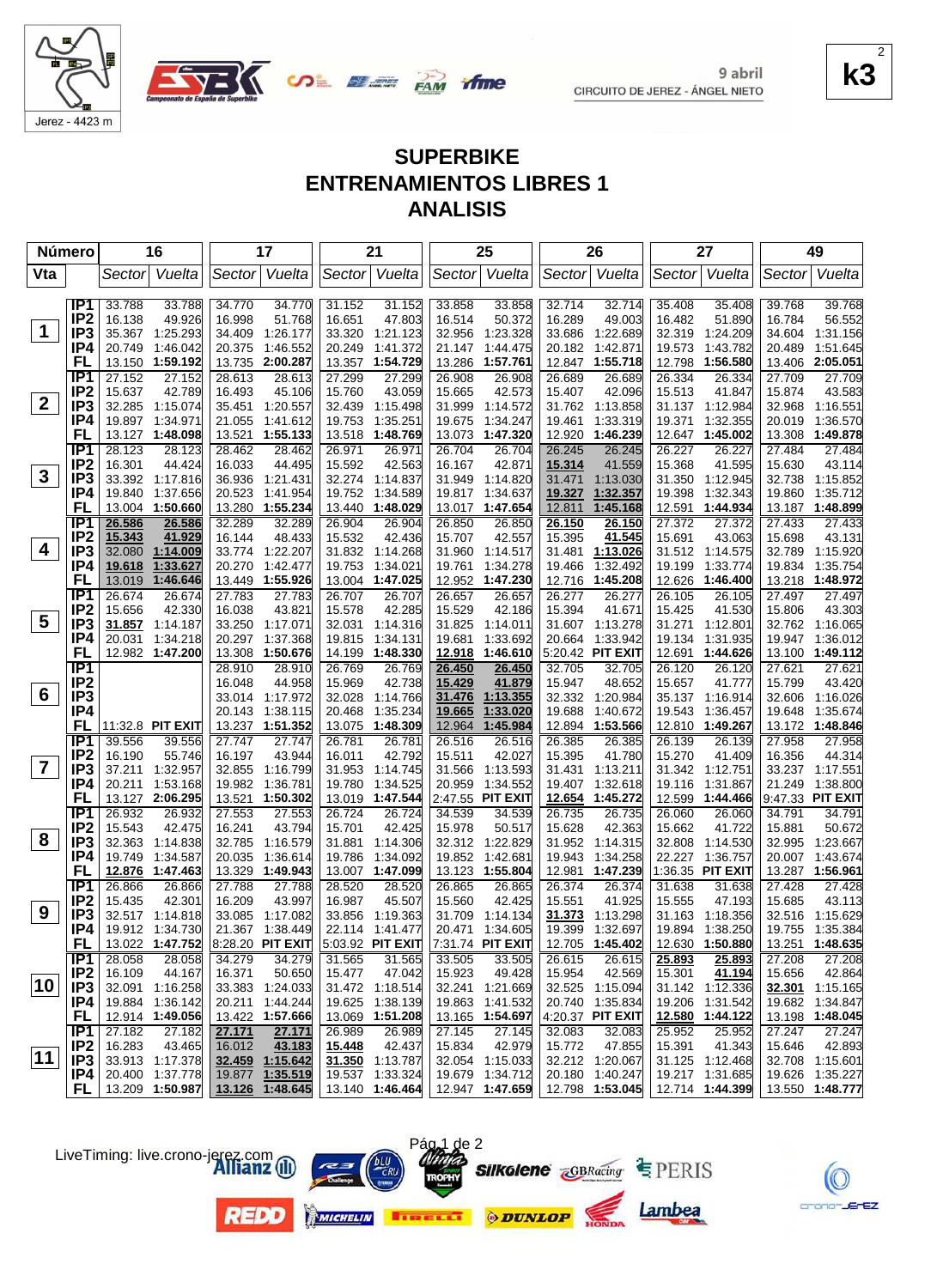



### **SUPERBIKE ENTRENAMIENTOS LIBRES 1 ANALISIS**

| Número       |                                    |        | 16              |        | 17                          |        | 21                          |               | 25              |        | 26              |        | 27                                 |        | 49                                 |
|--------------|------------------------------------|--------|-----------------|--------|-----------------------------|--------|-----------------------------|---------------|-----------------|--------|-----------------|--------|------------------------------------|--------|------------------------------------|
| Vta          |                                    |        | Sector Vuelta   |        | Sector Vuelta               |        | Sector Vuelta               | Sector Vuelta |                 |        | Sector Vuelta   |        | Sector Vuelta                      | Sector | Vuelta                             |
|              |                                    |        |                 |        |                             |        |                             |               |                 |        |                 |        |                                    |        |                                    |
|              | IP <sub>1</sub>                    | 27.888 | 27.888          | 27.297 | 27.297                      | 26.532 | 26.532                      | 26.608        | 26.608          | 26.474 | 26.474          | 26.213 | 26.213                             | 27.448 | 27.448                             |
|              | IP <sub>2</sub>                    | 15.722 | 43.610          | 16.091 | 43.388                      | 15.587 | 42.119                      | 15.592        | 42.200          | 15.451 | 41.925          | 15.791 | 42.004                             | 15.692 | 43.140                             |
| 12           | IP <sub>3</sub>                    |        | 32.103 1:15.713 |        | 32.604 1:15.992             |        | 31.424 1:13.543             |               | 31.771 1:13.971 |        | 31.514 1:13.439 |        | 31.309 1:13.313                    |        | 32.936 1:16.076                    |
|              | IP4                                |        | 20.886 1:36.599 |        | 19.845 1:35.837             | 19.628 | 1:33.171                    |               | 20.183 1:34.154 |        | 19.486 1:32.925 |        | 20.045 1:33.358                    |        | 19.672 1:35.748                    |
|              | FL                                 |        |                 |        | 13.571 1:49.408             |        | 12.755 1:45.926             |               |                 |        | 12.778 1:45.703 |        | 13.027 1:46.385                    |        | 13.217 1:48.965                    |
|              | $\overline{IP1}$                   |        |                 | 27.266 | 27.266                      | 26.700 | 26.700                      |               |                 | 26.377 | 26.377          | 26.063 | 26.063                             | 27.059 | 27.059                             |
|              | IP <sub>2</sub>                    |        |                 | 16.056 | 43.322                      | 15.487 | 42.187                      |               |                 | 15.571 | 41.948          | 15.471 | 41.534                             | 15.630 | 42.689                             |
| $ 13\rangle$ | IP <sub>3</sub>                    |        |                 |        | 33.306 1:16.628             |        | 31.459 1:13.646             |               |                 |        | 31.893 1:13.841 |        | 31.176 1:12.710                    |        | 32.421 1:15.110                    |
|              | IP4                                |        |                 |        | 20.309 1:36.937             |        | 19.492 1:33.138             |               |                 |        | 20.672 1:34.513 |        | 19.267 1:31.977                    | 19.523 | 1:34.633                           |
|              | FL                                 |        |                 |        | 13.327 1:50.264             | 12.861 | 1:45.999                    |               |                 |        |                 |        | 12.666 1:44.643                    |        | 13.172 1:47.805                    |
|              | IP <sub>1</sub>                    |        |                 | 31.778 | 31.778                      | 26.386 | 26.386                      |               |                 |        |                 | 31.143 | 31.143                             | 33.165 | 33.165                             |
| 14           | IP <sub>2</sub>                    |        |                 | 16.126 | 47.904                      | 15.489 | 41.875                      |               |                 |        |                 | 17.361 | 48.504                             | 19.544 | 52.709                             |
|              | IP <sub>3</sub>                    |        |                 |        | 33.181 1:21.085             |        | 31.619 1:13.494             |               |                 |        |                 |        | 31.069 1:19.573                    |        | 36.953 1:29.662                    |
|              | IP4                                |        |                 |        | 21.190 1:42.275             |        | 19.522 1:33.016             |               |                 |        |                 |        | 19.161 1:38.734                    |        | 20.184 1:49.846                    |
|              | <b>FL</b>                          |        |                 |        | 16.468 1:58.743             |        | 12.792 1:45.808             |               |                 |        |                 |        | 12.596 1:51.330                    |        | 13.353 2:03.199                    |
|              | IP <sub>1</sub>                    |        |                 | 28.634 | 28.634                      | 26.247 | 26.247                      |               |                 |        |                 | 27.314 | 27.314                             | 27.309 | 27.309                             |
| 15           | IP <sub>2</sub><br>IP <sub>3</sub> |        |                 | 16.363 | 44.997                      | 15.652 | 41.899                      |               |                 |        |                 | 15.897 | 43.211                             | 15.739 | 43.048                             |
|              | IP4                                |        |                 | 19.822 | 32.906 1:17.903<br>1:37.725 | 19.511 | 31.939 1:13.838<br>1:33.349 |               |                 |        |                 |        | 31.760 1:14.971<br>19.781 1:34.752 |        | 32.688 1:15.736<br>19.787 1:35.523 |
|              | FL                                 |        |                 | 13.311 | 1:51.036                    | 13.216 | 1:46.565                    |               |                 |        |                 |        | 12.613 1:47.365                    |        | 13.165 1:48.688                    |
|              | IP <sub>1</sub>                    |        |                 | 27.838 | 27.838                      | 31.286 | 31.286                      |               |                 |        |                 | 25.966 | 25.966                             | 26.887 | 26.887                             |
|              | IP <sub>2</sub>                    |        |                 | 15.855 | 43.693                      | 19.726 | 51.012                      |               |                 |        |                 | 15.266 | 41.232                             | 15.530 | 42.417                             |
| 16           | IP3                                |        |                 |        | 32.747 1:16.440             |        | 40.855 1:31.867             |               |                 |        |                 | 31.066 | 1:12.298                           |        | 32.470 1:14.887                    |
|              | IP4                                |        |                 |        | 19.864 1:36.304             |        | 22.750 1:54.617             |               |                 |        |                 | 19.048 | 1:31.346                           | 19.657 | 1:34.544                           |
|              | <b>FL</b>                          |        |                 |        | 13.659 1:49.963             |        |                             |               |                 |        |                 | 12.599 | 1:43.945                           | 13.263 | 1:47.807                           |
|              | $\overline{IP1}$                   |        |                 |        |                             |        |                             |               |                 |        |                 | 25.998 | 25.998                             | 27.006 | 27.006                             |
|              | IP <sub>2</sub>                    |        |                 |        |                             |        |                             |               |                 |        |                 | 15.378 | 41.376                             | 15.613 | 42.619                             |
| 17           | IP <sub>3</sub>                    |        |                 |        |                             |        |                             |               |                 |        |                 |        | 31.054 1:12.430                    |        | 32.530 1:15.149                    |
|              | IP4                                |        |                 |        |                             |        |                             |               |                 |        |                 | 19.276 | 1:31.706                           |        | 19.631 1:34.780                    |
|              | FL                                 |        |                 |        |                             |        |                             |               |                 |        |                 | 12.647 | 1:44.353                           |        | 13.056 1:47.836                    |
|              | <b>IP1</b>                         |        |                 |        |                             |        |                             |               |                 |        |                 | 34.595 | 34.595                             |        |                                    |
|              | IP <sub>2</sub>                    |        |                 |        |                             |        |                             |               |                 |        |                 | 16.534 | 51.129                             |        |                                    |
| 18           | IP <sub>3</sub>                    |        |                 |        |                             |        |                             |               |                 |        |                 |        | 35.558 1:26.687                    |        |                                    |
|              | IP4                                |        |                 |        |                             |        |                             |               |                 |        |                 |        | 25.022 1:51.709                    |        |                                    |
|              | FL                                 |        |                 |        |                             |        |                             |               |                 |        |                 |        | 1:38.14 PIT EXIT                   |        |                                    |
|              | $\overline{IP1}$                   |        |                 |        |                             |        |                             |               |                 |        |                 | 36.650 | 36.650                             |        |                                    |
|              | IP <sub>2</sub>                    |        |                 |        |                             |        |                             |               |                 |        |                 | 16.752 | 53.402                             |        |                                    |
| 19           | IP <sub>3</sub>                    |        |                 |        |                             |        |                             |               |                 |        |                 |        | 33.219 1:26.621                    |        |                                    |
|              | IP4                                |        |                 |        |                             |        |                             |               |                 |        |                 |        | 20.132 1:46.753                    |        |                                    |
|              | FL                                 |        |                 |        |                             |        |                             |               |                 |        |                 |        | 19.140 2:05.893                    |        |                                    |
|              | IP <sub>1</sub>                    |        |                 |        |                             |        |                             |               |                 |        |                 | 27.197 | 27.197                             |        |                                    |
| 20           | IP <sub>2</sub>                    |        |                 |        |                             |        |                             |               |                 |        |                 | 15.474 | 42.671                             |        |                                    |
|              | IP <sub>3</sub>                    |        |                 |        |                             |        |                             |               |                 |        |                 |        | 31.392 1:14.063                    |        |                                    |
|              | IP4<br>FL                          |        |                 |        |                             |        |                             |               |                 |        |                 |        | 19.400 1:33.463                    |        |                                    |
|              | $\overline{IP1}$                   |        |                 |        |                             |        |                             |               |                 |        |                 | 25.935 | 12.768 1:46.231<br>25.935          |        |                                    |
|              | IP <sub>2</sub>                    |        |                 |        |                             |        |                             |               |                 |        |                 | 15.502 | 41.437                             |        |                                    |
| 21           | IP <sub>3</sub>                    |        |                 |        |                             |        |                             |               |                 |        |                 |        | 32.256 1:13.693                    |        |                                    |
|              | IP4                                |        |                 |        |                             |        |                             |               |                 |        |                 |        | 19.377 1:33.070                    |        |                                    |
|              | <b>FL</b>                          |        |                 |        |                             |        |                             |               |                 |        |                 |        | 12.654 1:45.724                    |        |                                    |
|              |                                    |        |                 |        |                             |        |                             |               |                 |        |                 |        |                                    |        |                                    |

Pág<sub>2</sub> de 2

MICHELIN **BIREELT** ODUNLOP

**Silkolene GBRacing EPERIS** 

Lambea



**k3**

2

LiveTiming: live.crono-jerez.com

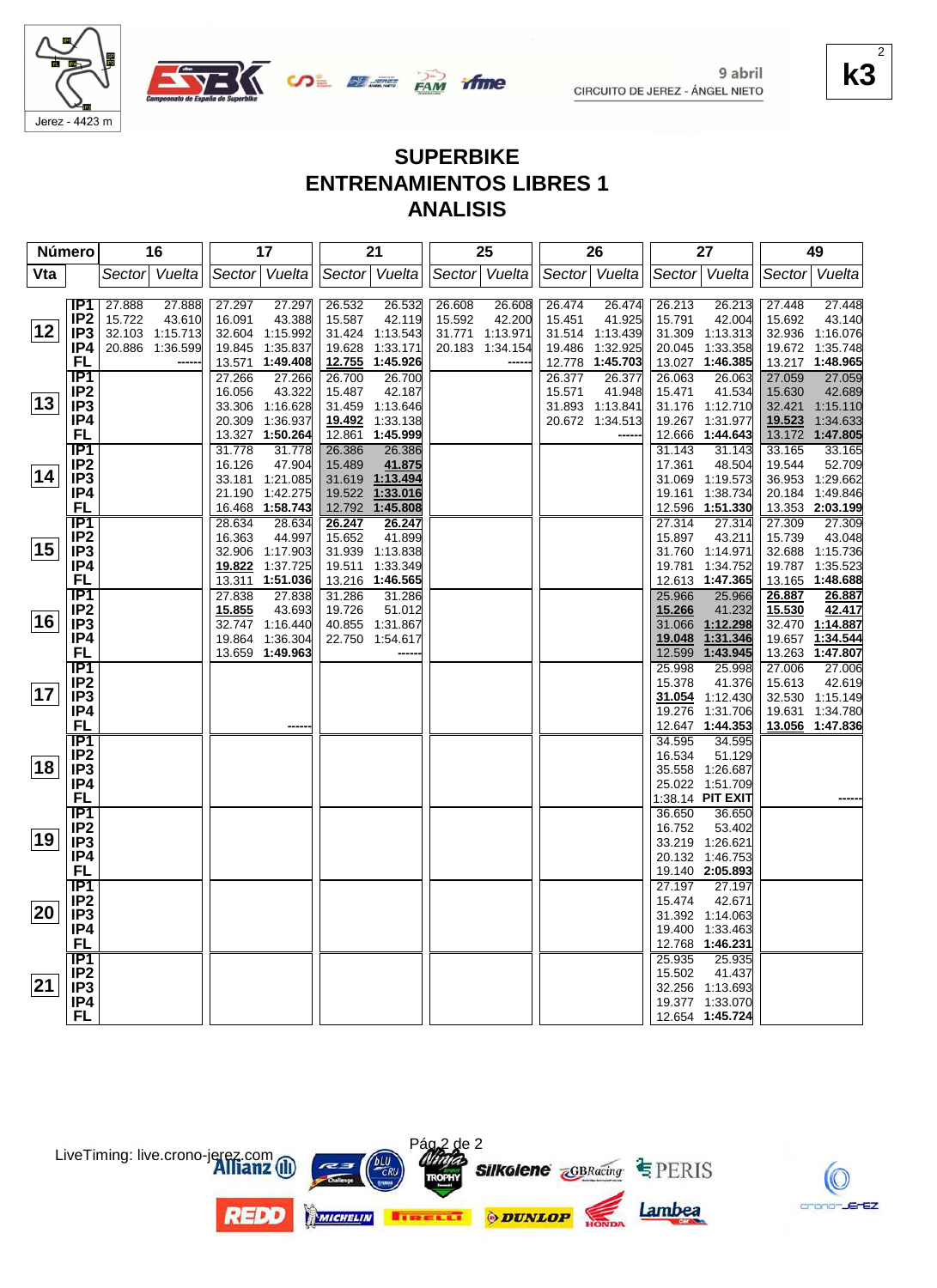

9 abril



CIRCUITO DE JEREZ - ÁNGEL NIETO

#### **k3** 3

 $EZ$ 

## **SUPERBIKE ENTRENAMIENTOS LIBRES 1 ANALISIS**

|              | <b>Número</b>          |                  | 51                        |                  | 53                         |                  | 55                        |                  | 57                               |                  | 61                        |                  | 62                         |                  | 66                                 |
|--------------|------------------------|------------------|---------------------------|------------------|----------------------------|------------------|---------------------------|------------------|----------------------------------|------------------|---------------------------|------------------|----------------------------|------------------|------------------------------------|
| Vta          |                        | Sector           | Vuelta                    | Sector           | Vuelta                     |                  | Sector Vuelta             | Sector           | Vuelta                           |                  | Sector Vuelta             |                  | Sector Vuelta              | Sector           | Vuelta                             |
|              | IP <sub>1</sub>        | 44.150           | 44.150                    | 33.201           | 33.201                     | 39.649           | 39.649                    | 31.874           | 31.874                           | 34.465           | 34.465                    | 34.832           | 34.832                     | 37.376           | 37.376                             |
|              | IP <sub>2</sub>        | 16.773           | 1:00.923                  | 16.423           | 49.624                     | 16.472           | 56.121                    | 15.725           | 47.599                           | 16.211           | 50.676                    | 16.331           | 51.163                     | 17.223           | 54.599                             |
| $\mathbf 1$  | IP <sub>3</sub>        | 34.189           | 1:35.112                  | 33.362           | 1:22.986                   | 32.277           | 1:28.398                  | 31.693           | 1:19.292                         | 32.289           | 1:22.965                  | 34.006           | 1:25.169                   | 35.701           | 1:30.300                           |
|              | IP4                    | 20.276           | 1:55.388                  | 20.663           | 1:43.649                   | 19.618           | 1:48.016                  | 19.520           | 1:38.812                         | 19.452           | 1:42.417                  | 20.426           | 1:45.595                   | 21.758           | 1:52.058                           |
|              | FL                     | 12.838           | 2:08.226                  |                  | 13.405 1:57.054            | 13.109           | 2:01.125                  | 12.948           | 1:51.760                         | 12.969           | 1:55.386                  | 13.372           | 1:58.967                   | 13.922           | 2:05.980                           |
|              | IP <sub>1</sub>        | 26.788           | 26.788                    | 27.143           | 27.143                     | 26.114           | 26.114                    | 26.168           | 26.168                           | 26.149           | 26.149                    | 28.291           | 28.291                     | 28.981           | 28.981                             |
|              | IP <sub>2</sub>        | 15.388           | 42.176                    | 15.992           | 43.135                     | 15.197           | 41.311                    | 15.306           | 41.474                           | 15.394           | 41.543                    | 15.977           | 44.268                     | 16.348           | 45.329                             |
| $\mathbf{2}$ | IP <sub>3</sub>        | 31.381           | 1:13.557                  |                  | 32.823 1:15.958            |                  | 31.382 1:12.693           | 31.385           | 1:12.859                         | 30.969           | 1:12.512                  | 32.624           | 1:16.892                   |                  | 35.491 1:20.820                    |
|              | IP4                    | 19.340           | 1:32.897                  | 20.406           | 1:36.364                   | 19.613           | 1:32.306                  | 19.593           | 1:32.452                         | 19.078           | 1:31.590                  | 19.946           | 1:36.838                   | 21.191           | 1:42.011                           |
|              | FL                     | 12.613           | 1:45.510                  | 13.195           | 1:49.559                   | 12.757           | 1:45.063                  | 13.001           | 1:45.453                         | 12.841           | 1:44.431                  | 13.276           | 1:50.114                   |                  | 14.062 1:56.073                    |
|              | IP1                    | 27.188           | 27.188                    | 27.459           | 27.459                     | 25.934           | 25.934                    | 26.095           | 26.095                           | 25.736           | 25.736                    | 27.613           | 27.613                     | 29.355           | 29.355                             |
| $\mathbf{3}$ | IP <sub>2</sub>        | 15.132           | 42.320                    | 16.043           | 43.502                     | 15.034           | 40.968                    | 15.380           | 41.475                           | 15.391           | 41.127                    | 15.740           | 43.353                     | 16.273           | 45.628                             |
|              | IP3                    | 30.991           | 1:13.311                  | 32.399           | 1:15.901                   | 31.284           | 1:12.252                  |                  | 31.182 1:12.657                  | 31.146           | 1:12.273                  | 32.768           | 1:16.121                   | 35.569           | 1:21.197                           |
|              | IP4<br>FL              |                  | 19.024 1:32.335           | 20.279           | 1:36.180                   | 19.007           | 1:31.259                  | 19.192           | 1:31.849                         | 18.992           | 1:31.265                  | 19.946           | 1:36.067                   | 21.406           | 1:42.603<br>1:56.601               |
|              | IP1                    | 12.504           | 1:44.839                  |                  | 13.237 1:49.417            | 12.713           | 1:43.972                  | 13.018           | 1:44.867                         | 12.715           | 1:43.980                  | 13.145           | 1:49.212                   | 13.998           |                                    |
|              | IP <sub>2</sub>        | 25.648<br>15.702 | 25.648<br>41.350          | 27.417<br>16.057 | 27.417<br>43.474           | 25.889<br>15.157 | 25.889<br>41.046          | 26.102<br>15.289 | 26.102<br>41.391                 | 25.645<br>15.300 | 25.645<br>40.945          | 28.002<br>15.849 | 28.002<br>43.851           | 29.571<br>16.626 | 29.571<br>46.197                   |
| 4            | IP3                    | 30.559           | 1:11.909                  |                  | 32.607 1:16.081            | 31.069           | 1:12.115                  | 31.465           | 1:12.856                         | 1:28.28          | 2:09.233                  | 33.368           | 1:17.219                   | 36.529           | 1:22.726                           |
|              | IP4                    | 18.831           | 1:30.740                  | 20.239           | 1:36.320                   | 18.978           | 1:31.093                  | 19.121           | 1:31.977                         | 19.728           | 2:28.961                  | 20.363           | 1:37.582                   | 21.405           | 1:44.131                           |
|              | FL                     | 12.321           | 1:43.061                  |                  | 13.402 1:49.722            |                  | 12.712 1:43.805           | 12.822           | 1:44.799                         |                  | 12.816 2:41.777           | 13.466           | 1:51.048                   |                  | 14.034 1:58.165                    |
|              | IP <sub>1</sub>        | 25.603           | 25.603                    | 29.084           | 29.084                     | 25.861           | 25.861                    | 25.952           | 25.952                           | 25.975           | 25.975                    | 28.398           | 28.398                     | 29.332           | 29.332                             |
|              | IP <sub>2</sub>        | 15.298           | 40.901                    | 17.006           | 46.090                     | 15.209           | 41.070                    | 15.362           | 41.314                           | 15.322           | 41.297                    | 15.870           | 44.268                     | 16.700           | 46.032                             |
| 5            | IP <sub>3</sub>        | 30.619           | 1:11.520                  |                  | 32.674 1:18.764            |                  | 31.087 1:12.157           | 31.132           | 1:12.446                         |                  | 31.191 1:12.488           | 33.426           | 1:17.694                   | 36.608           | 1:22.640                           |
|              | IP4                    | 19.071           | 1:30.591                  | 24.129           | 1:42.893                   | 19.082           | 1:31.239                  | 19.091           | 1:31.537                         |                  | 19.012 1:31.500           | 20.577           | 1:38.271                   | 23.635           | 1:46.275                           |
|              | FL                     | 12.398           | 1:42.989                  |                  | 4:12.26 PIT EXIT           | 12.718           | 1:43.957                  | 12.797           | 1:44.334                         |                  | 12.768 1:44.268           | 13.774           | 1:52.045                   |                  | 5:53.15 PIT EXIT                   |
|              | IP1                    | 25.637           | 25.637                    | 32.442           | 32.442                     | 28.089           | 28.089                    | 25.976           | 25.976                           | 28.509           | 28.509                    | 27.888           | 27.888                     | 37.866           | 37.866                             |
|              | IP <sub>2</sub>        | 15.195           | 40.832                    | 18.743           | 51.185                     | 15.537           | 43.626                    | 15.263           | 41.239                           | 15.467           | 43.976                    | 15.801           | 43.689                     | 16.732           | 54.598                             |
| 6            | IP <sub>3</sub>        | 30.595           | 1:11.427                  |                  | 33.562 1:24.747            | 31.950           | 1:15.576                  | 31.117           | 1:12.356                         | 31.286           | 1:15.262                  | 33.132           | 1:16.821                   |                  | 35.635 1:30.233                    |
|              | IP4                    | 18.832           | 1:30.259                  | 21.918           | 1:46.665                   | 20.405           | 1:35.981                  | 18.966           | 1:31.322                         | 20.483           | 1:35.745                  | 20.302           | 1:37.123                   | 21.408           | 1:51.641                           |
|              | FL                     | 12.369           | 1:42.628                  |                  | 13.817 2:00.482            |                  | 6:31.68 PIT EXIT          | 12.741           | 1:44.063                         |                  | 11:40.5 PIT EXIT          |                  | 13.446 1:50.569            |                  | 14.102 2:05.743                    |
|              | IP1                    | 25.654           | 25.654                    | 28.945           | 28.945                     | 31.456           | 31.456                    | 26.726           | 26.726                           | 35.709           | 35.709                    | 31.221           | 31.221                     | 29.150           | 29.150                             |
| 7            | IP <sub>2</sub>        | 15.081           | 40.735                    | 16.890           | 45.835                     | 15.630           | 47.086                    | 15.627           | 42.353                           | 15.596           | 51.305                    | 17.731           | 48.952                     | 16.509           | 45.659                             |
|              | IP3                    | 30.568           | 1:11.303                  | 33.901           | 1:19.736                   | 31.663           | 1:18.749                  | 32.032           | 1:14.385                         | 31.590           | 1:22.895                  | 36.446           | 1:25.398                   | 35.299           | 1:20.958                           |
|              | IP4<br>FL              | 18.859           | 1:30.162                  |                  | 25.614 1:45.350            | 19.237           | 1:37.986                  | 20.369           | 1:34.754                         | 19.597           | 1:42.492                  | 24.956           | 1:50.354                   | 21.125           | 1:42.083                           |
|              | IP1                    | 26.580           | 12.349 1:42.511<br>26.580 | 35.513           | 2:03.81 PIT EXIT<br>35.513 | 25.873           | 12.843 1:50.829<br>25.873 | 37.290           | 6:21.25 PIT EXIT<br>37.290       | 12.918<br>26.014 | 1:55.410<br>26.014        | 35.099           | 9:08.49 PIT EXIT<br>35.099 | 29.222           | 14.168 1:56.251<br>29.222          |
|              | IP <sub>2</sub>        | 15.271           | 41.851                    | 16.157           | 51.670                     | 15.123           | 40.996                    | 15.956           | 53.246                           | 15.484           | 41.498                    | 15.856           | 50.955                     | 16.625           | 45.847                             |
| 8            | IP <sub>3</sub>        | 30.920           | 1:12.771                  | 32.528           | 1:24.198                   | 30.727           | 1:11.723                  | 32.314           | 1:25.560                         | 31.141           | 1:12.639                  | 33.141           | 1:24.096                   | 35.879           | 1:21.726                           |
|              | IP4                    | 20.929           | 1:33.700                  | 20.119           | 1:44.317                   | <u>18.828</u>    | 1:30.551                  | 19.134           | 1:44.694                         | 18.852           | 1:31.491                  | 20.423           | 1:44.519                   | 21.179           | 1:42.905                           |
|              | FL                     | 11:55.1 PIT EXIT |                           |                  | 12.956 1:57.273            | 12.786           | 1:43.337                  | 12.833           | 1:57.527                         | 12.602           | 1:44.093                  | 13.650           | 1:58.169                   |                  | 14.204 1:57.109                    |
|              | IP <sub>1</sub>        | 42.686           | 42.686                    | 27.206           | 27.206                     | 25.742           | 25.742                    | 25.805           | 25.805                           | 25.996           | 25.996                    | 28.481           | 28.481                     | 29.232           | 29.232                             |
|              | IP <sub>2</sub>        | 15.696           | 58.382                    | 15.814           | 43.020                     | 15.082           | 40.824                    | 15.195           | 41.000                           | 15.273           | 41.269                    | 16.418           | 44.899                     | 16.626           | 45.858                             |
| 9            | IP <sub>3</sub>        |                  | 31.452 1.29.834           |                  | 31.876 1:14.896            | 30.749           | 1:11.573                  |                  | 30.827 1:11.827                  |                  | 30.981 1:12.250           |                  | 34.844 1:19.743            |                  | 40.690 1:26.548                    |
|              | IP4                    |                  | 19.200 1:49.034           |                  | 19.942 1:34.838            |                  | 18.969 1:30.542           | 18.863           | 1:30.690                         |                  | 18.853 1:31.103           |                  | 20.050 1:39.793            |                  | 21.600 1:48.148                    |
|              | <b>FL</b>              |                  | 12.429 2:01.463           |                  | 13.090 1:47.928            |                  | 12.662 1:43.204           |                  | 12.896 1:43.586                  |                  | 12.596 1:43.699           |                  | 13.273 1:53.066            |                  | 14.167 2:02.315                    |
|              | IP1                    | 25.553           | 25.553                    | 27.087           | 27.087                     | 27.718           | 27.718                    | 25.690           | 25.690                           | 25.650           | 25.650                    | 26.923           | 26.923                     | 29.488           | 29.488                             |
|              | IP <sub>2</sub>        | 14.970           | 40.523                    | 15.815           | 42.902                     | 15.469           | 43.187                    | 15.118           | 40.808                           | 15.175           | 40.825                    | 15.345           | 42.268                     | 16.514           | 46.002                             |
| 10           | IP <sub>3</sub>        |                  | 31.093 1:11.616           |                  | 31.835 1:14.737            |                  | 32.195 1:15.382           |                  | 30.929 1:11.737                  |                  | 30.793 1:11.618           |                  | 32.085 1:14.353            |                  | 37.889 1:23.891                    |
|              | IP4                    |                  | 18.813 1:30.429           |                  | 19.977 1:34.714            |                  | 19.970 1:35.352           | 18.826           | 1:30.563                         |                  | 18.780 1:30.398           | 19.763           | 1:34.116                   |                  | 20.925 1:44.816                    |
|              | <b>FL</b>              |                  | 12.319 1:42.748           |                  | 13.102 1:47.816            |                  | 7:09.52 PIT EXIT          | 12.726           | 1:43.289                         |                  | 12.578 1:42.976           | 13.444           | 1:47.560                   |                  | 13.979 1:58.795                    |
|              | IP1<br>IP <sub>2</sub> | 25.352           | 25.352                    | 26.985           | 26.985                     | 32.621           | 32.621                    | 28.660           | 28.660                           | 25.461           | 25.461                    | 28.504           | 28.504                     | 28.776           | 28.776                             |
| 11           | IP3                    | 14.950           | 40.302<br>30.180 1:10.482 | 15.584           | 42.569<br>32.150 1:14.719  | 15.397           | 48.018<br>31.446 1:19.464 | 16.291           | 44.951<br>32.736 1:17.687        | 15.255           | 40.716<br>30.661 1:11.377 | 16.236           | 44.740<br>34.165 1:18.905  | 16.149           | 44.925                             |
|              | IP4                    |                  | 18.593 1:29.075           |                  | 19.682 1:34.401            |                  | 19.311 1:38.775           |                  | 20.753 1:38.440                  | 18.774           | 1:30.151                  |                  | 24.345 1:43.250            |                  | 34.586 1:19.511<br>21.035 1:40.546 |
|              | FL                     |                  | 12.231 1:41.306           |                  | 13.099 1:47.500            |                  |                           |                  | 12.844 1:51.619 5:19.88 PIT EXIT |                  | 12.571 1:42.722           |                  | 7:24.00 PIT EXIT           |                  | 14.100 1:54.646                    |
|              |                        |                  |                           |                  |                            |                  |                           |                  |                                  |                  |                           |                  |                            |                  |                                    |



LiveTiming: live.crono-jerez.com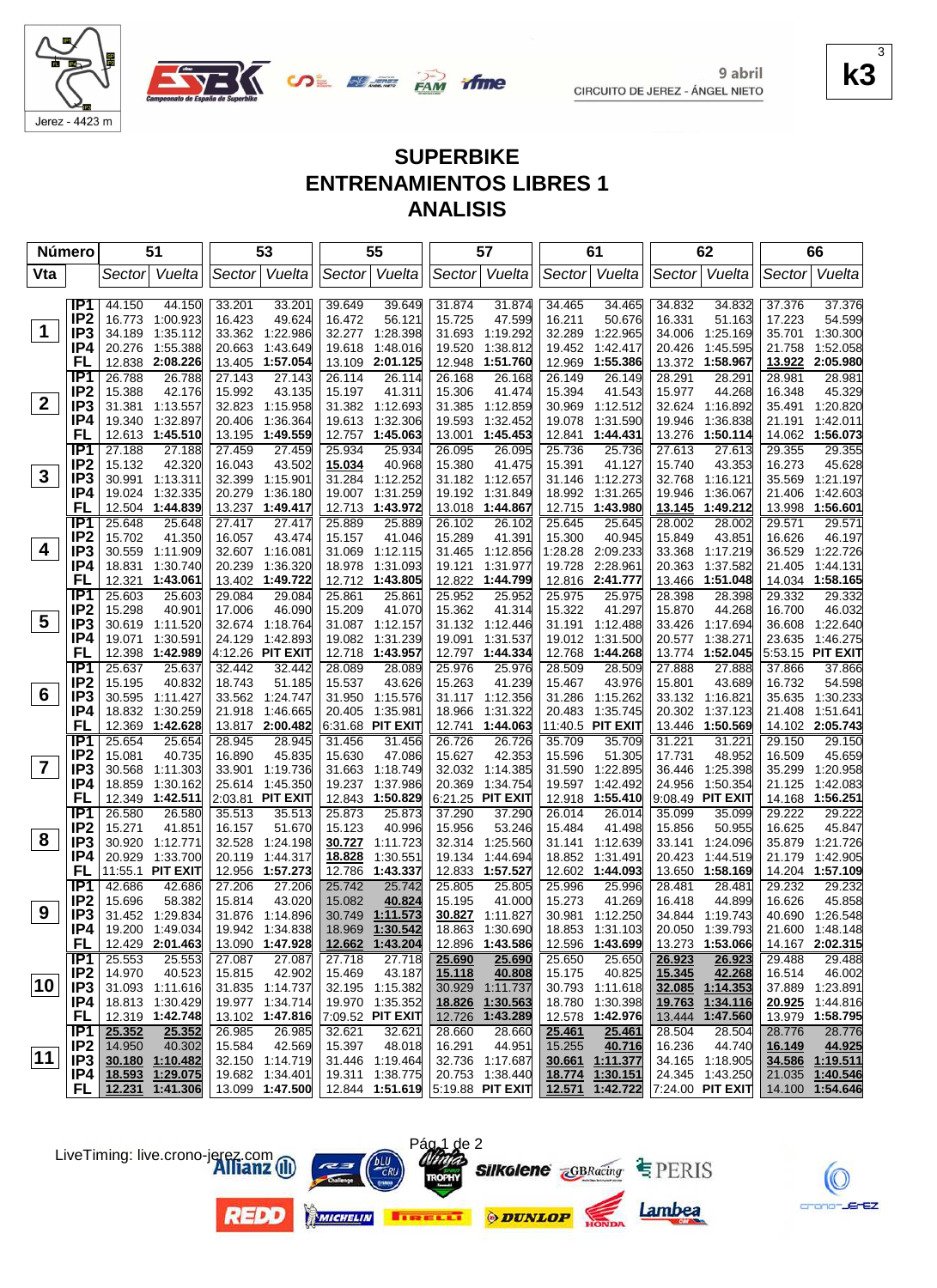

Jerez - 4423 m



| <b>SUPERBIKE</b>               |
|--------------------------------|
| <b>ENTRENAMIENTOS LIBRES 1</b> |
| <b>ANALISIS</b>                |

| <b>Número</b> |                        |                  | 51                                 |        | 53              |        | 55              |        | 57               |                  | 61                                 |        | 62              |        | 66               |
|---------------|------------------------|------------------|------------------------------------|--------|-----------------|--------|-----------------|--------|------------------|------------------|------------------------------------|--------|-----------------|--------|------------------|
| Vta           |                        |                  | Sector Vuelta                      |        | Sector Vuelta   |        | Sector Vuelta   |        | Sector Vuelta    |                  | Sector Vuelta                      |        | Sector Vuelta   |        | Sector Vuelta    |
|               |                        |                  |                                    |        |                 |        |                 |        |                  |                  |                                    |        |                 |        |                  |
|               | IP <sub>1</sub>        | 27.893           | 27.893                             | 27.351 | 27.351          | 25.858 | 25.858          | 35.108 | 35.108           | 27.113           | 27.113                             | 52.568 | 52.568          | 28.906 | 28.906           |
|               | IP <sub>2</sub>        | 15.992           | 43.885                             | 15.559 | 42.910          | 15.128 | 40.986          | 16.077 | 51.185           | 15.785           | 42.898                             |        | 16.449 1:09.017 | 18.271 | 47.177           |
| 12            | IP <sub>3</sub>        |                  | 31.717 1:15.602                    |        | 31.667 1:14.577 |        | 30.903 1:11.889 |        | 34.324 1:25.509  |                  | 31.614 1:14.512                    |        | 33.723 1:42.740 |        | 37.337 1:24.514  |
|               | IP4                    |                  | 18.819 1:34.421                    | 19.606 | 1:34.183        |        | 18.962 1:30.851 | 27.937 | 1:53.446         | 19.069           | 1:33.581                           |        | 20.997 2:03.737 |        | 24.553 1:49.067  |
|               | FL                     |                  | 12.429 1:46.850                    | 12.931 | 1:47.114        |        | 12.714 1:43.565 |        | 16.940 2:10.386  |                  | 12.712 1:46.293                    |        | 13.984 2:17.721 |        | 3:33.60 PIT EXIT |
|               | IP1                    | 25.416           | 25.416                             | 26.679 | 26.679          | 25.681 | 25.681          | 28.890 | 28.890           | 25.780           | 25.780                             |        |                 | 42.438 | 42.438           |
|               | IP <sub>2</sub>        | 14.872           | 40.288                             | 15.825 | 42.504          | 15.184 | 40.865          | 15.448 | 44.338           | 15.277           | 41.057                             |        |                 | 16.588 | 59.026           |
| $ 13\rangle$  | IP3                    |                  | 30.212 1:10.500                    |        | 31.742 1:14.246 |        | 31.146 1:12.011 |        | 31.164 1:15.502  |                  | 31.388 1:12.445                    |        |                 |        | 34.792 1:33.818  |
|               | IP4                    |                  | 18.600 1:29.100                    |        | 19.849 1:34.095 |        | 19.018 1:31.029 | 18.946 | 1:34.448         |                  | 19.126 1:31.571                    |        |                 |        | 21.154 1:54.972  |
|               | FL                     |                  | 12.403 1:41.503                    |        | 13.048 1:47.143 |        | 12.703 1:43.732 | 12.704 | 1:47.152         |                  | 12.632 1:44.203                    |        |                 |        | 15.060 2:10.032  |
|               | IP1                    | 25.640           | 25.640                             | 34.327 | 34.327          | 25.979 | 25.979          | 26.306 | 26.306           | 25.668           | 25.668                             |        |                 | 28.945 | 28.945           |
| 14            | IP <sub>2</sub>        | 14.886           | 40.526                             | 17.282 | 51.609          | 15.594 | 41.573          | 15.320 | 41.626           | 16.250           | 41.918                             |        |                 | 16.558 | 45.503           |
|               | IP <sub>3</sub>        |                  | 30.485 1:11.011                    |        | 34.370 1:25.979 |        | 32.050 1:13.623 |        | 30.863 1:12.489  |                  | 37.723 1:19.641                    |        |                 |        | 34.864 1:20.367  |
|               | IP4                    |                  | 18.723 1:29.734                    |        | 22.800 1:48.779 |        | 19.307 1:32.930 | 18.860 | 1:31.349         |                  | 21.113 1:40.754                    |        |                 |        | 21.175 1:41.542  |
|               | <b>FL</b>              |                  | 12.314 1:42.048                    |        |                 |        | 12.746 1:45.676 | 12.691 | 1:44.040         | 13.281           | 1:54.035                           |        |                 |        | 13.991 1:55.533  |
|               | <b>IP1</b>             | 25.356           | 25.356                             |        |                 |        |                 | 25.703 | 25.703           | 25.839           | 25.839                             |        |                 | 28.732 | 28.732           |
| 15            | IP <sub>2</sub>        | 14.835           | 40.191                             |        |                 |        |                 | 15.147 | 40.850           | 15.083           | 40.922                             |        |                 | 16.332 | 45.064           |
|               | IP <sub>3</sub>        |                  | 30.743 1:10.934                    |        |                 |        |                 |        | 31.106 1:11.956  | 30.990           | 1:11.912                           |        |                 |        | 34.732 1:19.796  |
|               | IP4                    |                  | 19.566 1:30.500<br>12.367 1:42.867 |        |                 |        |                 |        | 18.947 1:30.903  |                  | 18.914 1:30.826<br>12.690 1:43.516 |        |                 |        | 21.399 1:41.195  |
|               | FL<br>$\overline{IP1}$ |                  | 25.410                             |        |                 |        |                 | 12.723 | 1:43.626         |                  |                                    |        |                 |        | 14.107 1:55.302  |
|               | IP2                    | 25.410<br>15.001 | 40.411                             |        |                 |        |                 | 25.708 | 25.708<br>40.867 | 26.085<br>15.261 | 26.085<br>41.346                   |        |                 |        |                  |
| 16            | IP <sub>3</sub>        |                  | 30.720 1:11.131                    |        |                 |        |                 | 15.159 | 30.829 1:11.696  |                  | 30.859 1:12.205                    |        |                 |        |                  |
|               | IP4                    |                  | 18.614 1:29.745                    |        |                 |        |                 | 18.888 | 1:30.584         |                  | 18.781 1:30.986                    |        |                 |        |                  |
|               | FL.                    |                  | 12.280 1:42.025                    |        |                 |        |                 |        | 12.839 1:43.423  |                  | 12.804 1:43.790                    |        |                 |        |                  |
|               | IP1                    |                  |                                    |        |                 |        |                 |        |                  |                  |                                    |        |                 |        |                  |
|               | IP <sub>2</sub>        |                  |                                    |        |                 |        |                 |        |                  |                  |                                    |        |                 |        |                  |
| 17            | IP <sub>3</sub>        |                  |                                    |        |                 |        |                 |        |                  |                  |                                    |        |                 |        |                  |
|               | IP4                    |                  |                                    |        |                 |        |                 |        |                  |                  |                                    |        |                 |        |                  |
|               | <b>FL</b>              |                  |                                    |        |                 |        |                 |        |                  |                  |                                    |        |                 |        |                  |
|               | IP1                    |                  |                                    |        |                 |        |                 |        |                  |                  |                                    |        |                 |        |                  |
|               | IP2                    |                  |                                    |        |                 |        |                 |        |                  |                  |                                    |        |                 |        |                  |
| 18            | IP <sub>3</sub>        |                  |                                    |        |                 |        |                 |        |                  |                  |                                    |        |                 |        |                  |
|               | IP4                    |                  |                                    |        |                 |        |                 |        |                  |                  |                                    |        |                 |        |                  |
|               | <b>FL</b>              |                  |                                    |        |                 |        |                 |        |                  |                  |                                    |        |                 |        |                  |
|               | IP <sub>1</sub>        |                  |                                    |        |                 |        |                 |        |                  |                  |                                    |        |                 |        |                  |
|               | IP <sub>2</sub>        |                  |                                    |        |                 |        |                 |        |                  |                  |                                    |        |                 |        |                  |
| 19            | IP <sub>3</sub>        |                  |                                    |        |                 |        |                 |        |                  |                  |                                    |        |                 |        |                  |
|               | IP4                    |                  |                                    |        |                 |        |                 |        |                  |                  |                                    |        |                 |        |                  |
|               | <b>FL</b>              |                  |                                    |        |                 |        |                 |        |                  |                  |                                    |        |                 |        |                  |
|               | $\overline{IP1}$       |                  |                                    |        |                 |        |                 |        |                  |                  |                                    |        |                 |        |                  |
|               | IP <sub>2</sub>        |                  |                                    |        |                 |        |                 |        |                  |                  |                                    |        |                 |        |                  |
| 20            | IP <sub>3</sub>        |                  |                                    |        |                 |        |                 |        |                  |                  |                                    |        |                 |        |                  |
|               | IP4                    |                  |                                    |        |                 |        |                 |        |                  |                  |                                    |        |                 |        |                  |
|               | <b>FL</b>              |                  |                                    |        |                 |        |                 |        |                  |                  |                                    |        |                 |        |                  |
|               | $\overline{IP1}$       |                  |                                    |        |                 |        |                 |        |                  |                  |                                    |        |                 |        |                  |
|               | IP <sub>2</sub>        |                  |                                    |        |                 |        |                 |        |                  |                  |                                    |        |                 |        |                  |
| 21            | IP <sub>3</sub>        |                  |                                    |        |                 |        |                 |        |                  |                  |                                    |        |                 |        |                  |
|               | IP4                    |                  |                                    |        |                 |        |                 |        |                  |                  |                                    |        |                 |        |                  |
|               | <b>FL</b>              |                  |                                    |        |                 |        |                 |        |                  |                  |                                    |        |                 |        |                  |



LiveTiming: live.crono-jerez.com

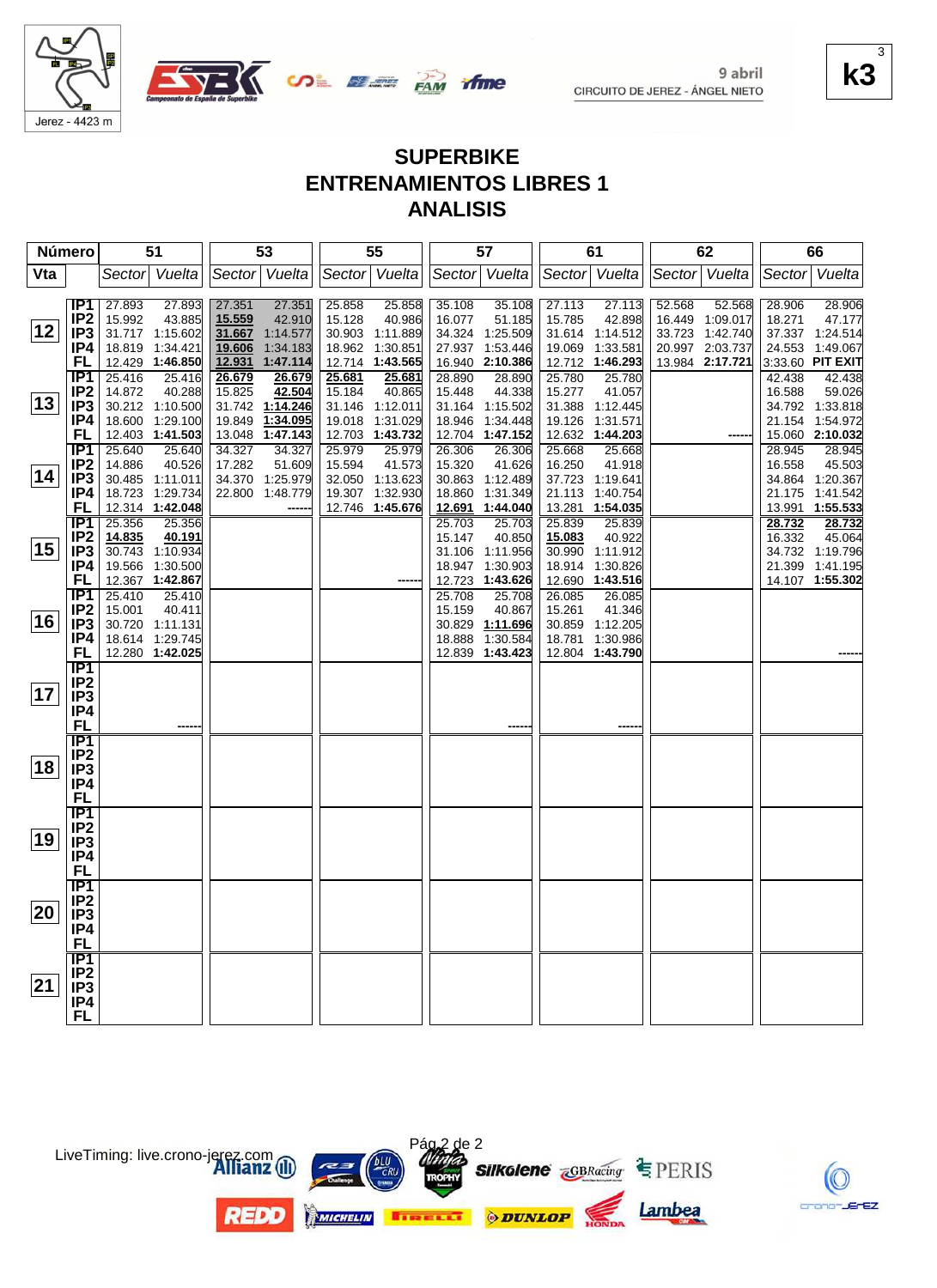

Jerez - 4423 m



|                | Número                 | 75                                   | 81                                   | 94                                   | 96                                    | 99                                                  | 0             | 0             |
|----------------|------------------------|--------------------------------------|--------------------------------------|--------------------------------------|---------------------------------------|-----------------------------------------------------|---------------|---------------|
| Vta            |                        | Sector Vuelta                        | Sector Vuelta                        | Sector Vuelta                        | Sector Vuelta                         | Sector Vuelta                                       | Sector Vuelta | Sector Vuelta |
|                |                        |                                      |                                      |                                      |                                       |                                                     |               |               |
|                | IP <sub>1</sub>        | 30.408<br>30.408                     | 42.455<br>42.455                     | 32.618<br>32.618                     | 32.283<br>32.283                      | 34.107<br>34.107                                    |               |               |
| $\mathbf 1$    | IP <sub>2</sub><br>IP3 | 15.903<br>46.311                     | 17.269<br>59.724                     | 15.879<br>48.497                     | 49.242<br>16.959                      | 16.677<br>50.784<br>34.236 1:25.020                 |               |               |
|                | IP4                    | 32.177 1:18.488<br>19.357 1:37.845   | 33.414 1:33.138<br>19.764 1:52.902   | 32.269 1:20.766<br>19.748 1:40.514   | 34.615 1:23.857<br>21.335 1:45.192    | 21.791 1:46.811                                     |               |               |
|                | FL                     | 12.658 1:50.503                      | 12.877 2:05.779                      | 13.510 1:54.024                      | 13.742 1:58.934                       | 12.912 1:59.723                                     |               |               |
|                | IP <sub>1</sub>        | 25.767<br>25.767                     | 26.224<br>26.224                     | 26.829<br>26.829                     | 28.615<br>28.615                      | 26.753<br>26.753                                    |               |               |
|                | IP <sub>2</sub>        | 15.191<br>40.958                     | 15.220<br>41.444                     | 42.313<br>15.484                     | 16.336<br>44.951                      | 15.357<br>42.110                                    |               |               |
| $\mathbf{2}$   | IP <sub>3</sub>        | 30.790 1:11.748                      | 30.696 1:12.140                      | 31.737 1:14.050                      | 33.968 1:18.919                       | 32.479 1:14.589                                     |               |               |
|                | IP4                    | 18.843 1:30.591                      | 19.147 1:31.287                      | 19.563 1:33.613                      | 20.991<br>1:39.910                    | 19.243 1:33.832                                     |               |               |
|                | FL                     | 12.576 1:43.167                      | 12.556 1:43.843                      | 12.720 1:46.333                      | 13.735 1:53.645                       | 12.641 1:46.473                                     |               |               |
|                | IP1                    | 25.648<br>25.648                     | 25.834<br>25.834                     | 26.491<br>26.491                     | 28.437<br>28.437                      | 26.099<br>26.099                                    |               |               |
|                | IP <sub>2</sub>        | 15.088<br>40.736                     | 15.076<br>40.910                     | 41.934<br>15.443                     | 16.398<br>44.835                      | 15.157<br>41.256                                    |               |               |
| $3\phantom{a}$ | IP3                    | 30.411 1:11.147                      | 30.758 1:11.668                      | 31.493 1:13.427                      | 33.648<br>1:18.483                    | 30.823 1:12.079                                     |               |               |
|                | IP4                    | 19.016 1:30.163                      | 18.968 1:30.636                      | 19.334 1:32.761                      | 1:39.139<br>20.656                    | 19.026 1:31.105                                     |               |               |
|                | FL                     | 12.588 1:42.751                      | 12.532 1:43.168                      | 12.822 1:45.583                      | 1:52.771<br>13.632                    | 12.528<br>1:43.633                                  |               |               |
|                | IP1                    | 25.592<br>25.592                     | 25.566<br>25.566                     | 26.366<br>26.366                     | 28.111<br>28.111                      | 25.819<br>25.819                                    |               |               |
| 4              | IP <sub>2</sub>        | 15.127<br>40.719                     | 15.043<br>40.609                     | 15.639<br>42.005                     | 16.272<br>44.383                      | 15.054<br>40.873<br>30.657 1:11.530                 |               |               |
|                | IP3<br>IP4             | 30.729 1:11.448<br>18.839 1:30.287   | 31.322 1:11.931<br>19.118 1:31.049   | 31.813 1:13.818<br>19.386 1:33.204   | 34.009 1:18.392<br>21.251<br>1:39.643 | 18.981 1:30.511                                     |               |               |
|                | FL                     | 12.504 1:42.791                      | 12.545 1:43.594                      | 12.698 1:45.902                      | 14.131 1:53.774                       | 12.473 1:42.984                                     |               |               |
|                | IP <sub>1</sub>        | 25.495<br>25.495                     | 25.651<br>25.651                     | 26.288<br>26.288                     | 28.770<br>28.770                      | 25.594<br>25.594                                    |               |               |
|                | IP <sub>2</sub>        | 15.119<br>40.614                     | 15.151<br>40.802                     | 15.402<br>41.690                     | 16.647<br>45.417                      | 15.011<br>40.605                                    |               |               |
| 5              | IP3                    | 30.572 1:11.186                      | 31.938 1:12.740                      | 31.614 1:13.304                      | 34.739 1:20.156                       | 30.810 1:11.415                                     |               |               |
|                | IP4                    | 18.753 1:29.939                      | 19.565 1:32.305                      | 19.267 1:32.571                      | 22.912 1:43.068                       | 18.957 1:30.372                                     |               |               |
|                | <b>FL</b>              | 12.394 1:42.333                      | 12.694 1:44.999                      | 12.634 1:45.205                      | 8:29.03 PIT EXIT                      | 12.445 1:42.817                                     |               |               |
|                | IP1                    | 27.133<br>27.133                     | 25.610<br>25.610                     | 26.100<br>26.100                     | 49.344<br>49.344                      | 25.613<br>25.613                                    |               |               |
|                | IP <sub>2</sub>        | 15.341<br>42.474                     | 15.158<br>40.768                     | 15.465<br>41.565                     | 16.636 1:05.980                       | 15.048<br>40.661                                    |               |               |
| 6              | IP <sub>3</sub>        | 31.490 1:13.964                      | 30.580 1:11.348                      | 31.172 1:12.737                      | 35.042 1:41.022                       | 30.674 1:11.335                                     |               |               |
|                | IP4                    | 19.941 1:33.905                      | 18.889 1:30.237                      | 19.294 1:32.031                      | 21.483 2:02.505                       | 18.923 1:30.258                                     |               |               |
|                | FL.                    | 8:30.82 PIT EXIT                     | 12.458 1:42.695                      | 12.654 1:44.685                      | 14.592 2:17.097                       | 12.598 1:42.856                                     |               |               |
|                | IP1<br>IP <sub>2</sub> | 31.304<br>31.304<br>15.325<br>46.629 | 26.633<br>26.633<br>15.483<br>42.116 | 27.556<br>27.556<br>15.771<br>43.327 | 28.073<br>28.073<br>16.181<br>44.254  | 27.226<br>27.226<br>15.729<br>42.955                |               |               |
| $\mathbf{7}$   | IP <sub>3</sub>        | 31.311 1:17.940                      | 31.330 1:13.446                      | 32.474 1:15.801                      | 33.745 1:17.999                       | 30.928<br>1:13.883                                  |               |               |
|                | IP4                    | 18.920 1:36.860                      | 21.138 1:34.584                      | 20.640 1:36.441                      | 20.880 1:38.879                       | 19.200<br>1:33.083                                  |               |               |
|                | FL                     | 12.481 1:49.341                      | 7:31.60 PIT EXIT                     | 5:33.96 PIT EXIT                     | 14.133 1:53.012                       | 12.608 1:45.691                                     |               |               |
|                | IP1                    | 25.493<br>25.493                     | 39.102<br>39.102                     | 55.615<br>55.615                     | 28.448<br>28.448                      | 25.822<br>25.822                                    |               |               |
|                | IP <sub>2</sub>        | 15.168<br>40.661                     | 16.228<br>55.330                     | 15.979 1:11.594                      | 16.460<br>44.908                      | 15.140<br>40.962                                    |               |               |
| 8              | IP3                    | 30.428 1:11.089                      | 32.917 1:28.247                      | 32.288 1:43.882                      | 34.065 1:18.973                       | 30.754 1:11.716                                     |               |               |
|                | IP4                    | 18.756 1:29.845                      | 19.533 1:47.780                      | 19.338 2:03.220                      | 20.858<br>1:39.831                    | 19.004 1:30.720                                     |               |               |
|                | FL                     | 12.395 1:42.240                      | 12.674 2:00.454                      | 12.616 2:15.836                      | 13.694 1:53.525                       | 12.483 1:43.203                                     |               |               |
|                | IP1                    | 25.914<br>25.914                     | 25.585<br>25.585                     | 26.110<br>26.110                     | 28.553<br>28.553                      | 27.168<br>27.168                                    |               |               |
| 9              | IP <sub>2</sub>        | 15.085<br>40.999                     | 15.113<br>40.698                     | 15.198<br>41.308                     | 16.872<br>45.425                      | 16.185<br>43.353                                    |               |               |
|                | IP3                    | 34.567 1:15.566                      | 30.473 1:11.171                      | 30.992 1:12.300                      | 35.423 1:20.848                       | 32.047 1:15.400                                     |               |               |
|                | P4 <br>FL,             | 19.020 1:34.586<br>12.569 1:47.155   | 12.463 1:42.470                      | 12.635 1:43.889                      | 20.966 1:41.814                       | 20.452 1:35.852<br>13.795 1:55.609 7:34.05 PIT EXIT |               |               |
|                | IP <sub>1</sub>        | 26.668<br>26.668                     | 25.469<br>25.469                     | 25.914<br>25.914                     | 28.300<br>28.300                      | 32.213<br>32.213                                    |               |               |
|                | IP <sub>2</sub>        | 16.706<br>43.374                     | 15.000<br>40.469                     | 15.255<br>41.169                     | 16.348<br>44.648                      | 15.590<br>47.803                                    |               |               |
| 10             | IP3                    | 32.662 1:16.036                      | 30.243 1:10.712                      | 31.010 1:12.179                      | 35.917 1:20.565                       | 31.387 1:19.190                                     |               |               |
|                | IP4                    | 20.660 1:36.696                      | 18.754 1:29.466                      | 19.100 1:31.279                      | 27.503 1:48.068                       | 19.656 1:38.846                                     |               |               |
|                | FL,                    | 7:27.68 PIT EXIT                     | 12.405 1:41.871                      | 12.656 1:43.935                      | 1:36.32 PIT EXIT                      | 12.621 1:51.467                                     |               |               |
|                | IP1                    | 30.876<br>30.876                     | 25.475<br>25.475                     | 27.521<br>27.521                     |                                       | 25.559<br>25.559                                    |               |               |
|                | IP <sub>2</sub>        | 15.208<br>46.084                     | 15.067<br>40.542                     | 16.340<br>43.861                     |                                       | 15.336<br>40.895                                    |               |               |
| 11             | IP3                    | 31.213 1:17.297                      | 30.351 1:10.893                      | 32.691 1:16.552                      |                                       | 30.928 1:11.823                                     |               |               |
|                | IP4                    | 18.920 1:36.217                      | 18.736 1:29.629                      | 20.730 1:37.282                      |                                       | 20.735 1:32.558                                     |               |               |
|                |                        | FL   12.720 1:48.937                 | 12.427 1:42.056                      | 4:07.89 PIT EXIT                     |                                       | 12.841 1:45.399                                     |               |               |





EZ.

Lambea

**k3** 4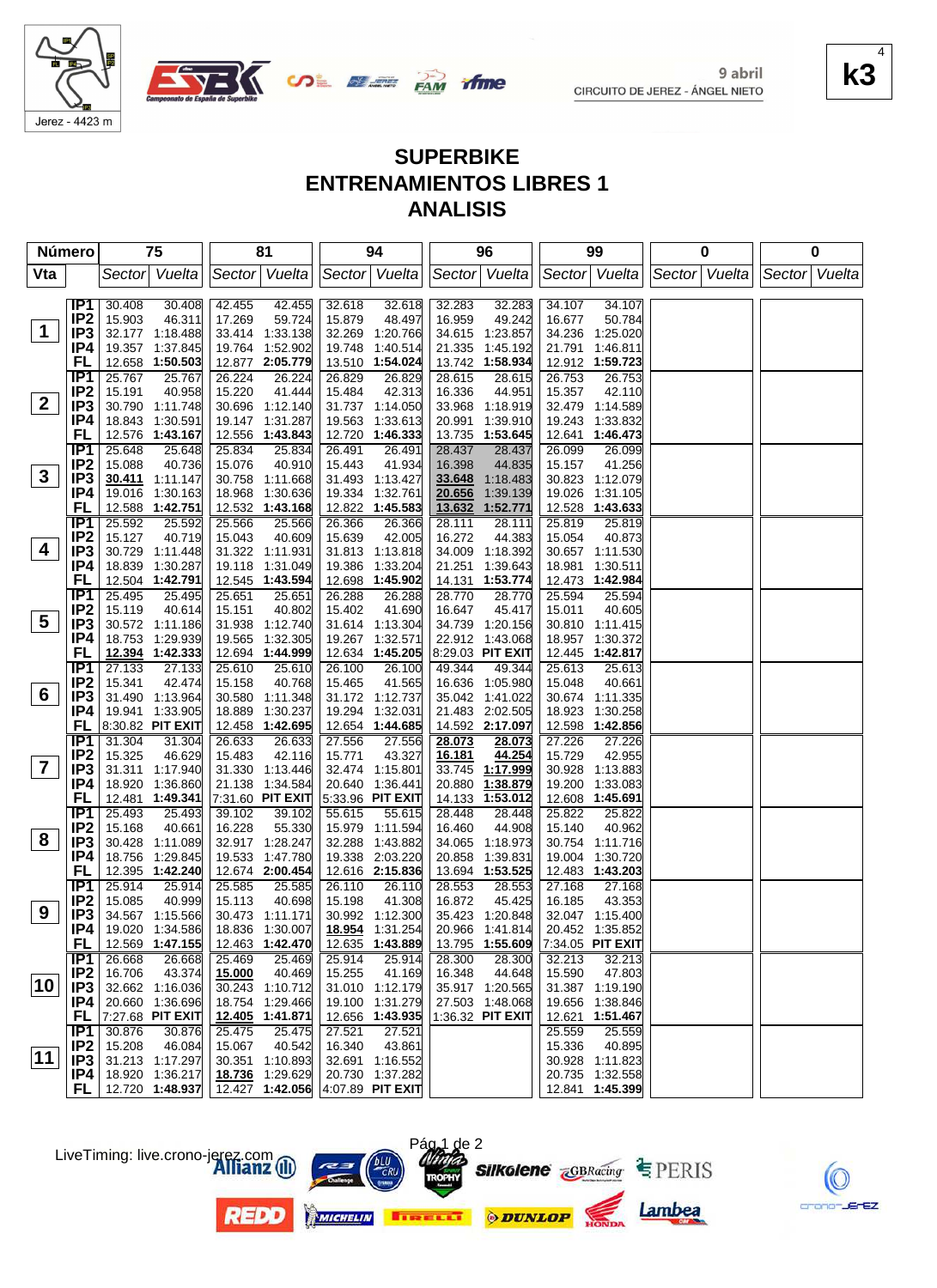

Jerez - 4423 m



| Número |                        | 75                         | 81                                 | 94                                   | 96                                 | 99                                   | 0             | 0             |  |
|--------|------------------------|----------------------------|------------------------------------|--------------------------------------|------------------------------------|--------------------------------------|---------------|---------------|--|
| Vta    |                        | Sector Vuelta              | Sector Vuelta                      | Sector Vuelta                        | Sector Vuelta                      | Sector Vuelta                        | Sector Vuelta | Sector Vuelta |  |
|        |                        |                            |                                    |                                      |                                    |                                      |               |               |  |
|        | IP1                    | 25.393<br>25.393<br>40.481 | 25.347<br>40.353<br>25.347         | 33.139<br>33.139                     |                                    | 25.666<br>25.666                     |               |               |  |
|        | IP <sub>2</sub>        | 15.088                     | 15.006                             | 15.380<br>48.519                     |                                    | 14.994<br>40.660                     |               |               |  |
| 12     | IP <sub>3</sub>        | 30.438 1:10.919            | 30.223 1:10.576                    | 31.255 1:19.774                      |                                    | 30.509<br>1:11.169<br>1:30.044       |               |               |  |
|        | IP4                    | 18.788<br>1:29.707         | 18.801 1:29.377                    | 19.683 1:39.457                      |                                    | 18.875                               |               |               |  |
|        | FL                     | 12.461 1:42.168            | 12.507 1:41.884                    | 12.712 1:52.169                      | $ 5:11.05$ PIT EXIT                | 1:42.683<br>12.639                   |               |               |  |
|        | IP1                    | 26.601<br>26.601           | 25.332<br>25.332                   | 25.880<br>25.880                     | 38.575<br>38.575                   | 26.994<br>26.994                     |               |               |  |
|        | IP <sub>2</sub>        | 41.864<br>15.263           | 40.366<br>15.034                   | 40.991<br>15.111                     | 55.544<br>16.969                   | 17.764<br>44.758                     |               |               |  |
| 13     | IP3                    | 31.026 1:12.890            | 30.254 1:10.620                    | 31.269 1:12.260                      | 34.362 1:29.906                    | 31.476 1:16.234                      |               |               |  |
|        | IP4                    | 18.866 1:31.756            | 18.761 1:29.381                    | 19.078 1:31.338                      | 21.138 1:51.044                    | 19.010 1:35.244                      |               |               |  |
|        | <b>FL</b>              | 12.547 1:44.303            | 12.407 1:41.788                    | 12.487 1:43.825                      | 13.821 2:04.865                    | 12.454 1:47.698                      |               |               |  |
|        | IP1                    | 25.462<br>25.462           | 28.123<br>28.123                   | 25.750<br>25.750                     | 28.264<br>28.264                   | 25.515<br>25.515                     |               |               |  |
| 14     | IP <sub>2</sub>        | 15.056<br>40.518           | 44.054<br>15.931                   | 15.173 40.923<br>30.972 1:11.895     | 16.378<br>44.642                   | 40.582<br>15.067                     |               |               |  |
|        | IP <sub>3</sub>        | 30.442 1:10.960            | 31.012 1:15.066                    |                                      | 34.025 1:18.667                    | 30.628 1:11.210                      |               |               |  |
|        | IP4                    | 18.694 1:29.654            | 18.905 1:33.971                    | 18.990 1:30.885                      | 21.273 1:39.940                    | 18.876 1:30.086                      |               |               |  |
|        | <b>FL</b>              | 12.471 1:42.125            | 12.481 1:46.452                    | 12.470 1:43.355                      | 13.869 1:53.809                    | 12.520 1:42.606                      |               |               |  |
|        | IP <sub>1</sub>        |                            | 29.722<br>29.722                   | 25.716<br>40.928<br>25.716           | 28.236<br>28.236                   | 25.576<br>25.576                     |               |               |  |
| 15     | IP <sub>2</sub>        |                            | 45.298<br>15.576                   | 15.212                               | 16.365<br>44.601                   | 15.203<br>40.779                     |               |               |  |
|        | IP <sub>3</sub><br>IP4 |                            | 31.125 1:16.423                    | 30.970 1:11.898                      | 34.343 1:18.944                    | 30.582 1:11.361                      |               |               |  |
|        | <b>FL</b>              |                            | 19.370 1:35.793<br>12.554 1:48.347 | 18.999 1:30.897                      | 21.177 1:40.121<br>14.113 1:54.234 | 18.968 1:30.329                      |               |               |  |
|        | $\overline{IP1}$       |                            |                                    | 12.589 1:43.486                      |                                    | 12.459 1:42.788                      |               |               |  |
|        | IP <sub>2</sub>        |                            | 25.372<br>25.372<br>40.538         | 25.872<br>25.872<br>41.069<br>15.197 |                                    | 25.695<br>25.695<br>15.147<br>40.842 |               |               |  |
| 16     | IP <sub>3</sub>        |                            | 15.166<br>30.386 1:10.924          | 30.869 1:11.938                      |                                    | 30.726 1:11.568                      |               |               |  |
|        | IP <sub>4</sub>        |                            | 18.808 1:29.732                    | 19.110 1:31.048                      |                                    | 18.970 1:30.538                      |               |               |  |
|        | <b>FL</b>              |                            | 12.411 1:42.143                    | 12.606 1:43.654                      |                                    | 12.445 1:42.983                      |               |               |  |
|        | IP1                    |                            | 25.416<br>25.416                   | 26.786<br>26.786                     |                                    | 26.343<br>26.343                     |               |               |  |
|        | IP <sub>2</sub>        |                            | 40.579<br>15.163                   | 42.395<br>15.609                     |                                    | 15.209<br>41.552                     |               |               |  |
| 17     | IP <sub>3</sub>        |                            | 30.468 1:11.047                    | 31.822 1:14.217                      |                                    | 30.992 1:12.544                      |               |               |  |
|        | IP4                    |                            | 19.025 1:30.072                    | 19.580 1:33.797                      |                                    | 18.993 1:31.537                      |               |               |  |
|        | FL                     |                            | 12.523 1:42.595                    | 12.653 1:46.450                      |                                    | 12.442 1:43.979                      |               |               |  |
|        | $\overline{IP1}$       |                            | 25.582<br>25.582                   |                                      |                                    | 25.713<br>25.713                     |               |               |  |
|        | IP2                    |                            | 40.718<br>15.136                   |                                      |                                    | 15.514<br>41.227                     |               |               |  |
| 18     | IP <sub>3</sub>        |                            | 30.440 1:11.158                    |                                      |                                    | 32.832 1:14.059                      |               |               |  |
|        | IP4                    |                            | 19.092 1:30.250                    |                                      |                                    | 21.423 1:35.482                      |               |               |  |
|        | <b>FL</b>              |                            | 12.452 1:42.702                    |                                      |                                    |                                      |               |               |  |
|        | IP1                    |                            | 25.742<br>25.742                   |                                      |                                    |                                      |               |               |  |
|        | IP2                    |                            | 15.314<br>41.056                   |                                      |                                    |                                      |               |               |  |
| 19     | IP <sub>3</sub>        |                            | 30.672 1:11.728                    |                                      |                                    |                                      |               |               |  |
|        | IP4                    |                            | 19.192 1:30.920                    |                                      |                                    |                                      |               |               |  |
|        | <b>FL</b>              |                            | 12.472 1:43.392                    |                                      |                                    |                                      |               |               |  |
|        | $\overline{IP1}$       |                            |                                    |                                      |                                    |                                      |               |               |  |
|        | IP <sub>2</sub>        |                            |                                    |                                      |                                    |                                      |               |               |  |
| 20     | IP <sub>3</sub>        |                            |                                    |                                      |                                    |                                      |               |               |  |
|        | IP4                    |                            |                                    |                                      |                                    |                                      |               |               |  |
|        | <b>FL</b>              |                            |                                    |                                      |                                    |                                      |               |               |  |
|        | $\overline{IP1}$       |                            |                                    |                                      |                                    |                                      |               |               |  |
|        | IP2                    |                            |                                    |                                      |                                    |                                      |               |               |  |
| 21     | IP <sub>3</sub>        |                            |                                    |                                      |                                    |                                      |               |               |  |
|        | IP4                    |                            |                                    |                                      |                                    |                                      |               |               |  |
|        | <b>FL</b>              |                            |                                    |                                      |                                    |                                      |               |               |  |



LiveTiming: live.crono-jerez.com

**REDO** 

crono-JE  $EZ$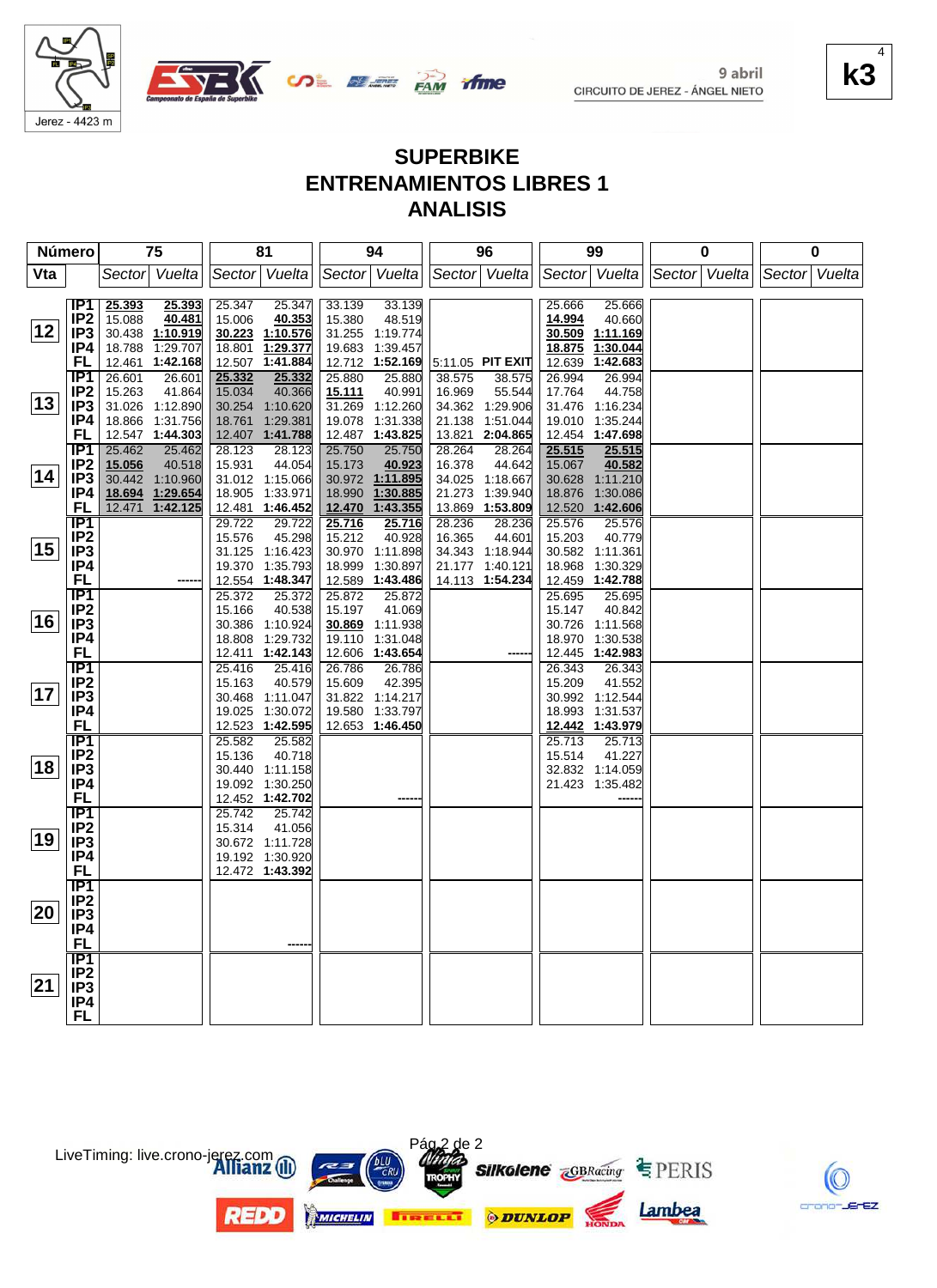



**k4**

# **SUPERBIKE ENTRENAMIENTOS LIBRES 1 40 MEJORES VUELTAS**

| <b>Dorsal</b> | <b>Piloto</b>          | <b>Nat</b> | Equipo                              | Maq.           | Hora     | <b>Vuelta</b>  | Tiempo   |
|---------------|------------------------|------------|-------------------------------------|----------------|----------|----------------|----------|
| 51            | Eric GRANADO           | <b>BRA</b> | <b>TEAM HONDA LAGLISSE</b>          | <b>HONDA</b>   | 10:22:56 | 11             | 1:41.306 |
| 51            | Eric GRANADO           | <b>BRA</b> | TEAM HONDA LAGLISSE                 | <b>HONDA</b>   | 10:26:24 | 13             | 1:41.503 |
| 81            | Jordi TORRES           | <b>ESP</b> | TEAM HONDA LAGLISSE                 | <b>HONDA</b>   | 10:20:35 | 13             | 1:41.788 |
| 81            | Jordi TORRES           | <b>ESP</b> | TEAM HONDA LAGLISSE                 | <b>HONDA</b>   | 10:15:29 | 10             | 1:41.871 |
| 81            | Jordi TORRES           | <b>ESP</b> | <b>TEAM HONDA LAGLISSE</b>          | <b>HONDA</b>   | 10:18:53 | 12             | 1:41.884 |
| 51            | Eric GRANADO           | <b>BRA</b> | <b>TEAM HONDA LAGLISSE</b>          | <b>HONDA</b>   | 10:31:31 | 16             | 1:42.025 |
| 51            | Eric GRANADO           | <b>BRA</b> | <b>TEAM HONDA LAGLISSE</b>          | <b>HONDA</b>   | 10:28:06 | 14             | 1:42.048 |
| 81            | Jordi TORRES           | <b>ESP</b> | <b>TEAM HONDA LAGLISSE</b>          | <b>HONDA</b>   | 10:17:11 | 11             | 1:42.056 |
| 75            | Ivo LOPES              | <b>POR</b> | <b>BMW EASYRACE TEAM</b>            | <b>BMW MOT</b> | 10:31:06 | 14             | 1:42.125 |
| 81            | Jordi TORRES           | <b>ESP</b> | TEAM HONDA LAGLISSE                 | <b>HONDA</b>   | 10:25:51 | 16             | 1:42.143 |
| 75            | Ivo LOPES              | <b>POR</b> | <b>BMW EASYRACE TEAM</b>            | <b>BMW MOT</b> | 10:27:40 | 12             | 1:42.168 |
| 75            | Ivo LOPES              | <b>POR</b> | <b>BMW EASYRACE TEAM</b>            | <b>BMW MOT</b> | 10:13:17 | 8              | 1:42.240 |
| 1             | Roman RAMOS            | <b>ESP</b> | KAWASAKI PALMETO PL RACING KAWASAKI |                | 10:20:42 | 11             | 1:42.251 |
| 75            | Ivo LOPES              | <b>POR</b> | <b>BMW EASYRACE TEAM</b>            | <b>BMW MOT</b> | 9:59:41  | 5              | 1:42.333 |
| 1             | Roman RAMOS            | <b>ESP</b> | KAWASAKI PALMETO PL RACING KAWASAKI |                | 9:56:18  | 3              | 1:42.417 |
| 81            | Jordi TORRES           | <b>ESP</b> | TEAM HONDA LAGLISSE                 | <b>HONDA</b>   | 10:13:47 | 9              | 1:42.470 |
| 1             | Roman RAMOS            | <b>ESP</b> | KAWASAKI PALMETO PL RACING KAWASAKI |                | 9:58:01  | 4              | 1:42.482 |
| 51            | Eric GRANADO           | <b>BRA</b> | <b>TEAM HONDA LAGLISSE</b>          | <b>HONDA</b>   | 10:04:02 | $\overline{7}$ | 1:42.511 |
| 1             | Roman RAMOS            | <b>ESP</b> | KAWASAKI PALMETO PL RACING KAWASAKI |                | 10:22:24 | 12             | 1:42.512 |
| 81            | Jordi TORRES           | <b>ESP</b> | TEAM HONDA LAGLISSE                 | <b>HONDA</b>   | 10:27:34 | 17             | 1:42.595 |
| 99            | Oscar GUTIERREZ        | <b>ESP</b> | SP57 RACING TEAM                    | YAMAHA         | 10:22:58 | 14             | 1:42.606 |
| 51            | Eric GRANADO           | <b>BRA</b> | TEAM HONDA LAGLISSE                 | <b>HONDA</b>   | 10:02:19 | 6              | 1:42.628 |
| 1             | Roman RAMOS            | <b>ESP</b> | KAWASAKI PALMETO PL RACING KAWASAKI |                | 10:30:44 | 15             | 1:42.650 |
| 99            | Oscar GUTIERREZ        | <b>ESP</b> | SP57 RACING TEAM                    | YAMAHA         | 10:19:28 | 12             | 1:42.683 |
| 81            | Jordi TORRES           | <b>ESP</b> | <b>TEAM HONDA LAGLISSE</b>          | <b>HONDA</b>   | 10:00:58 | 6              | 1:42.695 |
| 81            | Jordi TORRES           | <b>ESP</b> | <b>TEAM HONDA LAGLISSE</b>          | <b>HONDA</b>   | 10:29:17 | 18             | 1:42.702 |
| 61            | Alessandro ZACCONE     | ITA        | <b>ETG RACING</b>                   | YAMAHA         | 10:22:42 | 11             | 1:42.722 |
| 51            | Eric GRANADO           | <b>BRA</b> | TEAM HONDA LAGLISSE                 | <b>HONDA</b>   | 10:21:15 | 10             | 1:42.748 |
| 75            | Ivo LOPES              | <b>POR</b> | <b>BMW EASYRACE TEAM</b>            | <b>BMW MOT</b> | 9:56:15  | 3              | 1:42.751 |
| 99            | Oscar GUTIERREZ        | <b>ESP</b> | SP57 RACING TEAM                    | YAMAHA         | 10:24:41 | 15             | 1:42.788 |
| 75            | Ivo LOPES              | <b>POR</b> | <b>BMW EASYRACE TEAM</b>            | <b>BMW MOT</b> | 9:57:58  | 4              | 1:42.791 |
| 99            | Oscar GUTIERREZ        | <b>ESP</b> | SP57 RACING TEAM                    | YAMAHA         | 9:59:47  | 5              | 1:42.817 |
| 99            | <b>Oscar GUTIERREZ</b> | <b>ESP</b> | SP57 RACING TEAM                    | YAMAHA         | 10:01:30 | 6              | 1:42.856 |
| 51            | Eric GRANADO           | BRA        | <b>TEAM HONDA LAGLISSE</b>          | <b>HONDA</b>   | 10:29:49 | 15             | 1:42.867 |
| 61            | Alessandro ZACCONE     |            | ITA ETG RACING                      | YAMAHA         | 10:20:60 | 10             | 1:42.976 |
| 99            | Oscar GUTIERREZ        | <b>ESP</b> | SP57 RACING TEAM                    | YAMAHA         | 10:26:24 | 16             | 1:42.983 |
| 99            | Oscar GUTIERREZ        | <b>ESP</b> | SP57 RACING TEAM                    | YAMAHA         | 9:58:04  | 4              | 1:42.984 |
| 51            | Eric GRANADO           | <b>BRA</b> | TEAM HONDA LAGLISSE                 | <b>HONDA</b>   | 10:00:36 | 5              | 1:42.989 |
| 51            | Eric GRANADO           | <b>BRA</b> | <b>TEAM HONDA LAGLISSE</b>          | <b>HONDA</b>   | 9:58:53  | 4              | 1:43.061 |
| 75            | Ivo LOPES              |            | POR BMW EASYRACE TEAM               | <b>BMW MOT</b> | 9:54:33  | 2              | 1:43.167 |



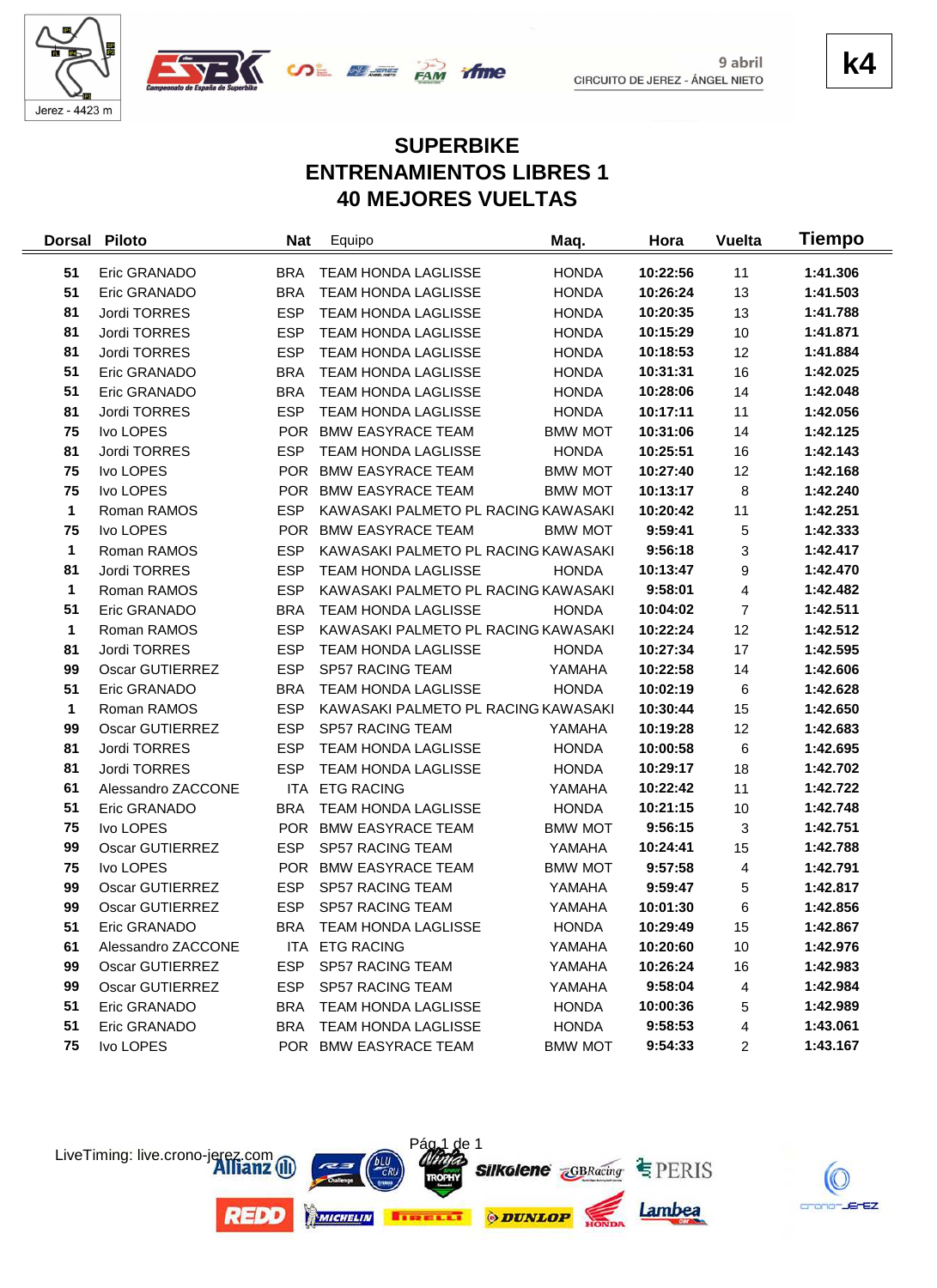



## **SUPERBIKE ENTRENAMIENTOS LIBRES 1 TOP CINCO VUELTAS**

| <b>Piloto</b> |                            |            | Nat Equipo                 | <b>Top Five Laps</b> |          |          |          |          |  |
|---------------|----------------------------|------------|----------------------------|----------------------|----------|----------|----------|----------|--|
|               |                            |            |                            |                      |          |          |          |          |  |
|               | 51 Eric GRANADO            | <b>BRA</b> | <b>TEAM HONDA LAGLISSE</b> | 1:41.306             | 1:41.503 | 1:42.025 | 1:42.048 | 1:42.511 |  |
| 81            | <b>Jordi TORRES</b>        | <b>ESP</b> | TEAM HONDA LAGLISSE        | 1:41.788             | 1:41.871 | 1:41.884 | 1:42.056 | 1:42.143 |  |
| 75            | Ivo LOPES                  | <b>POR</b> | <b>BMW EASYRACE TEAM</b>   | 1:42.125             | 1:42.168 | 1:42.240 | 1:42.333 | 1:42.751 |  |
| 1             | Roman RAMOS                | <b>ESP</b> | KAWASAKI PALMETO PL RACING | 1:42.251             | 1:42.417 | 1:42.482 | 1:42.512 | 1:42.650 |  |
| 99            | Oscar GUTIERREZ            | <b>ESP</b> | <b>SP57 RACING TEAM</b>    | 1:42.606             | 1:42.683 | 1:42.788 | 1:42.817 | 1:42.856 |  |
| 61            | Alessandro ZACCONE         | ITA.       | <b>ETG RACING</b>          | 1:42.722             | 1:42.976 | 1:43.516 | 1:43.699 | 1:43.790 |  |
| 55            | Alejandro MEDINA           | <b>ESP</b> | TEAM SPEED RACING          | 1:43.204             | 1:43.337 | 1:43.565 | 1:43.732 | 1:43.805 |  |
| 57            | <b>Christian PALOMARES</b> | <b>ESP</b> | <b>TEAM SPEED RACING</b>   | 1:43.289             | 1:43.423 | 1:43.586 | 1:43.626 | 1:44.040 |  |
| 94            | Naomichi URAMOTO           | <b>JPN</b> | <b>JEG RACING</b>          | 1:43.355             | 1:43.486 | 1:43.654 | 1:43.825 | 1:43.889 |  |
| 6             | Marc MIRALLES              | <b>ESP</b> | <b>BMW EASYRACE TEAM</b>   | 1:43.392             | 1:43.430 | 1:43.455 | 1:44.039 | 1:44.322 |  |
| 27            | <b>Balint KOVACS</b>       | <b>HUN</b> | NEW2 PROJECT               | 1:43.945             | 1:44.122 | 1:44.353 | 1:44.399 | 1:44.466 |  |
| 26            | Daniel SAEZ                | <b>ESP</b> | <b>ALMA RACING TEAM</b>    | 1:45.168             | 1:45.208 | 1:45.272 | 1:45.402 | 1:45.703 |  |
| 13.           | <b>Ville VALTONEN</b>      | <b>ESP</b> | SENSETEC OY                | 1:45.566             | 1:45.705 | 1:45.748 | 1:45.843 | 1:46.028 |  |
| 21            | Francisco J. ALONSO        | <b>ESP</b> | DEZA-BOX 77 RACING TEAM    | 1:45.808             | 1:45.926 | 1:45.999 | 1:46.464 | 1:46.565 |  |
| 25            | Roberto BLAZQUEZ           | <b>ESP</b> | <b>CASTROMAROTO RACING</b> | 1:45.984             | 1:46.610 | 1:47.230 | 1:47.320 | 1:47.654 |  |
| 16            | Oscar SAN EMETERIO         | <b>ESP</b> | <b>MDR SPAINCIRCUITS</b>   | 1:46.646             | 1:47.200 | 1:47.463 | 1:47.752 | 1:48.098 |  |
| 53            | Raul NAVARRO               | <b>ESP</b> | <b>GV RACING</b>           | 1:47.114             | 1:47.143 | 1:47.500 | 1:47.816 | 1:47.928 |  |
| 62            | Nicholas P. EDGELEY        | <b>GBR</b> | MONEX TEAM EDGE RST        | 1:47.560             | 1:49.212 | 1:50.114 | 1:50.569 | 1:51.048 |  |
| 49            | Raül TORRAS                | <b>ESP</b> | <b>TOLL RACING TEAM</b>    | 1:47.805             | 1:47.807 | 1:47.836 | 1:48.045 | 1:48.635 |  |
| 4             | <b>Javier ARTIME</b>       | <b>ESP</b> | <b>TEAM HONDA LAGLISSE</b> | 1:47.922             | 1:48.761 | 1:49.392 | 1:49.430 | 1:49.742 |  |
| 14            | Andre PIRES                | POR        | <b>FVASQUES ADVENTURES</b> | 1:48.603             | 1:48.727 | 1:49.627 | 1:49.867 | 1:49.917 |  |
| 17            | Miguel CORTES              | <b>ESP</b> | <b>MDR SPAINCIRCUITS</b>   | 1:48.645             | 1:49.408 | 1:49.943 | 1:49.963 | 1:50.264 |  |
| 9             | Julio DOMINGUEZ            | <b>ESP</b> | <b>JEG RACING</b>          | 1:49.359             | 1:49.599 | 1:49.638 | 1:49.783 | 1:49.823 |  |
| 11            | Pablo GARCIA               | <b>ESP</b> | FIFTY MOTOR SPORT          | 1:51.524             | 1:51.942 | 1:52.144 | 1:52.217 | 1:52.257 |  |
| 96            | Enrique M. FELIPE          | <b>ESP</b> | <b>GV STRATOS</b>          | 1:52.771             | 1:53.012 | 1:53.525 | 1:53.645 | 1:53.774 |  |
| 66            | Philippe LE GALLO          | <b>ESP</b> | <b>TEAM HONDA LAGLISSE</b> | 1:54.646             | 1:55.302 | 1:55.533 | 1:56.073 | 1:56.251 |  |



crono-JErEZ

**k5**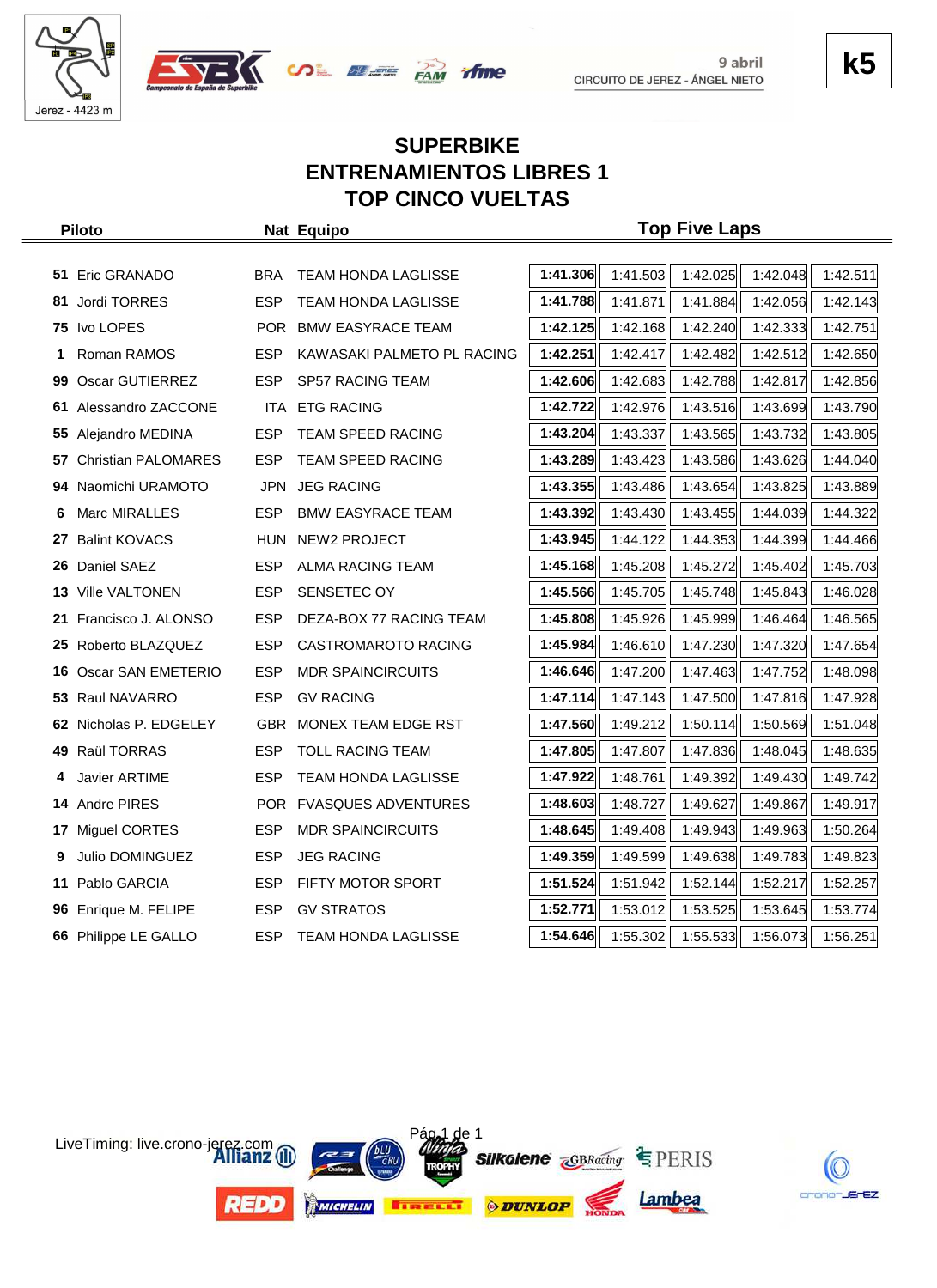



**k6**

## **SUPERBIKE ENTRENAMIENTOS LIBRES 1 40 MEJORES VELOCIDADES MÁXIMAS**

| <b>Dorsal</b> | <b>Piloto</b>          | <b>Nat</b> | Equipo                              | Maq.            | Hora     | <b>Vuelta</b>           | <b>V</b> max |
|---------------|------------------------|------------|-------------------------------------|-----------------|----------|-------------------------|--------------|
| 51            | Eric GRANADO           | <b>BRA</b> | <b>TEAM HONDA LAGLISSE</b>          | <b>HONDA</b>    | 9:59:34  | 4                       | 266,0        |
| 51            | Eric GRANADO           | <b>BRA</b> | TEAM HONDA LAGLISSE                 | <b>HONDA</b>    | 10:25:23 | 12                      | 264,1        |
| 51            | Eric GRANADO           | <b>BRA</b> | <b>TEAM HONDA LAGLISSE</b>          | <b>HONDA</b>    | 10:27:05 | 13                      | 264,1        |
| 51            | Eric GRANADO           | <b>BRA</b> | TEAM HONDA LAGLISSE                 | <b>HONDA</b>    | 10:28:47 | 14                      | 264,1        |
| 81            | Jordi TORRES           | <b>ESP</b> | TEAM HONDA LAGLISSE                 | <b>HONDA</b>    | 10:19:33 | 12                      | 263,4        |
| 55            | Alejandro MEDINA       | <b>ESP</b> | <b>TEAM SPEED RACING</b>            | <b>KAWASAKI</b> | 9:57:010 | $\overline{c}$          | 263,4        |
| 51            | Eric GRANADO           | <b>BRA</b> | <b>TEAM HONDA LAGLISSE</b>          | <b>HONDA</b>    | 9:56:08  | $\overline{2}$          | 262,8        |
| 1             | Roman RAMOS            | <b>ESP</b> | KAWASAKI PALMETO PL RACING KAWASAKI |                 | 9:53:34  | 1                       | 262,8        |
| 51            | Eric GRANADO           | <b>BRA</b> | TEAM HONDA LAGLISSE                 | <b>HONDA</b>    | 10:03:00 | 6                       | 262,1        |
| 81            | Jordi TORRES           | <b>ESP</b> | TEAM HONDA LAGLISSE                 | <b>HONDA</b>    | 10:24:50 | 15                      | 262,1        |
| 81            | Jordi TORRES           | <b>ESP</b> | TEAM HONDA LAGLISSE                 | <b>HONDA</b>    | 10:17:51 | 11                      | 262,1        |
| 81            | Jordi TORRES           | <b>ESP</b> | <b>TEAM HONDA LAGLISSE</b>          | <b>HONDA</b>    | 9:56:27  | 3                       | 262,1        |
| 81            | Jordi TORRES           | <b>ESP</b> | TEAM HONDA LAGLISSE                 | <b>HONDA</b>    | 9:54:44  | 2                       | 262,1        |
| 51            | Eric GRANADO           | <b>BRA</b> | TEAM HONDA LAGLISSE                 | <b>HONDA</b>    | 10:20:12 | 9                       | 261,5        |
| 51            | Eric GRANADO           | <b>BRA</b> | TEAM HONDA LAGLISSE                 | <b>HONDA</b>    | 10:21:55 | 10                      | 261,5        |
| 51            | Eric GRANADO           | <b>BRA</b> | <b>TEAM HONDA LAGLISSE</b>          | <b>HONDA</b>    | 10:23:40 | 11                      | 261,5        |
| 51            | Eric GRANADO           | <b>BRA</b> | <b>TEAM HONDA LAGLISSE</b>          | <b>HONDA</b>    | 10:04:43 | $\overline{7}$          | 261,5        |
| 51            | Eric GRANADO           | <b>BRA</b> | <b>TEAM HONDA LAGLISSE</b>          | <b>HONDA</b>    | 9:54:22  | 1                       | 261,5        |
| 81            | Jordi TORRES           | <b>ESP</b> | <b>TEAM HONDA LAGLISSE</b>          | <b>HONDA</b>    | 10:23:06 | 14                      | 261,5        |
| 81            | Jordi TORRES           | <b>ESP</b> | TEAM HONDA LAGLISSE                 | <b>HONDA</b>    | 10:16:09 | 10                      | 261,5        |
| 81            | Jordi TORRES           | <b>ESP</b> | TEAM HONDA LAGLISSE                 | <b>HONDA</b>    | 10:26:32 | 16                      | 261,5        |
| 6             | Marc MIRALLES          | <b>ESP</b> | <b>BMW EASYRACE TEAM</b>            | <b>BMW MOT</b>  | 10:28:24 | 11                      | 261,5        |
| 81            | Jordi TORRES           | <b>ESP</b> | TEAM HONDA LAGLISSE                 | <b>HONDA</b>    | 10:28:15 | 17                      | 261,5        |
| 51            | Eric GRANADO           | <b>BRA</b> | <b>TEAM HONDA LAGLISSE</b>          | <b>HONDA</b>    | 10:30:30 | 15                      | 260,9        |
| 99            | <b>Oscar GUTIERREZ</b> | <b>ESP</b> | SP57 RACING TEAM                    | YAMAHA          | 10:00:28 | 5                       | 260,9        |
| 81            | Jordi TORRES           | <b>ESP</b> | TEAM HONDA LAGLISSE                 | <b>HONDA</b>    | 10:12:45 | 8                       | 260,9        |
| 81            | Jordi TORRES           | <b>ESP</b> | TEAM HONDA LAGLISSE                 | <b>HONDA</b>    | 10:14:27 | 9                       | 260,9        |
| 6             | Marc MIRALLES          | <b>ESP</b> | <b>BMW EASYRACE TEAM</b>            | <b>BMW MOT</b>  | 10:24:55 | 9                       | 260,9        |
| 99            | Oscar GUTIERREZ        | <b>ESP</b> | SP57 RACING TEAM                    | YAMAHA          | 9:57:02  | 3                       | 260,9        |
| 6             | Marc MIRALLES          | <b>ESP</b> | <b>BMW EASYRACE TEAM</b>            | <b>BMW MOT</b>  | 9:58:42  | $\overline{\mathbf{4}}$ | 260,9        |
| 81            | Jordi TORRES           | <b>ESP</b> | TEAM HONDA LAGLISSE                 | <b>HONDA</b>    | 9:59:56  | 5                       | 260,9        |
| 75            | Ivo LOPES              | <b>POR</b> | <b>BMW EASYRACE TEAM</b>            | <b>BMW MOT</b>  | 10:13:58 | 8                       | 260,2        |
| 6             | Marc MIRALLES          | <b>ESP</b> | <b>BMW EASYRACE TEAM</b>            | <b>BMW MOT</b>  | 10:30:07 | 12                      | 260,2        |
| 81            | Jordi TORRES           | <b>ESP</b> | <b>TEAM HONDA LAGLISSE</b>          | <b>HONDA</b>    | 10:29:58 | 18                      | 260,2        |
| 1             | Roman RAMOS            | <b>ESP</b> | KAWASAKI PALMETO PL RACING KAWASAKI |                 | 9:58:42  | 4                       | 260,2        |
| 99            | <b>Oscar GUTIERREZ</b> | <b>ESP</b> | SP57 RACING TEAM                    | YAMAHA          | 9:58:45  | 4                       | 260,2        |
| 6             | Marc MIRALLES          | <b>ESP</b> | <b>BMW EASYRACE TEAM</b>            | <b>BMW MOT</b>  | 9:56:57  | 3                       | 260,2        |
| 75            | Ivo LOPES              | POR .      | <b>BMW EASYRACE TEAM</b>            | <b>BMW MOT</b>  | 9:55:13  | 2                       | 259,6        |
| 75            | Ivo LOPES              |            | POR BMW EASYRACE TEAM               | <b>BMW MOT</b>  | 9:53:30  | 1                       | 259,6        |
| 51            | Eric GRANADO           | <b>BRA</b> | TEAM HONDA LAGLISSE                 | <b>HONDA</b>    | 9:57:52  | 3                       | 259,6        |